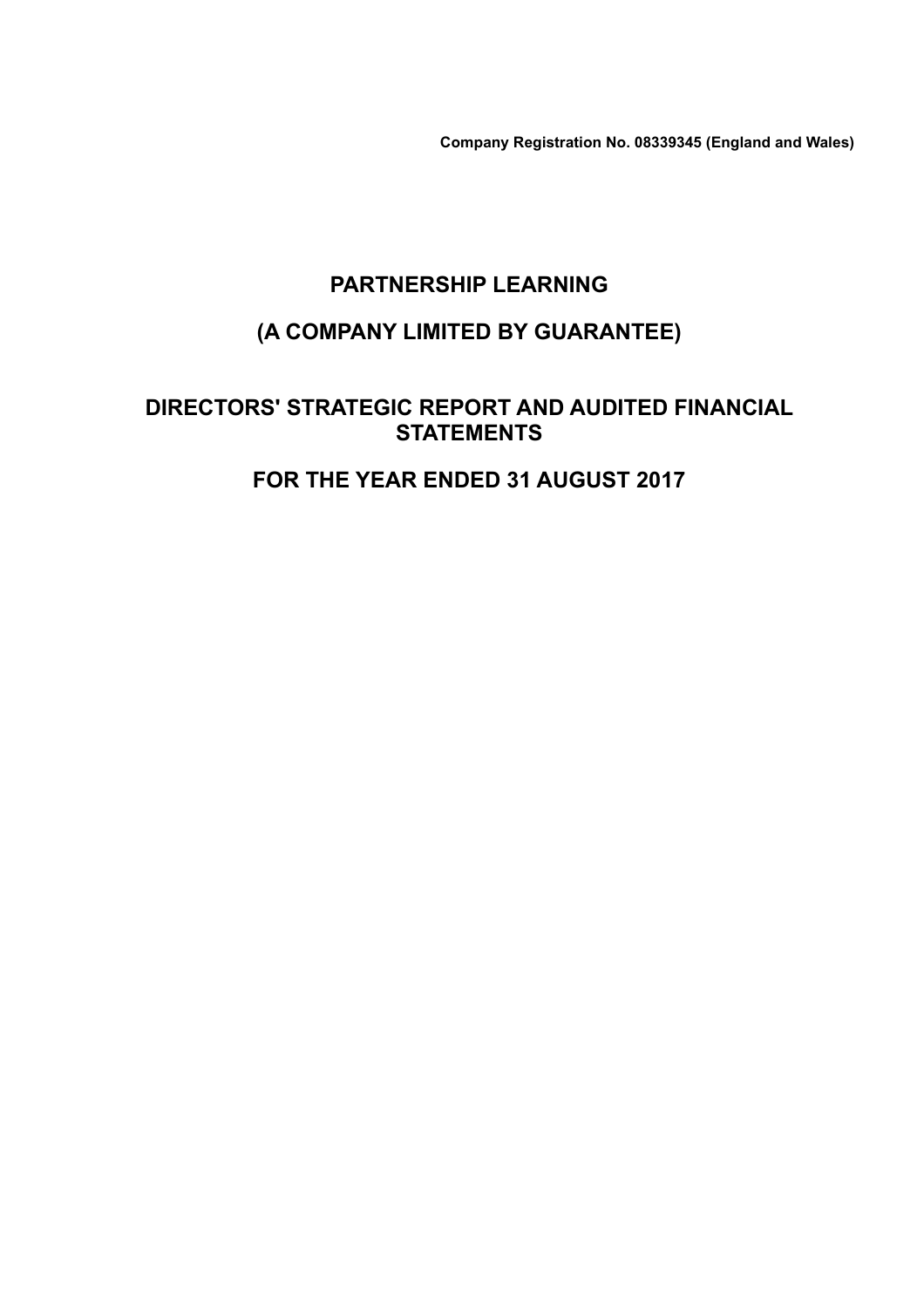### **CONTENTS**

|                                                                            | Page      |
|----------------------------------------------------------------------------|-----------|
| Reference and administrative details                                       | $1 - 2$   |
| Directors' report                                                          | $3 - 8$   |
| Governance statement                                                       | $9 - 11$  |
| Statement on regularity, propriety and compliance                          | 12        |
| Statement of Directors' responsibilities                                   | 13        |
| Independent auditor's report on the financial statements                   | $14 - 16$ |
| Independent reporting accountant's report on regularity                    | $17 - 18$ |
| Statement of financial activities including income and expenditure account | $19 - 20$ |
| <b>Balance sheet</b>                                                       | 21        |
| Statement of cash flows                                                    | 22        |
| Notes to the financial statements including accounting policies            | $23 - 50$ |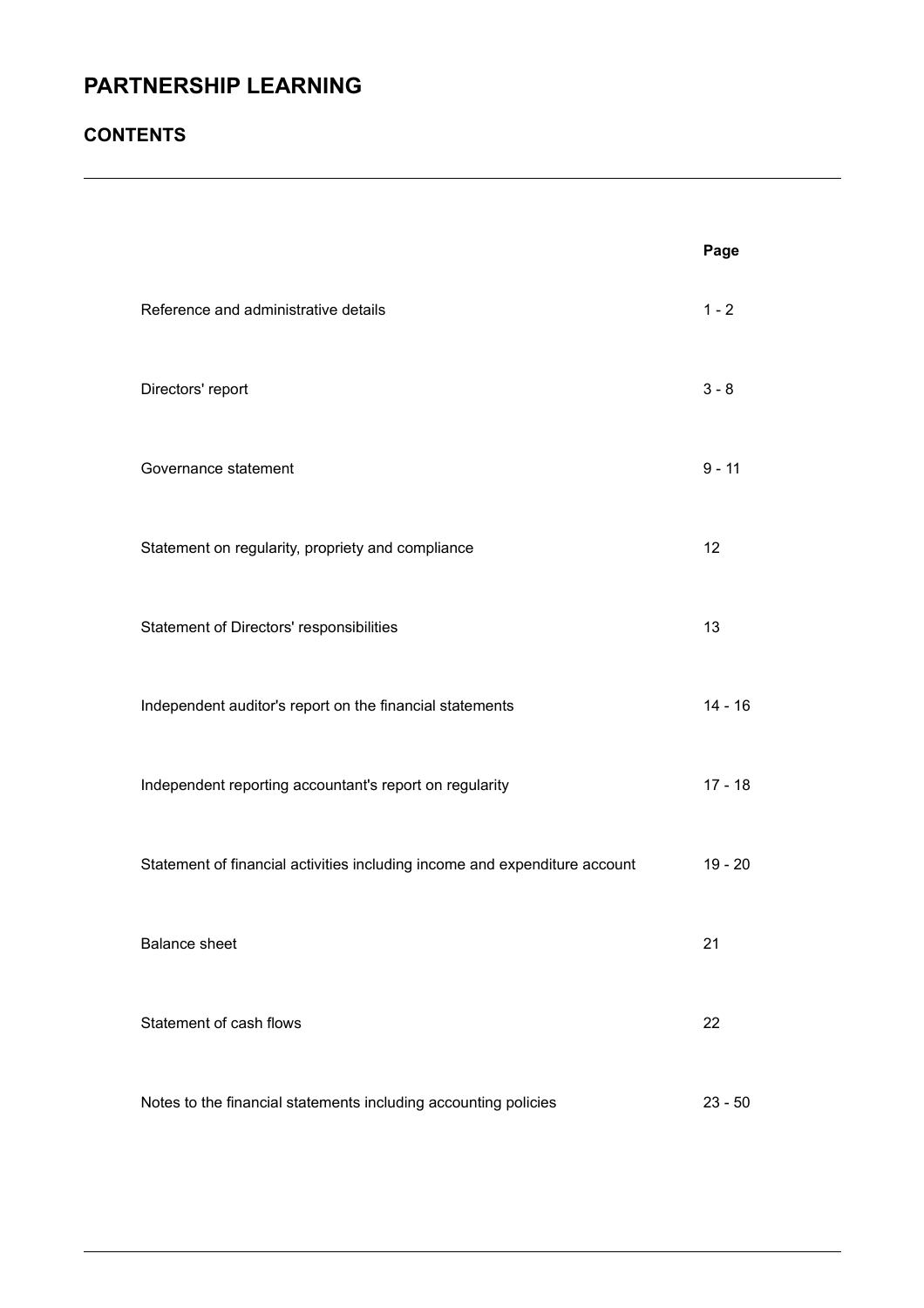### REFERENCE AND ADMINISTRATIVE DETAILS

| <b>Directors</b>                                                 | D Singleton (Chair)                     |                                       |  |  |
|------------------------------------------------------------------|-----------------------------------------|---------------------------------------|--|--|
|                                                                  | A Lazell                                |                                       |  |  |
|                                                                  | D Reedy (Resigned 25 October 2016)      |                                       |  |  |
|                                                                  | J Farquharson                           |                                       |  |  |
|                                                                  | R Leighton (Accounting Officer)         |                                       |  |  |
|                                                                  | I Rowley                                |                                       |  |  |
|                                                                  | S Mubashar                              |                                       |  |  |
|                                                                  | P McPartland (Appointed 9 January 2017) |                                       |  |  |
| <b>Members</b>                                                   | D Singleton                             |                                       |  |  |
|                                                                  | L Graham                                |                                       |  |  |
|                                                                  | H Flint                                 |                                       |  |  |
|                                                                  | J Cripps                                |                                       |  |  |
|                                                                  | D Reedy (from 09.01.2017)               |                                       |  |  |
| Senior leadership team                                           | R Leighton                              | - Chief Executive                     |  |  |
|                                                                  | K Sayers                                | - Director of Operations              |  |  |
|                                                                  | N Ball                                  | - Director of Finance (to 31.10.16)   |  |  |
|                                                                  | L Medlock                               | - Director of Finance (from 01.11.16) |  |  |
|                                                                  | M Parvez                                | - Director of School Improvement      |  |  |
|                                                                  | M Auden                                 | - Director of Assets                  |  |  |
|                                                                  | M Junnix                                | - Director of ICT                     |  |  |
| <b>Company secretary</b>                                         | J Black                                 |                                       |  |  |
| <b>Company registration number</b>                               | 08339345 (England and Wales)            |                                       |  |  |
| <b>Registered office</b>                                         | Sydney Russell School                   |                                       |  |  |
|                                                                  | Parsloes Ave                            |                                       |  |  |
|                                                                  | Dagenham, Essex                         |                                       |  |  |
|                                                                  | RM95QT                                  |                                       |  |  |
| <b>Academies operated</b>                                        | Location                                | <b>Principal</b>                      |  |  |
| Riverside Bridge School                                          | Barking and Dagenham                    | A Hope                                |  |  |
| Riverside Primary School                                         | Barking and Dagenham                    | S Kinnaird                            |  |  |
| Eastbury Primary School                                          | Barking and Dagenham                    | L Hovey                               |  |  |
| Riverside School                                                 | Barking and Dagenham                    | A Roberts                             |  |  |
| The Sydney Russell School                                        | Barking and Dagenham                    | J Davies                              |  |  |
| <b>Thames View Junior School</b>                                 | Barking and Dagenham                    | S Rider                               |  |  |
| Partnership Learning                                             | Barking and Dagenham                    | R Leighton                            |  |  |
| The Albany School                                                | Havering                                | V Masson                              |  |  |
| <b>Greatfields School</b>                                        | Barking and Dagenham                    | R Paul                                |  |  |
| James Cambell Primary School<br>Barking and Dagenham<br>K Thomas |                                         |                                       |  |  |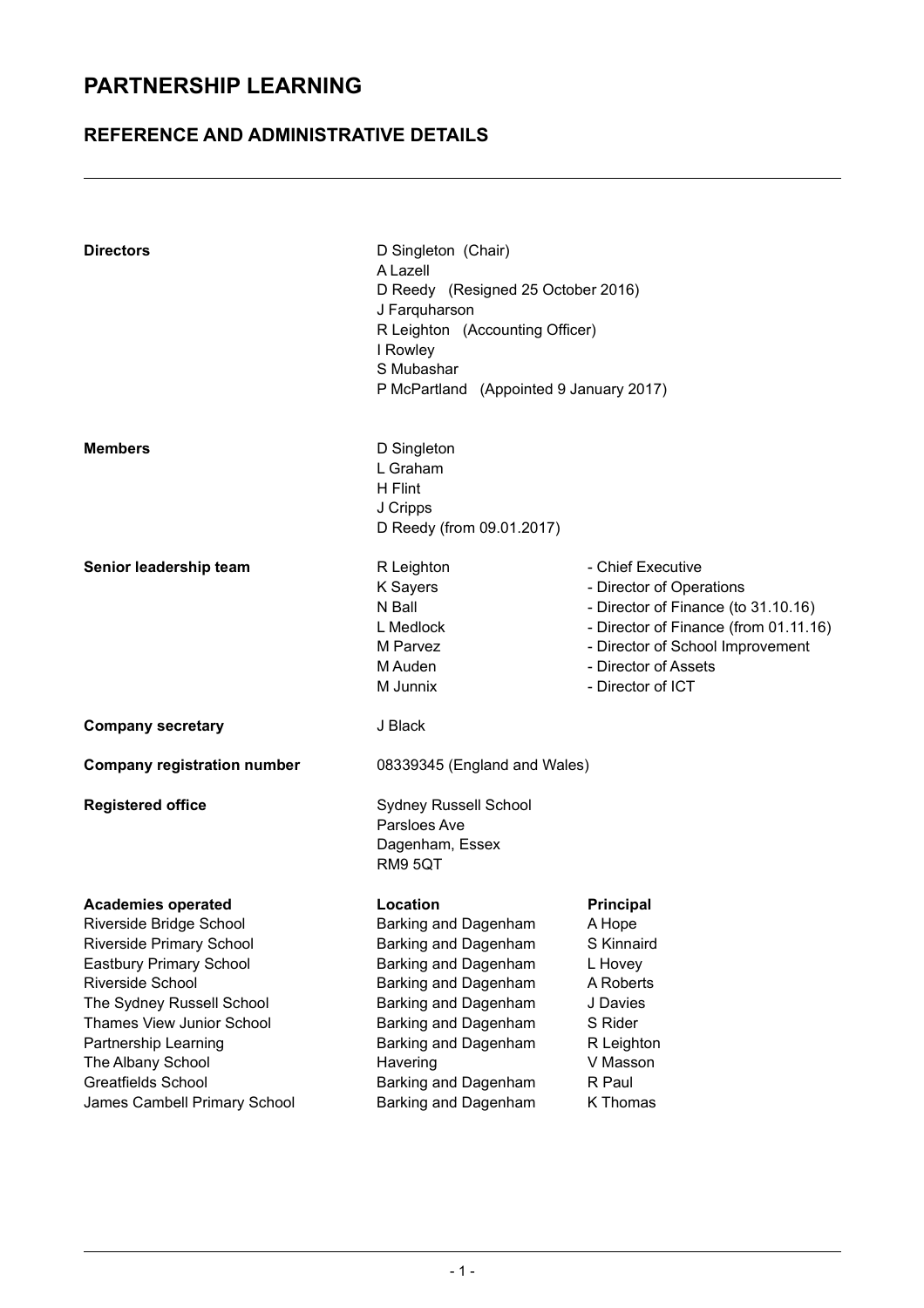### REFERENCE AND ADMINISTRATIVE DETAILS

| Independent auditor | <b>Wilkins Kennedy LLP</b><br>Greytown House<br>221-227 High Street<br>Orpington<br>Kent<br>BR6 0NZ |
|---------------------|-----------------------------------------------------------------------------------------------------|
| <b>Bankers</b>      | Lloyds Bank plc<br>11 Station Parade<br><b>Barking</b><br><b>IG11 8ED</b>                           |
|                     | Santander<br>P.O Box 382<br>21 Prescot St<br>London<br>E18AD                                        |
|                     | The Co-Operative Bank PLC<br>P.O. Box 3<br>11 Market Rd<br><b>Essex</b><br>CM1 1XW                  |
| <b>Solicitors</b>   | Browne Jacobson<br>30 Finsbury Circus<br>London<br>EC2M 7DT                                         |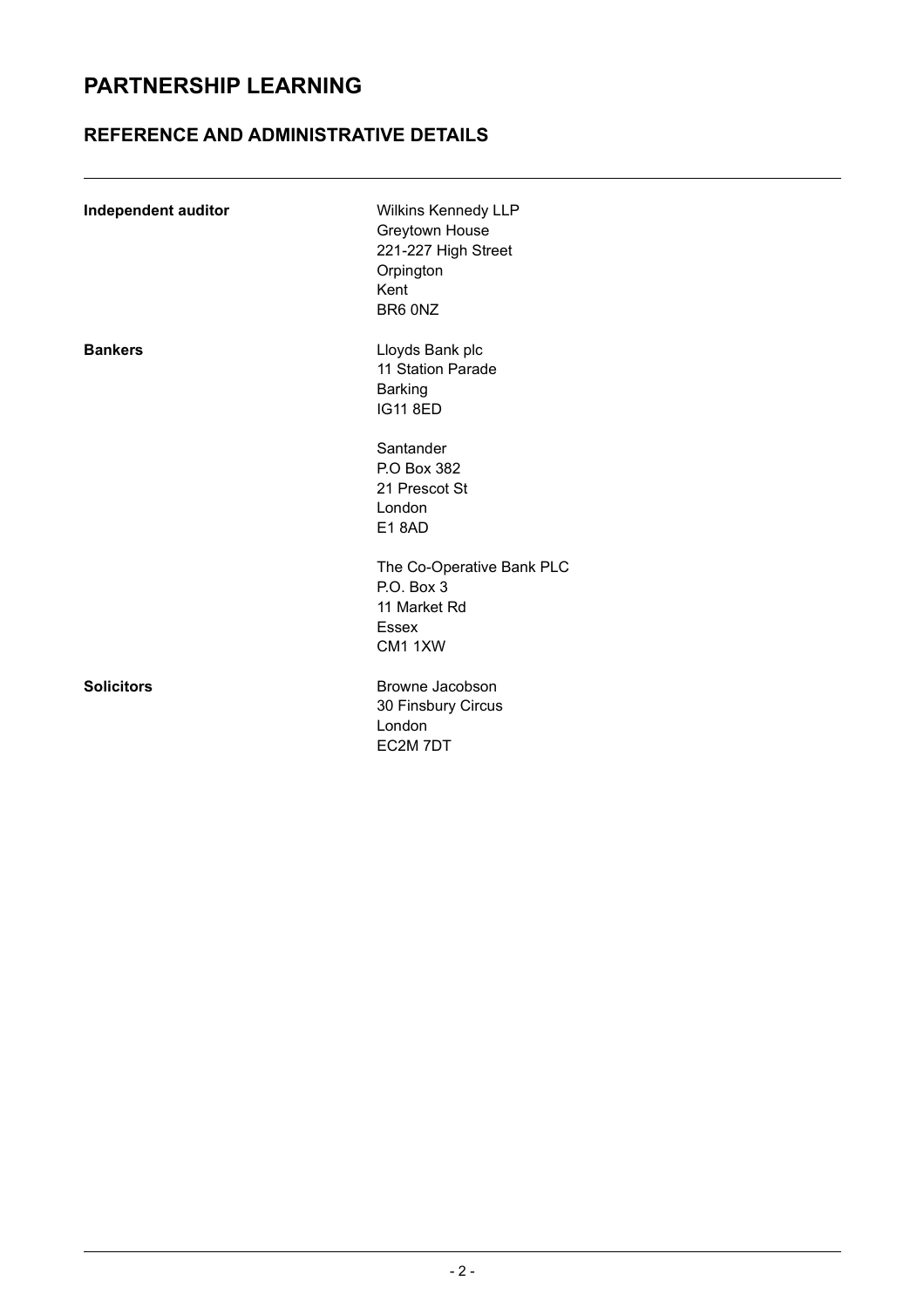### DIRECTORS' REPORT

### FOR THE YEAR ENDED 31 AUGUST 2017

The Directors present their annual report together with the financial statements and independent auditor's reports of the charitable company for the period 1 September 2016 to 31 August 2017. The annual report serves the purposes of both a governors' report, and a directors' report under company law.

The Trust operates nine academies serving catchment areas in the London Borough of Barking & Dagenham and the London Borough of Havering:

- The Sydney Russell School, 4-18 mainstream all through school, approximately 2,160 pupils
- Riverside School, 11-18 mainstream secondary school, approximately 660 pupils
- Thames View Junior School, 7-11 mainstream junior school, approximately 480 pupils
- Riverside Bridge School, 4-16 special school, approximately 60 pupils
- Riverside Primary School, 4-11 primary school, approximately 60 pupils
- Eastbury Primary School, 4-11 primary school, approximately 840 pupils
- The Albany Schoool, 11-16 mainstream secondary school, approximately 830 pupils
- Greatfields School, 11-18 mainstream secondary school, approximately 90 pupils
- James Cambell Primary School, 4-11 primary school, approximately 800 pupils

#### Structure, governance and management

#### **Constitution**

The academy trust is a company limited by guarantee and an exempt charity. The charitable company's memorandum and articles of association are the primary governing documents of the academy trust.

The Directors are the trustees of Partnership Learning and are also the directors of the charitable company for the purposes of company law. Details of the Directors who served during the year are included in the Reference and Administrative Details on page 1.

The Partnership Learning Trust was incorporated on 21 December 2012. The company changed its name from The Partnership Learning Trust to Partnership Learning on 4 December 2014.

#### Members' liability

Each member of the charitable company undertakes to contribute to the assets of the charitable company in the event of it being wound up while they are a member, or within one year after they cease to be a member, such amount as may be required, not exceeding £10, for the debts and liabilities contracted before they ceased to be a member.

#### Principal activities

The principal activity of Partnership Learning is to advance for the public benefit education in the United Kingdom, in particular but without prejudice to the generality of the foregoing, by establishing, maintaining, carrying on, managing and developing schools offering a broad and balanced curriculum ("the mainstream Academies") or educational institutions which are principally concerned with providing full-time or part-time education for children of compulsory school age who, by reason of illness, exclusion from school or otherwise, may not for any period receive suitable education unless alternative provision is made for them ("the alternative provision Academies") or 16 to 19 Academies offering a curriculum appropriate to the needs of its students ("the 16 to 19 Academies") or schools specially organised to make special educational provision for pupils with Special Educational Needs ("the Special Academies").

#### Directors' indemnities

Directors and Governors liability is covered under the Risk Protection Arrangement with the ESFA.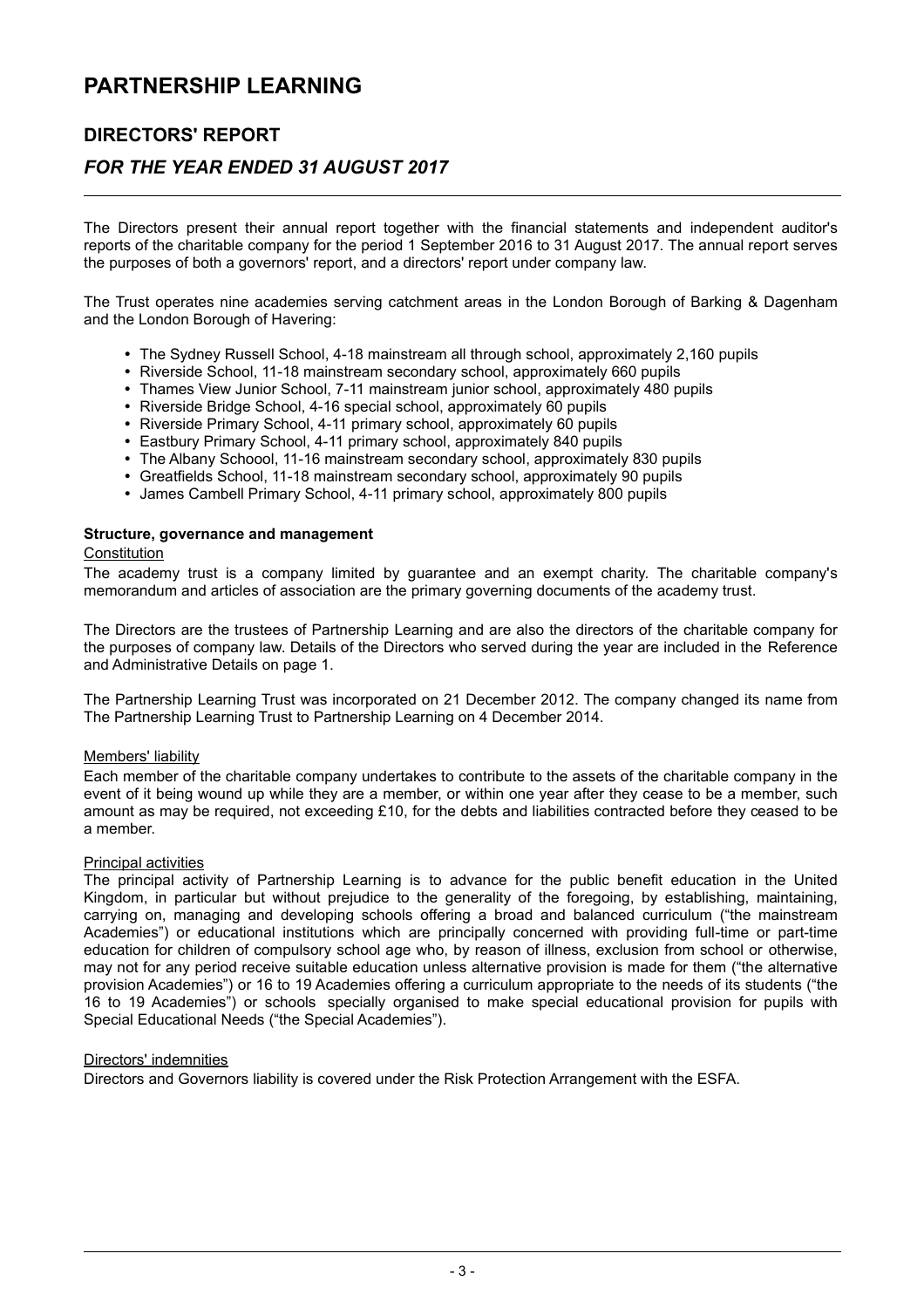### DIRECTORS' REPORT (CONTINUED) FOR THE YEAR ENDED 31 AUGUST 2017

#### Method of recruitment and appointment or election of Directors Members

The Members of the Academy Trust shall comprise:

a. the members of the company on the date of the adoption of the articles (23rd June 2016); and b. any person appointed under Article 15A – ("The Members may agree by passing a special resolution to appoint such additional Members as they think fit") - provided that at any time the minimum number of Members shall not be less than three. An employee of the Academy Trust cannot be a Member of the Academy Trust.

#### Directors/Trustees

The number of Trustees shall be not less than three but (unless otherwise determined by ordinary resolution) shall not be subject to any maximum.

The Academy Trust shall have the following Trustees:

- up to 7 Trustees, appointed under Article 50 ("The Members may appoint by ordinary resolution up to 7 Trustees");

- any Co-opted Trustee appointed under Article 58 ("The Trustees may appoint Co-opted Trustees. A 'Co-opted Trustee' means a person who is appointed to be a Trustee by being Co-opted by Trustees who have not themselves been so appointed. The Trustees may not co-opt an employee of the Academy Trust as a Co-opted Trustee if thereby the number of Trustees who are employees of the Academy Trust would exceed one third of the total number of Trustees including the Chief Executive Officer to the extent he or she is a Trustee.").

Providing that the Chief Executive Officer agrees so to act, the Members may by ordinary resolution appoint the Chief Executive Officer as a Trustee.

The total number of Trustees (including the Chief Executive Officer if they so choose to act as Trustee) who are employees of the Academy Trust shall not exceed one third of the total number of Trustees.

The term of office for any Trustee shall be four years, save that this time limit shall not apply to any post which is held ex officio. Subject to remaining eligible to be a particular type of Trustee, any Trustee may be re-appointed or re-elected at an Annual General Meeting.

#### Policies and procedures adopted for the induction and training of Directors

All new Directors receive an induction'. Directors will also be provided with adequate opportunities to undertake and receive suitable training so as to enable them to undertake their role more effectively.

#### Organisational structure

The structure consists of the following connected elements: the Directors, the Chief Executive, the Local Governing Bodies and the Headteachers.

The Directors are responsible for setting general Trust policy, adopting an annual Trust plan and budget, monitoring the Academies, budget monitoring and making major decisions about the direction of the Academy Trust, capital expenditure and senior staff appointments.

The Chief Executive is the Accounting Officer and is responsible to the Board of Directors for the overall performance of the Trust and its constituent schools.

Local Governing Bodies are responsible for the strategic direction and financial oversight of their schools and holding their Headteacher to account for the performance of the school.

Headteachers are responsible for the overall performance of their schools and meeting the objectives set for them by their Local Governing Body and the Directors.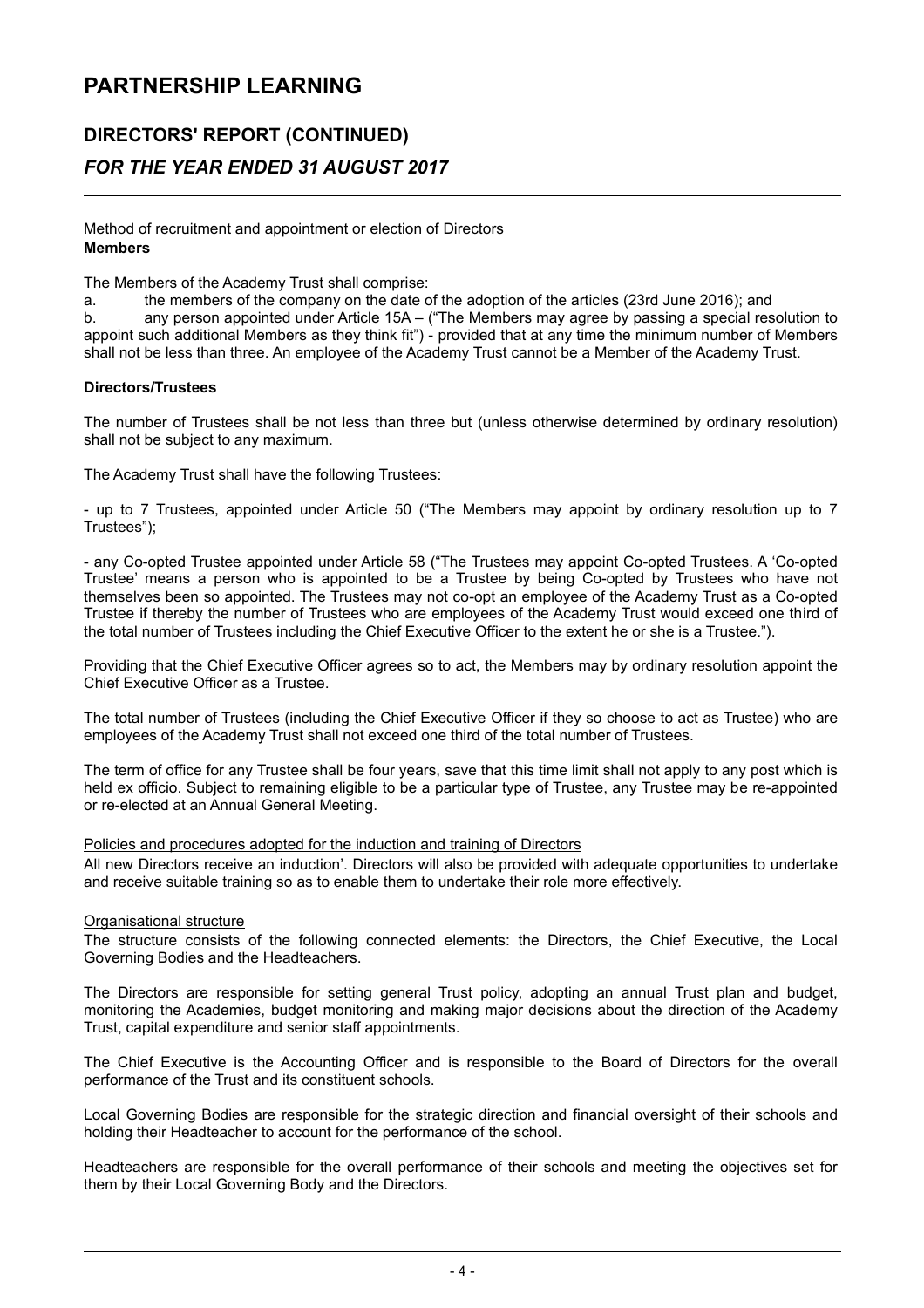### DIRECTORS' REPORT (CONTINUED)

### FOR THE YEAR ENDED 31 AUGUST 2017

Arrangements for setting pay and remuneration of key management personnel

Directors/Trustees receive no pay or remuneration for acting as Directors/Trustees, only approved expenses.

The pay and remuneration of the Chief Executive and Trust central senior management team is set by the Board of Trustees' Personnel and Remuneration Committee, which takes account of market intelligence and benchmarking against similar roles.

The pay and remuneration of Headteachers and senior school staff is set by Local Governing Boards, following the requirements of the School Teachers Pay and Conditions Document.

#### Objectives and activities

#### Objects and aims

The Principal Guiding Aim is to ensure that each student within the Trust's schools has an equal opportunity to experience a whole curriculum that is balanced, relevant and broadly based and which will promote the intellectual, cultural, moral, spiritual, aesthetic and physical development of the individual to the benefit of his or herself, the school and the wider community.

#### Vision

The Trust's Vision is to maximise social mobility and personal and community well-being by giving pupils in all its schools the same opportunities as their most favoured peers:

- consistently good teaching;
- schools organised around the aptitude profile and potential of their pupils; and
- wide-ranging enrichment activities to develop confidence, oracy and resilience;

ensuring all pupils achieve the best possible outcomes and successful transitions to further study and working life.

The main objective of Partnership Learning during the year to 31 August 2016 was to continue to develop its new role as a Multi-Academy Trust and work towards achieving its vision.

#### Objectives, strategies and activities

#### Public benefit

The Directors have complied with their duty to have due regard to the guidance on public benefit issued by the Charity Commission in exercising their powers and duties. In particular, the Directors consider how planned activities will contribute to the aims and objectives they have set.

#### Admissions arrangements

Partnership Learning's schools adhere to the admissions criteria of the London Borough of Barking & Dagenham for its schools based in Barking and Dagenham and to the admissions criteria of the London Borough of Havering for its schools based in Havering- the main entry criterion in the event of over subscription being distance from home to school.

### Strategic report

#### Achievements and performance

Partnership Learning has high aspirations for its students and a drive for continuous improvement. The Trust's analysis of examination/test performance is thorough, and much use is made of performance and benchmarking data from a range of sources.

Current pupil assessments show that the Trust's schools are on track to meet their targets in all main achievement measures.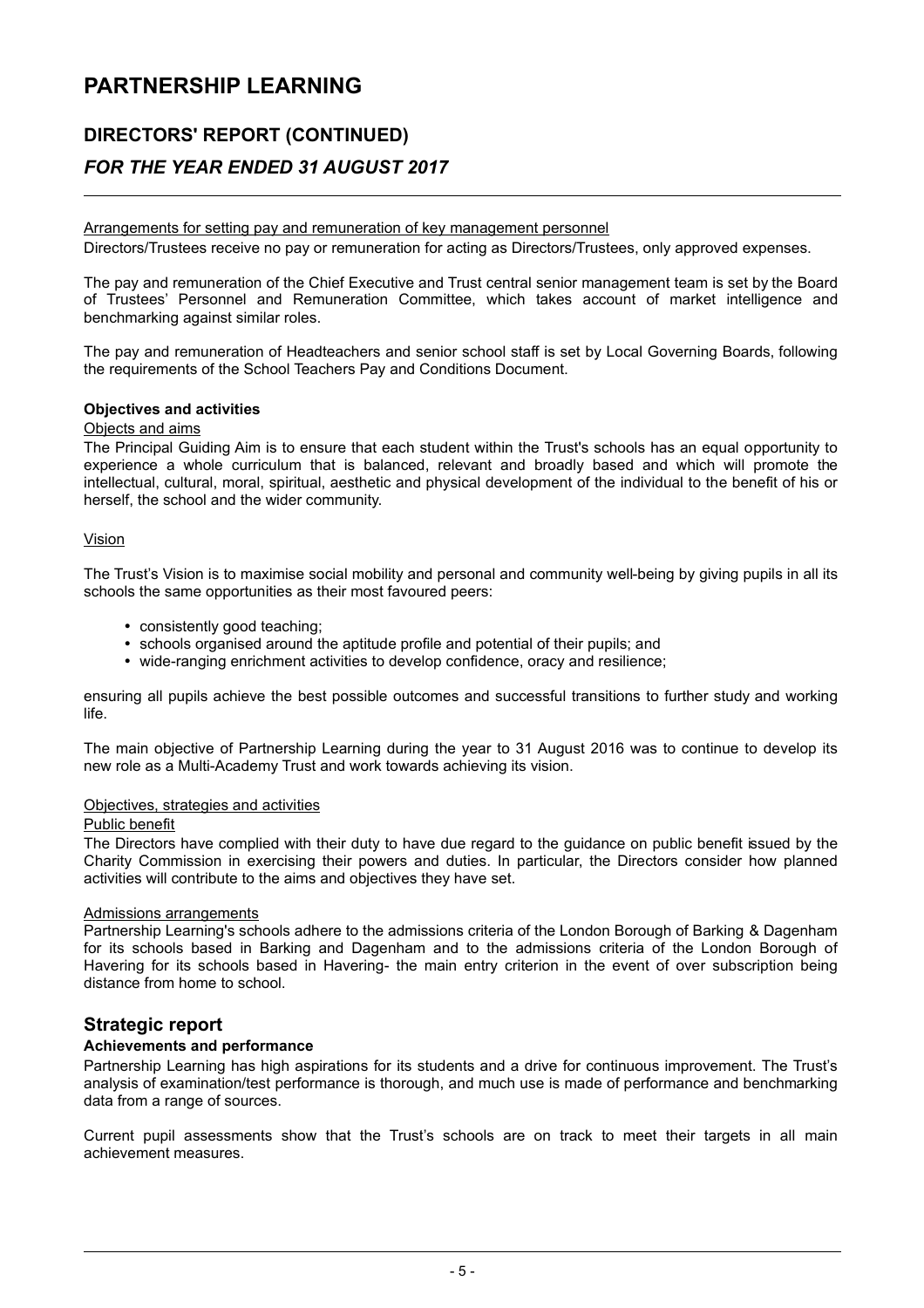### DIRECTORS' REPORT (CONTINUED) FOR THE YEAR ENDED 31 AUGUST 2017

#### Key performance indicators

The key performance indicators include monitoring of expenditure of EFA grant funding. The levels of capital expenditure for new facilities together with actual and projected cash flow and reserves have also been monitored. These items are all reported in the financial statements.

#### Going concern

After making appropriate enquiries, the board of directors has a reasonable expectation that the academy trust has adequate resources to continue in operational existence for the foreseeable future. For this reason the board of directors continues to adopt the going concern basis in preparing the financial statements. Further details regarding the adoption of the going concern basis can be found in the statement of accounting policies.

#### Financial review

Most of the Academy Trust's income is obtained from the Education and Skills Funding Agency (ESFA) in the form of recurrent grants, some of which are restricted to particular purposes. The grants received from the ESFA during the year ended 31 August 2017 and the associated expenditure are shown as restricted funds in the Statement of Financial Activities.

The Academy Trust also receives grants for fixed assets from the ESFA. In accordance with the Charities Statement of Recommended Practice, 'Accounting and Reporting by Charities' (SORP 2015), such grants are shown in the Statement of Financial Activities as restricted income in the fixed asset fund. The restricted fixed asset fund balance is reduced by annual depreciation charges over the expected useful life of the assets concerned.

During the year ended 31 August 2017, total expenditure of £38,565k (2016: £25,618k ) was met by recurrent grant funding from the ESFA together with other incoming resources. The excess of income over expenditure for the year (excluding restricted fixed asset funds, transfers on conversion and transfers to restricted fixed asset funds) was £833k (2016: £1,090k).

At 31 August 2017 the net book value of fixed assets was £130,987k (2016:£60,465k ). Movements in tangible fixed assets are shown in Note 12 to the financial statements. The assets were used exclusively for providing education and the associated support services to the pupils of the Academy Trust's schools.

The Local Government Pension Funds, in which the Academy participates, showed a deficit of £5,739k (2016: £4,227k ) at 31 August 2017.

#### Reserves policy

The Directors review the reserve levels of the Trust annually. This review encompasses the nature of income and expenditure streams, the need to match income with commitments and the nature of reserves. The Directors have determined that the appropriate level of unrestricted funds should be equivalent 5% of budgeted income, approximately £2,100K (2016: £1,500k).

The reason for this is to provide sufficient working capital to cover delays between spending and receipt of grants and to provide a cushion to deal with unexpected emergencies such as urgent maintenance. The academy's current level of unrestricted funds of £2,217k (2016: £1,091k) (total funds less the amount held in fixed assets and restricted funds).

The directors are hoping to increase the level of unrestricted funds in the future.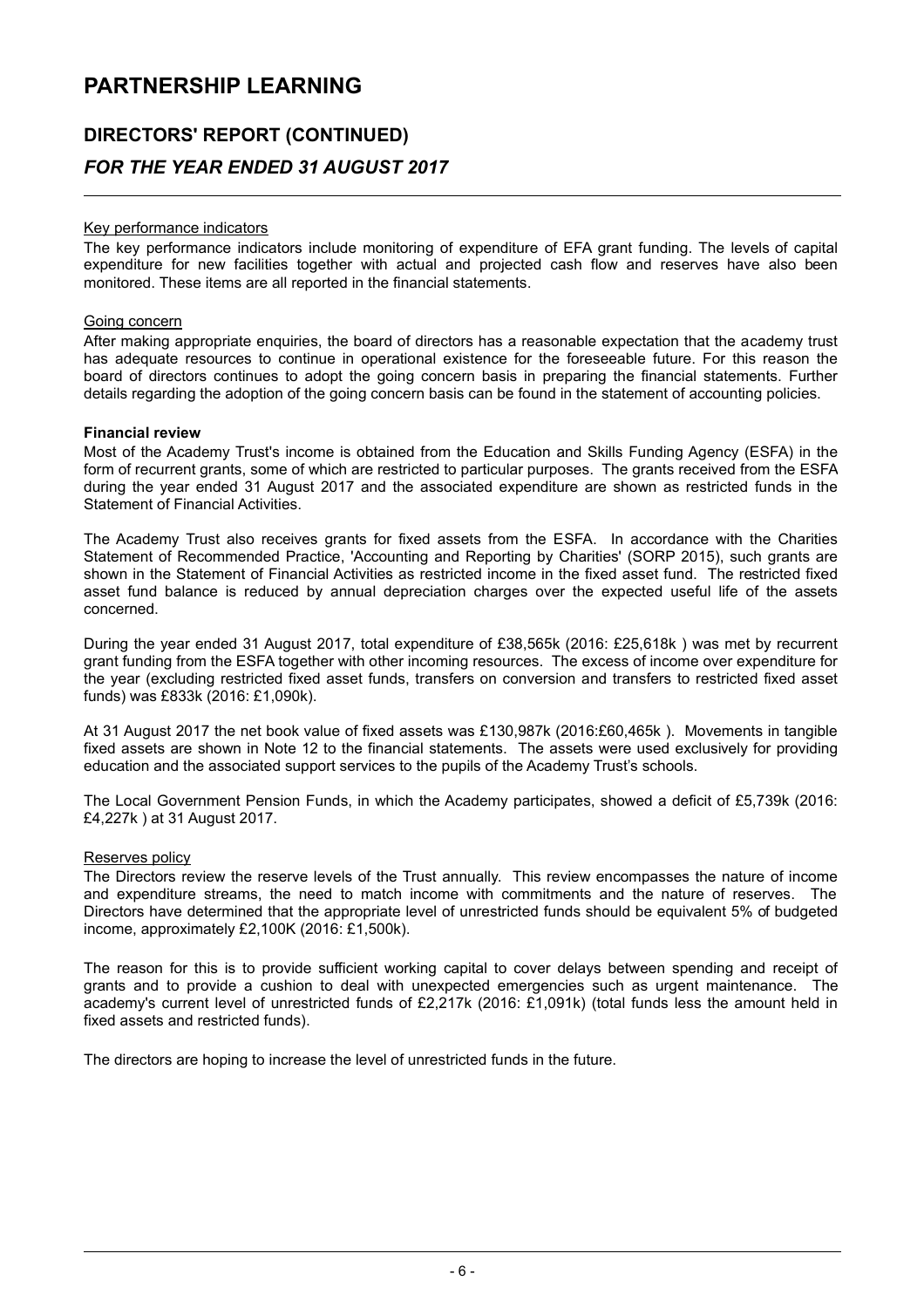# DIRECTORS' REPORT (CONTINUED) FOR THE YEAR ENDED 31 AUGUST 2017

#### Investment policy and powers

Under the Memorandum and Articles of Association, the Academy Trust has the power to invest funds not immediately required for its own purposes, in any way the Directors see fit. The organisation has a positive cash balance to cover eventualities and unforeseen expenses. The banking facilities are reviewed on a regular basis.

#### Financial position

The Academy Trust held fund balances at 31 August 2017 of £126,309k (2016:£55,616k) comprising £124,092k (2016:£54,525k) of restricted funds and £2,217k (2016:£1,091k) of unrestricted general funds. Of the restricted funds £129,561k (2016:£58,608k) is represented by tangible fixed assets and £270k (2016:£144k) of general restricted funds.

The pension reserve which is considered part of restricted funds was £5,739k (2016:£1,399k) in deficit.

#### Principal risks and uncertainties

The Directors have assessed the major risks to which the Academy Trust is exposed, in particular those relating to the specific teaching, provision of facilities and other operational areas of the Academy Trust, and its finances. The Directors have implemented a number of systems to assess risks that its schools face, especially in the operational areas (e.g. in relation to teaching, health and safety, bullying and school trips) and in relation to the control of finance. The Directors have introduced systems, including operational procedures and internal financial controls in order to minimise risk. Where significant financial risk still remains they have ensured they have adequate insurance cover. The Academy Trust has an effective system of internal financial controls and this is explained in more detail in the Governance Statement on page 8.

The principal risks and uncertainties that Partnership Learning faces are:

#### Pupil achievement risks

Mitigation: Directors ensure rigorous monitoring and data collection processes are in place to alert them to any signs of deteriorating standards of achievement in their schools. A team of School Improvement Advisers works with schools to ensure a programme of continuous improvement. The programme consists of support provided centrally from Partnership Learning, school to school support from the Trust's schools and brokered external support if needed. The schools in the Trust work together to raise standards for all pupils in order to ensure they attain the very best outcomes.

#### Potential of reduced funding and cash flow

Mitigation: The Trust models financial scenarios based on high, medium and low income levels and keeps expenditure tightly under review to remain responsive to any fluctuations. The Trust works hard to develop robust pupil recruitment policies with its schools to underpin core pupil numbers, which is the main driver of funding, and to react quickly to any falling pupil numbers by adjusting expenditure accordingly. The Trust also continually seeks to widen its range of income streams, for instance by selling services outside the Trust.

#### Provision of Facilities

Mitigation: The Trust protects against major facilities risks (fire, theft, etc) through insurance via the Risk Protection Arrangement (RPA) scheme, which is backed by the UK government. Day to day operational risks relating to the ongoing maintenance of these facilities is mitigated through a process of annual condition surveys and work with schools to ensure that operational and legislative requirements are met. The Trust is eligible for a School Condition Allocation, which will provide additional resources to directly support maintenance of school estates.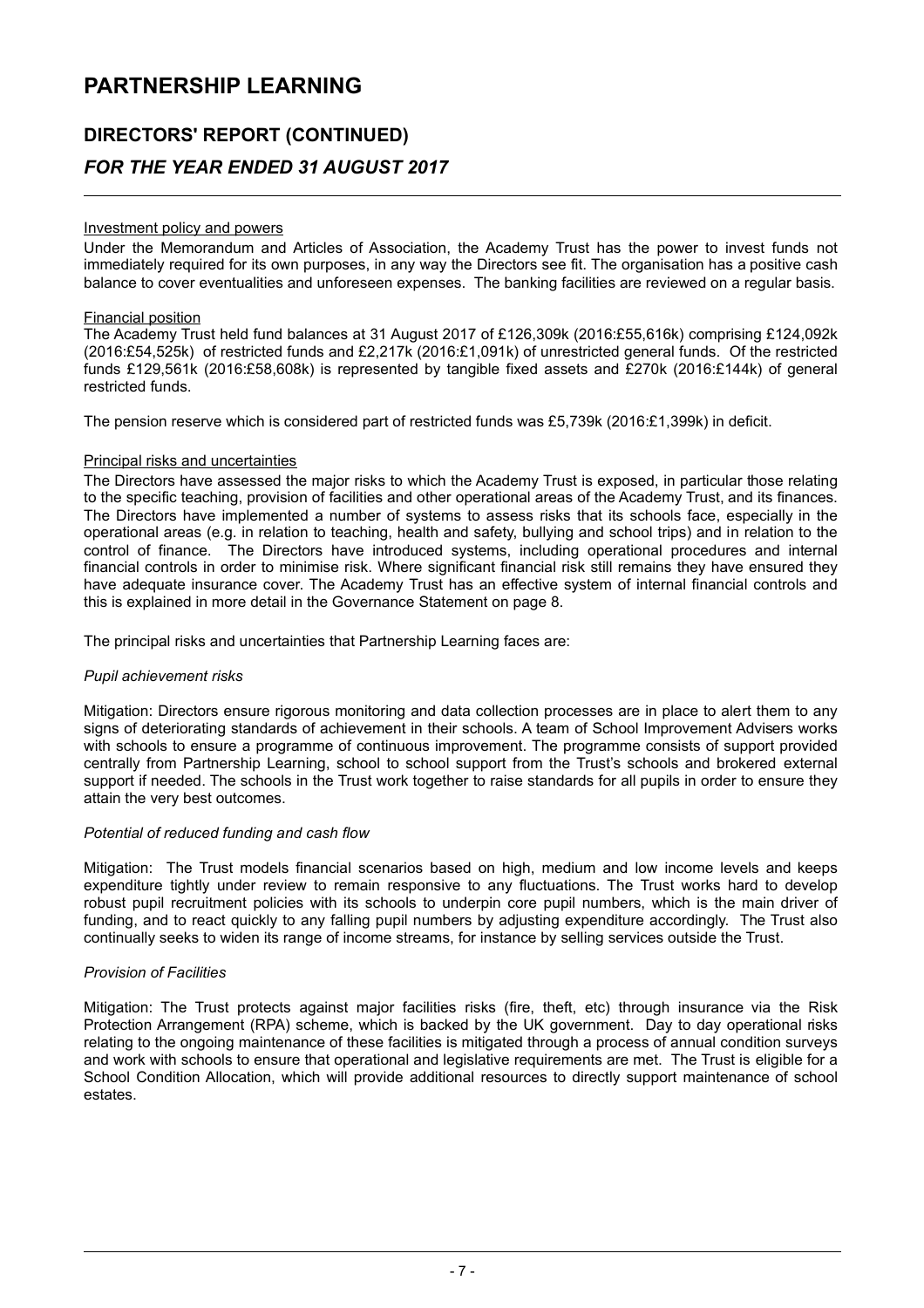### DIRECTORS' REPORT (CONTINUED)

### FOR THE YEAR ENDED 31 AUGUST 2017

Financial and risk management objectives and policies The financial risks which Partnership Learning is exposed to relate primarily to

- change in government and legislation
- potential of reduced funding and cash flow
- reduction in student numbers

A risk arises in relation to the defined benefit pension scheme, due to the fact that there is a deficit of £5,739k (£4,227k).

#### Plans for future periods

Partnership Learning will work to maintain the performance of its students at all levels. Additionally, it will continue its efforts to improve the achievements of its students, not only in academic subjects but also in extracurricular activities and in essential life skills; so as to increase the number of opportunities open to its students when they move on to higher education and ultimately employment. Directors recognize that through good financial management they wish to be able to maintain and improve the quality of the built environment of the Trust's schools including staff and student facilities. A planned maintenance programme will be developed and implemented to maintain and improve the Trust's schools' facilities.

The Trust has been approved to open five additional new free schools over the next three years: Greatfields Primary School (primary) Mallard Primary School (primary) Beam High School (secondary) Thames View Bridge School (special) and Beam Bridge School (special).

The Trust also expects to add a minimum of three additional existing schools during the coming academic year (2017-18): George Mitchell School (all-through) in the London Borough of Waltham Forest, Harrow Lodge Primary School – formerly Wykeham Primary School – (primary) in the London Borough of Havering and Southchurch High School - formerly Futures Community College - (secondary) in Southend.

#### Auditor

In so far as the Directors are aware:

- there is no relevant audit information of which the charitable company's auditor is unaware; and

- the Directors have taken all steps that they ought to have taken to make themselves aware of any relevant audit information and to establish that the auditor is aware of that information.

The directors' report, incorporating a strategic report, was approved by order of the board of directors, as the company directors, on 19 December 2017 and signed on its behalf by:

D Singleton Chair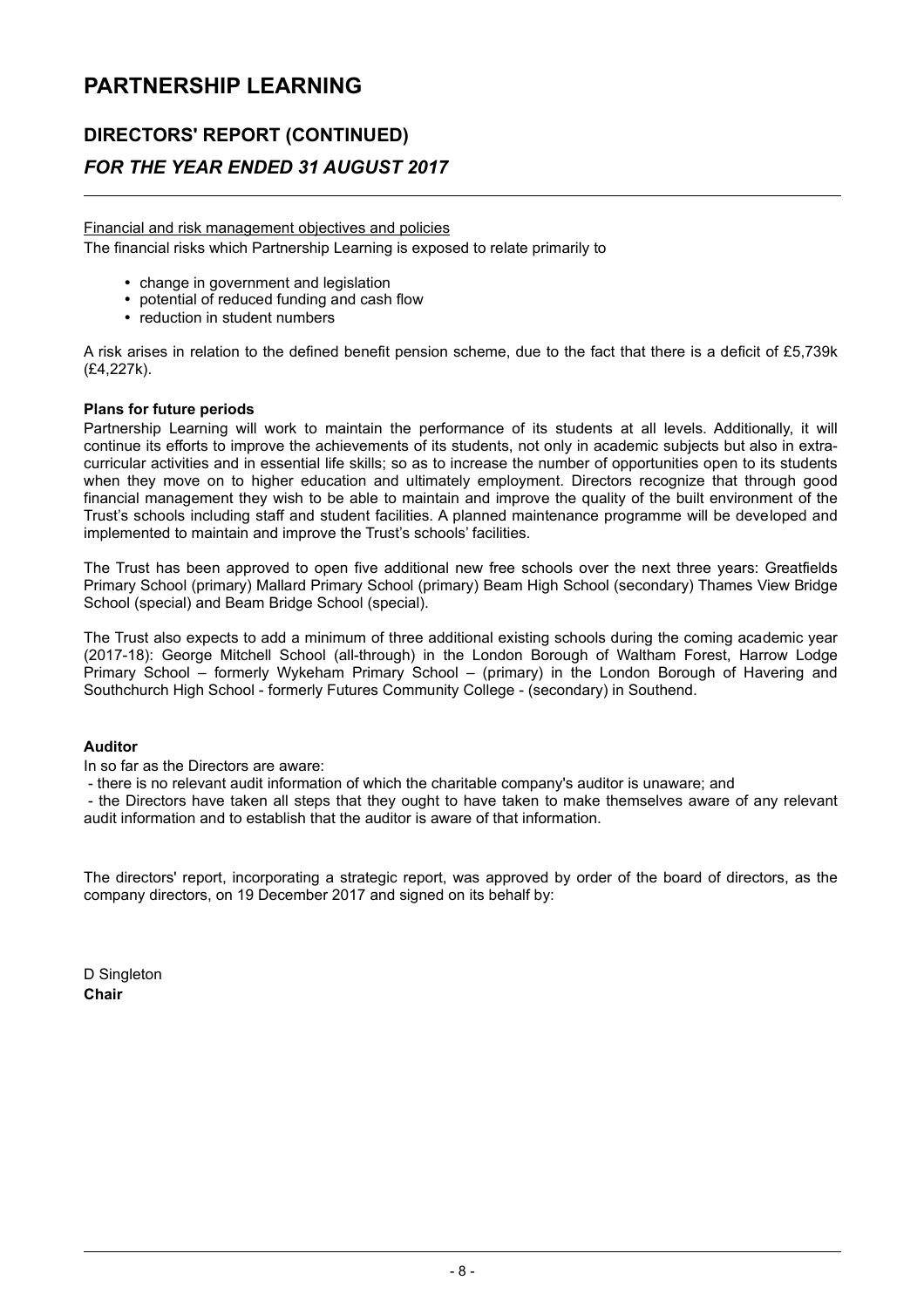# GOVERNANCE STATEMENT

### FOR THE YEAR ENDED 31 AUGUST 2017

#### Scope of responsibility

As Directors we acknowledge we have overall responsibility for ensuring that Partnership Learning has an effective and appropriate system of control, financial and otherwise. However, such a system is designed to manage rather than eliminate the risk of failure to achieve business objectives, and can provide only reasonable and not absolute assurance against material misstatement or loss.

The board of directors has delegated the day-to-day responsibility to the CEO, as accounting officer, for ensuring financial controls conform with the requirements of both propriety and good financial management and in accordance with the requirements and responsibilities assigned to it in the funding agreement between Partnership Learning and the Secretary of State for Education. They are also responsible for reporting to the board of directors any material weaknesses or breakdowns in internal control.

#### **Governance**

The information on governance included here supplements that described in the Directors' Report and in the Statement of Directors' Responsibilities. The board of directors has formally met three times during the year. Attendance during the year at meetings of the board of directors was as follows:

| <b>Directors</b>                        | <b>Meetings attended</b> | Out of possible |
|-----------------------------------------|--------------------------|-----------------|
| D Singleton (Chair)                     |                          | 3               |
| A Lazell                                |                          | 3               |
| D Reedy (Resigned 25 October 2016)      | 0                        | 0               |
| J Farguharson                           |                          | 3               |
| R Leighton (Accounting Officer)         |                          | 3               |
| I Rowley                                |                          | 3               |
| S Mubashar                              | 3                        | 3               |
| P McPartland (Appointed 9 January 2017) |                          | 2               |

There were two changes in the composition of the board of trustees during the 2016-17 year. One was the resignation of David Reedy as a Director/Trustee, due to pressure of other commitments, although David agreed to continue his involvement with the Trust as a Member. The other was the addition of Peter McPartland OBE as a Director/Trustee. Peter brings particular expertise from the special school sector, as the recently-retired Headteacher of an Outstanding special school. The main challenge for the Board during the year has continued to be ensuring that the rapid growth of the Trust has not compromised standards and quality of delivery.

During 2016-17, the Chair of Trustees, CEO and Company Secretary carried out a review of the composition of the Board and its skill set, using the competencies outlined in the 'Governing Board Skills Audit for Trustees of Multi-Academy Trusts' produced by the National Governors' Association. Of the nineteen key areas of expertise/ experience listed in the 'Accountability' section, the following four were identified as the only ones not being covered within the then current make-up of the Board:

- special education needs and disabilities (SEND);
- procurement/purchasing;
- property and estate-management;
- marketing, media and PR.

As a result of the review, the decision was taken to appoint Peter McPartland OBE, recently retired Headteacher of an Outstanding special school, as a new Trustee, to ensure experience and expertise in the area of special education needs and disabilities (SEND). For the other areas not covered on the Board - procurement/ purchasing; property/estate-management; marketing/media/PR - it was felt that adequate expertise could be procured as needed from professional advisers, although these areas would be borne in mind when considering future Trustee recruitment.

The Trust intends to carry out its next review of governance during the Spring Term 2017-18.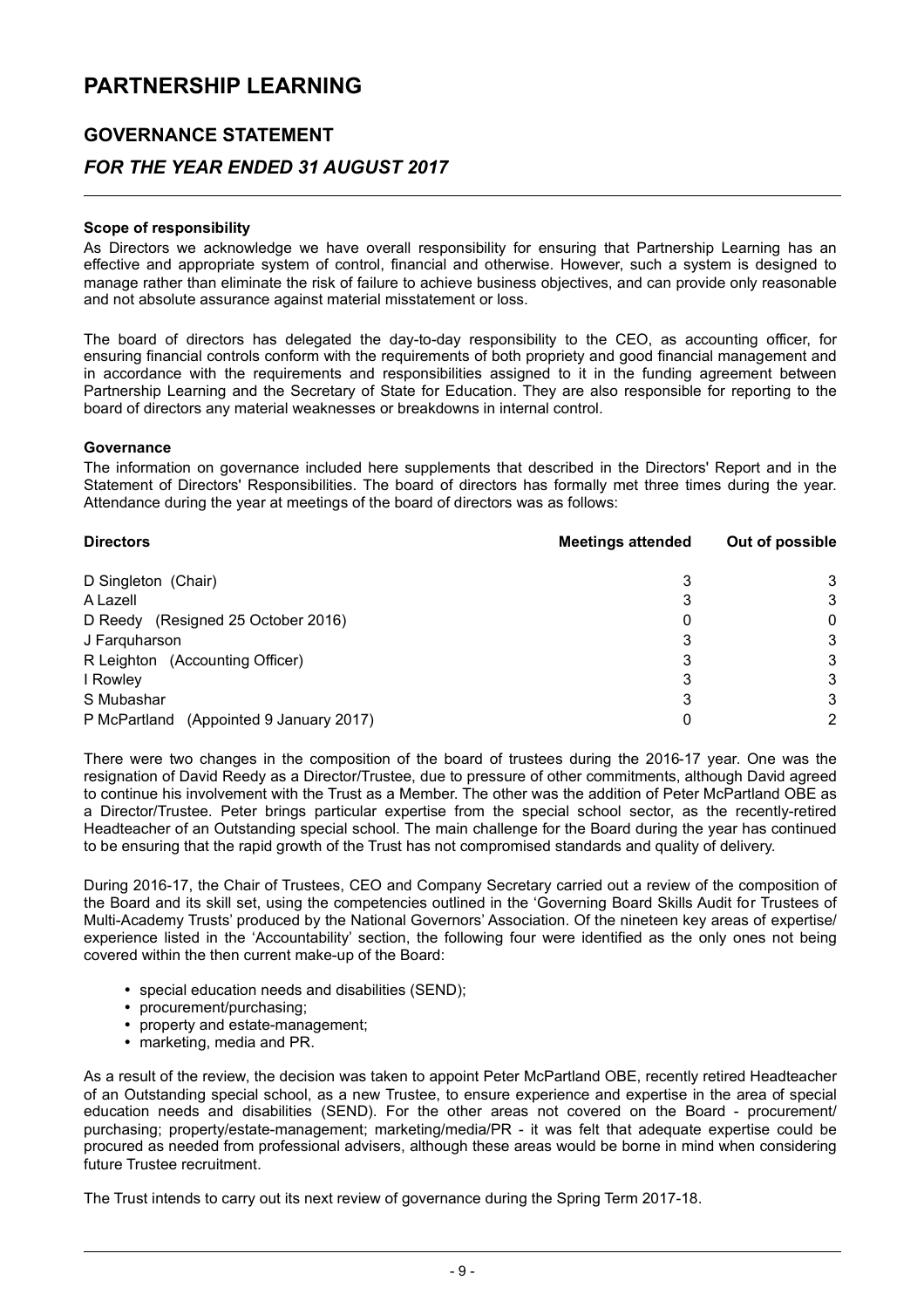### GOVERNANCE STATEMENT (CONTINUED)

### FOR THE YEAR ENDED 31 AUGUST 2017

The audit and finance committee is a sub-committee of the main board of directors. Its purpose is to oversee External Audit, the Internal Controls Framework (including Internal Audit), Financial Management & Policies and General Financial Matters.

Attendance at meetings in the year was as follows:

| <b>Directors</b>                | <b>Meetings attended</b> | Out of possible |  |
|---------------------------------|--------------------------|-----------------|--|
| D Singleton (Chair)             | 3                        | $\overline{4}$  |  |
| J Farguharson                   | 3                        | 4               |  |
| R Leighton (Accounting Officer) | 4                        | 4               |  |
| S Mubashar                      | 4                        | 4               |  |

#### Review of value for money

As accounting officer the CEO has responsibility for ensuring that the academy trust delivers good value in the use of public resources. The accounting officer understands that value for money refers to the educational and wider societal outcomes achieved in return for the taxpayer resources received.

The Board of Directors are committed to achieving ʻValue for Money' in all decisions made. The Board of Directors use the principles of ʻValue for Money' as they commit to securing continuous improvement across the trust through:

- Regularly reviewing the functions of the Trust and its schools, challenging how and why services are provided and setting targets and performance indicators for improvement;
- Monitoring outcomes and comparing performance within the Trust, both between schools in the Trust and with other schools;
- Consulting appropriate stakeholders before major decisions are made, in line with the scheme of financial delegation;
- Promoting fair competition through quotations and tenders to ensure that goods and services are procured in the most economic, efficient and effective way.

#### The purpose of the system of internal control

The system of internal control is designed to manage risk to a reasonable level rather than to eliminate all risk of failure to achieve policies, aims and objectives. It can therefore only provide reasonable and not absolute assurance of effectiveness. The system of internal control is based on an on-going process designed to identify and prioritise the risks to the achievement of academy trust policies, aims and objectives, to evaluate the likelihood of those risks being realised and the impact should they be realised, and to manage them efficiently, effectively and economically. The system of internal control has been in place in Partnership Learning for the period 1 September 2016 to 31 August 2017 and up to the date of approval of the annual report and financial statements.

#### Capacity to handle risk

The board of Directors has reviewed the key risks to which the academy trust is exposed together with the operating, financial and compliance controls that have been implemented to mitigate those risks. The board of Directors is of the view that there is a formal ongoing process for identifying, evaluating and managing the academy trust's significant risks that has been in place for the period 1 September 2016 to 31 August 2017 and up to the date of approval of the annual report and financial statements. This process is regularly reviewed by the board of Directors.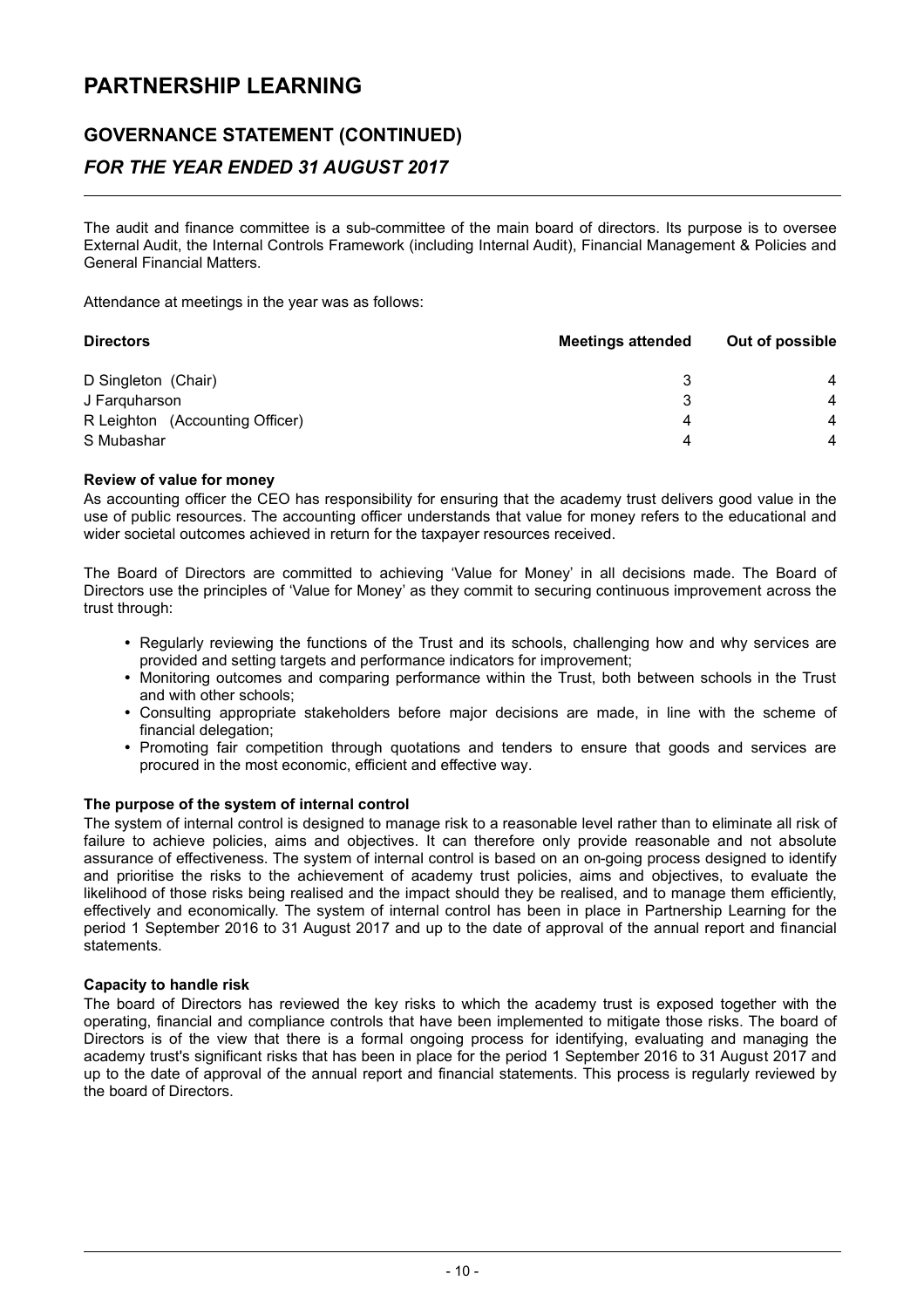### GOVERNANCE STATEMENT (CONTINUED)

### FOR THE YEAR ENDED 31 AUGUST 2017

#### The risk and control framework

The academy trust's system of internal financial control is based on a framework of regular management information and administrative procedures including the segregation of duties and a system of delegation and accountability. In particular it includes:

- comprehensive budgeting and monitoring systems with an annual budget and periodic financial reports which are reviewed and agreed by the board of directors;
- regular reviews by the finance and general purposes committee of reports which indicate financial performance against the forecasts and of major purchase plans, capital works and expenditure programmes;
- setting targets to measure financial and other performance;
- clearly defined purchasing (asset purchase or capital investment) guidelines;
- delegation of authority and segregation of duties;
- identification and management of risks.

The board of directors has considered the need for a specific internal audit function and has decided not to appoint a responsible officer. However the Directors have appointed Essex County Council as Internal Auditor  $(IA)$ .

The checks carried out in the period included:

- testing of payroll systems
- testing of purchase systems
- testing of control account/ bank reconciliations

The internal auditor will be providing, on a termly basis, reports to the Board of Directors on financial matters and performing a range of checks on the Academy Trust's financial systems. The internal auditor will be providing on a termly basis; the internal auditor reports to the Board of Directors on the operation of the systems of control and on the discharge of the Board of Director's financial responsibilities.

The Academy Trust confirms that the internal auditors have delivered their schedule of work as planned, that any material control issues arising as a result of this work have been reported to the Audit and Finance Committee and, if relevant, remedial action is being taken to rectify the issues.

#### Review of effectiveness

As accounting officer the CEO has responsibility for reviewing the effectiveness of the system of internal control. During the year in question the review has been informed by:

- the work of the internal auditor;
- the work of the external auditor;
- the financial management and governance self-assessment process;
- the work of the executive managers within the academy trust who have responsibility for the development and maintenance of the internal control framework.

The accounting officer has been advised of the implications of the result of their review of the system of internal control by the finance committees and a plan to address weaknesses and ensure continuous improvement of the system is in place.

Approved by order of the board of directors on 19 December 2017 and signed on its behalf by:

D Singleton R Leighton

Chair **Chair Chair Accounting Officer**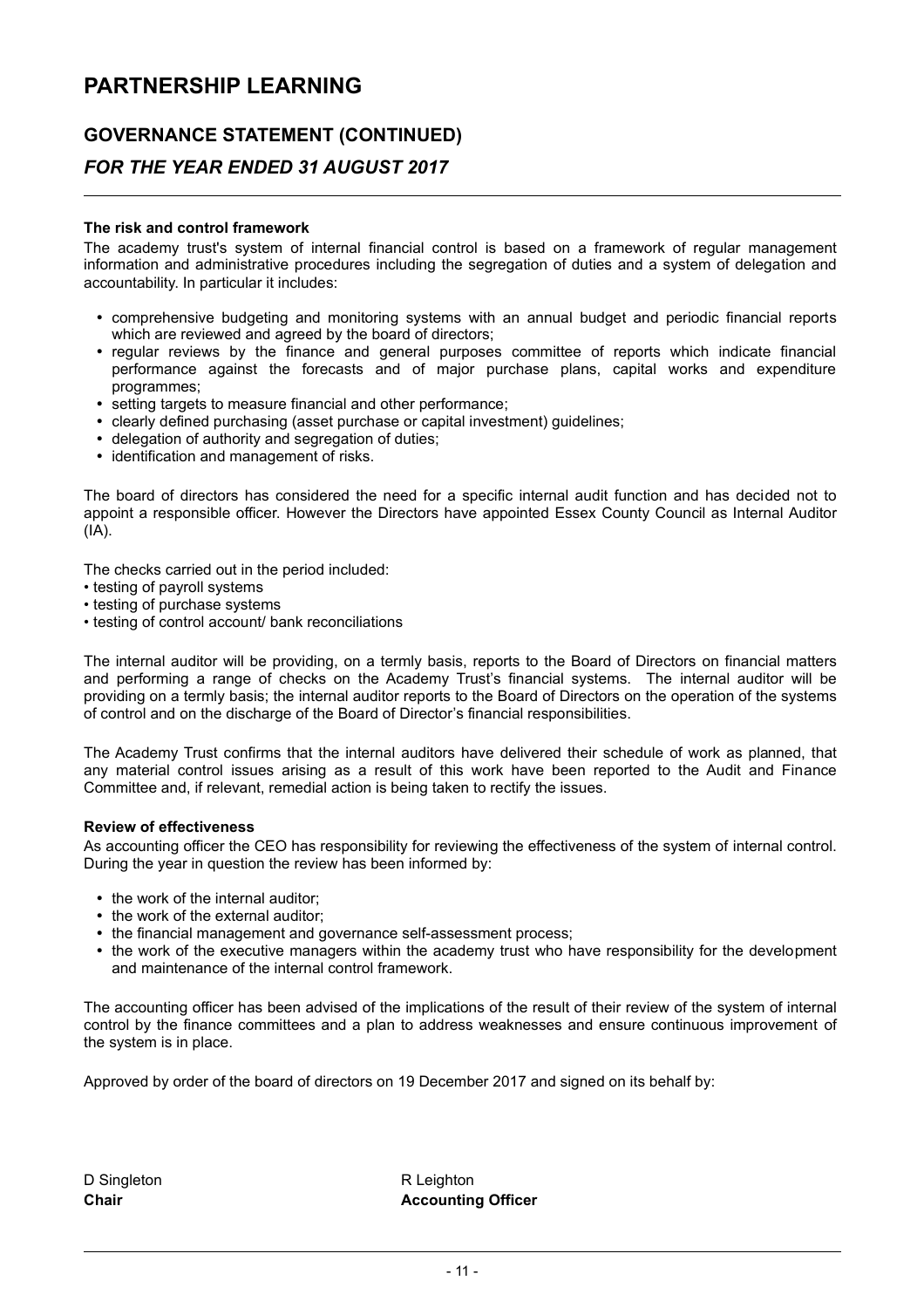### STATEMENT OF REGULARITY, PROPRIETY AND COMPLIANCE

### FOR THE YEAR ENDED 31 AUGUST 2017

As accounting officer of Partnership Learning I have considered my responsibility to notify the academy trust board of directors and the Education and Skills Funding Agency (ESFA) of material irregularity, impropriety and non-compliance with ESFA terms and conditions of funding, under the funding agreement in place between the academy trust and the Secretary of State for Education. As part of my consideration I have had due regard to the requirements of the Academies Financial Handbook 2016.

I confirm that I and the academy trust's board of directors are able to identify any material irregular or improper use of funds by the academy trust, or material non-compliance with the terms and conditions of funding under the academy trust's funding agreement and the Academies Financial Handbook.

During the year monthly internal control procedures in relation to the reconciliation of control accounts were not always adhered to, as a result of which extensive additional accounting work was required at the year end to correct the mispostings particularly in regard to the Bursary bank account. Since the year end a new Chief Financial Officer (CFO) has been appointed and is ensuring that internal control procedures are being followed.

During the year it was also noted that the staff procurement policy was not adhered to in relation to staff expenses reclaimed and appropriate authorisation was not received before expenses paid out. Procedures for approval of staff expenses have been tightened and will be monitored by the CFO.

I confirm that no instances of material irregularity, impropriety or funding non-compliance have been discovered to date except for that noted above. If any instances are identified after the date of this statement, these will be notified to the board of directors and ESFA.

R Leighton Accounting Officer

19 December 2017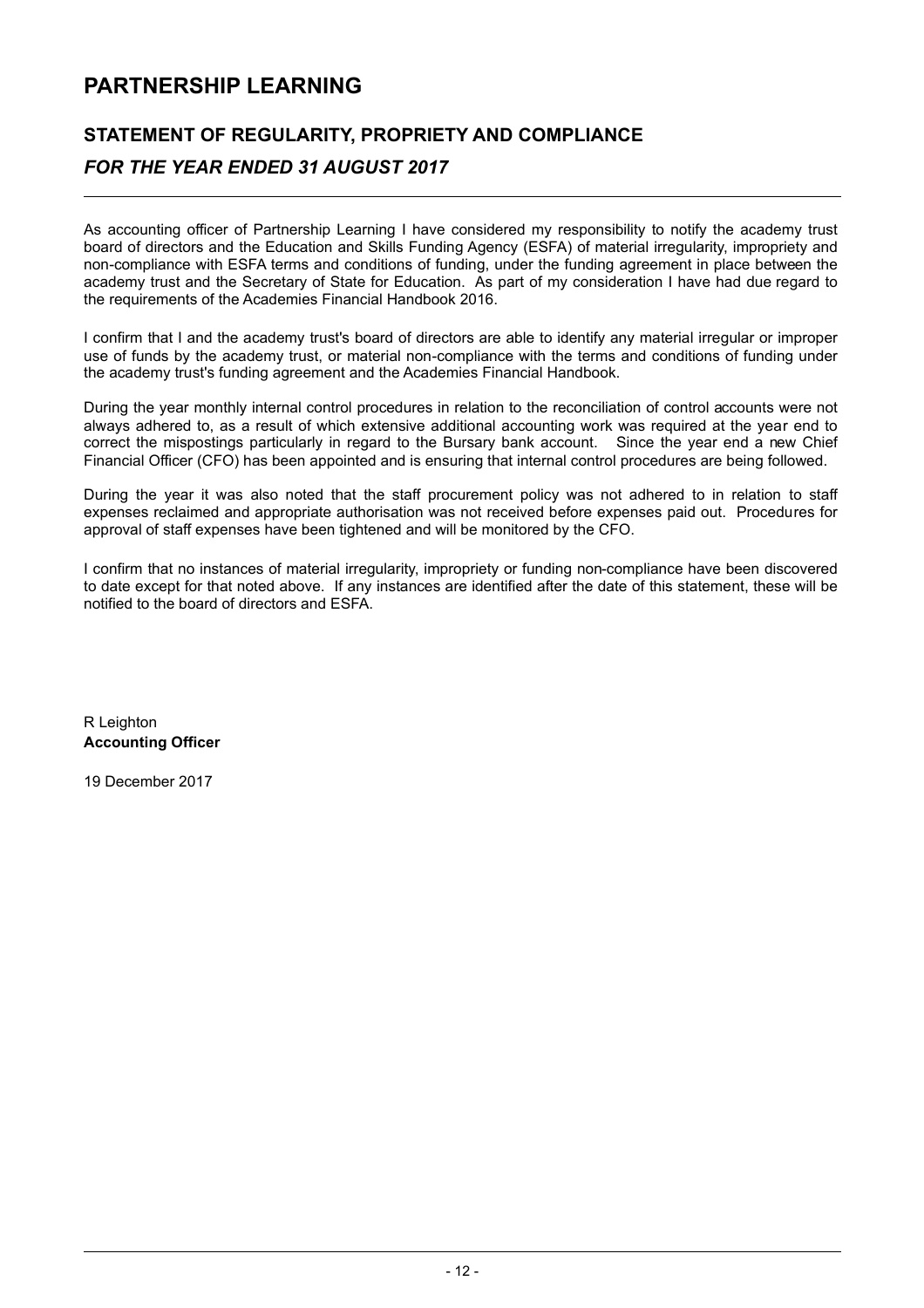### STATEMENT OF DIRECTORS' RESPONSIBILITIES

### FOR THE YEAR ENDED 31 AUGUST 2017

The directors (who also act as trustees for Partnership Learning) are responsible for preparing the Directors' Report and the financial statements in accordance with the Annual Accounts Direction issued by the Education and Skills Funding Agency, United Kingdom Accounting Standards (United Kingdom Generally Accepted Accounting Practice) and applicable law and regulations.

Company law requires the Directors to prepare financial statements for each financial year. Under company law the Directors must not approve the financial statements unless they are satisfied that they give a true and fair view of the state of affairs of the charitable company and of its incoming resources and application of resources, including its income and expenditure, for that period.

In preparing these financial statements, the Directors are required to:

- select suitable accounting policies and then apply them consistently;
- . observe the methods and principles in the Charities SORP 2015 and the Academies Accounts Direction 2016 to 2017;
- make judgements and accounting estimates that are reasonable and prudent;
- state whether applicable UK Accounting Standards have been followed, subject to any material departures disclosed and explained in the financial statements; and
- prepare the financial statements on the going concern basis unless it is inappropriate to presume that the charitable company will continue in business.

The Directors are responsible for keeping adequate accounting records that are sufficient to show and explain the charitable company's transactions and disclose with reasonable accuracy at any time the financial position of the charitable company and enable them to ensure that the financial statements comply with the Companies Act 2006. They are also responsible for safeguarding the assets of the charitable company and hence for taking reasonable steps for the prevention and detection of fraud and other irregularities.

The Directors are responsible for ensuring that in its conduct and operation the charitable company applies financial and other controls, which conform with the requirements both of propriety and of good financial management. They are also responsible for ensuring that grants received from ESFA/DfE have been applied for the purposes intended.

The Directors are responsible for the maintenance and integrity of the corporate and financial information included on the charitable company's website. Legislation in the United Kingdom governing the preparation and dissemination of financial statements may differ from legislation in other jurisdictions.

Approved by order of the board of directors on 19 December 2017 and signed on its behalf by:

D Singleton Chair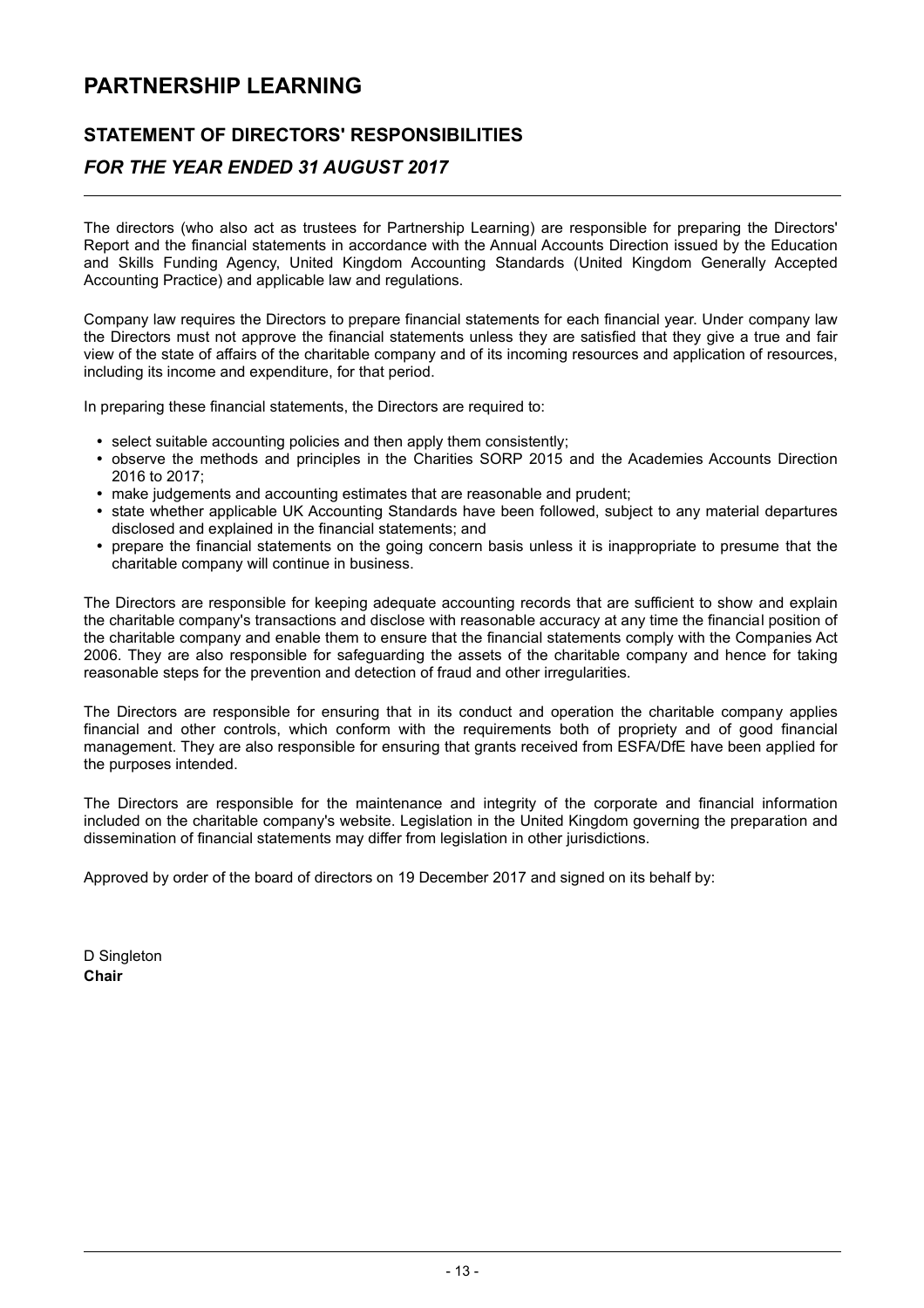### INDEPENDENT AUDITOR'S REPORT TO THE MEMBERS OF PARTNERSHIP LEARNING

#### Opinion

We have audited the financial statements of Partnership Learning (the 'Academy Trust') for the year ended 31 August 2017 which comprise the Statement of Financial Activities, the Balance Sheet, the Statement of Cash Flows and the notes to the financial statements, including a summary of significant accounting policies. The financial reporting framework that has been applied in their preparation is applicable law and United Kingdom Accounting Standards, including Financial Reporting Standard 102 'The Financial Reporting Standard applicable in the UK and Republic of Ireland' (United Kingdom Generally Accepted Accounting Practice), the Charities SORP 2015 and the Academies Accounts Direction 2016 to 2017 issued by the Education and Skills Funding Agency.

In our opinion the financial statements:

- give a true and fair view of the state of the Academy Trust's affairs as at 31 August 2017 and of its incoming resources and application of resources, including its income and expenditure, for the year then ended;
- have been properly prepared in accordance with United Kingdom Generally Accepted Accounting Practice:
- have been prepared in accordance with the requirements of the Companies Act 2006; and
- have been prepared in accordance with the Charities SORP 2015 and the Academies Accounts Direction 2016 to 2017.

#### Basis for opinion

We conducted our audit in accordance with International Standards on Auditing (UK) (ISAs (UK)) and applicable law. Our responsibilities under those standards are further described in the 'Auditor's responsibilities for the audit of the financial statements' section of our report. We are independent of the academy trust in accordance with the ethical requirements that are relevant to our audit of the financial statements in the UK, including the FRC's Ethical Standard, and we have fulfilled our other ethical responsibilities in accordance with these requirements. We believe that the audit evidence we have obtained is sufficient and appropriate to provide a basis for our opinion.

#### Conclusions relating to going concern

We have nothing to report in respect of the following matters in relation to which the ISAs (UK) require us to report to you where:

- the Directors' use of the going concern basis of accounting in the preparation of the financial statements is not appropriate; or
- the Directors have not disclosed in the financial statements any identified material uncertainties that may cast significant doubt about the academy trust's ability to continue to adopt the going concern basis of accounting for a period of at least twelve months from the date when the financial statements are authorised for issue.

#### Other information

The Directors are responsible for the other information. The other information comprises the information included in the annual report, other than the financial statements and our auditor's report thereon. Our opinion on the financial statements does not cover the other information and, except to the extent otherwise explicitly stated in our report, we do not express any form of assurance conclusion thereon.

In connection with our audit of the financial statements, our responsibility is to read the other information and, in doing so, consider whether the other information is materially inconsistent with the financial statements or our knowledge obtained in the audit or otherwise appears to be materially misstated. If we identify such material inconsistencies or apparent material misstatements, we are required to determine whether there is a material misstatement in the financial statements or a material misstatement of the other information. If, based on the work we have performed, we conclude that there is a material misstatement of this other information, we are required to report that fact.

We have nothing to report in this regard.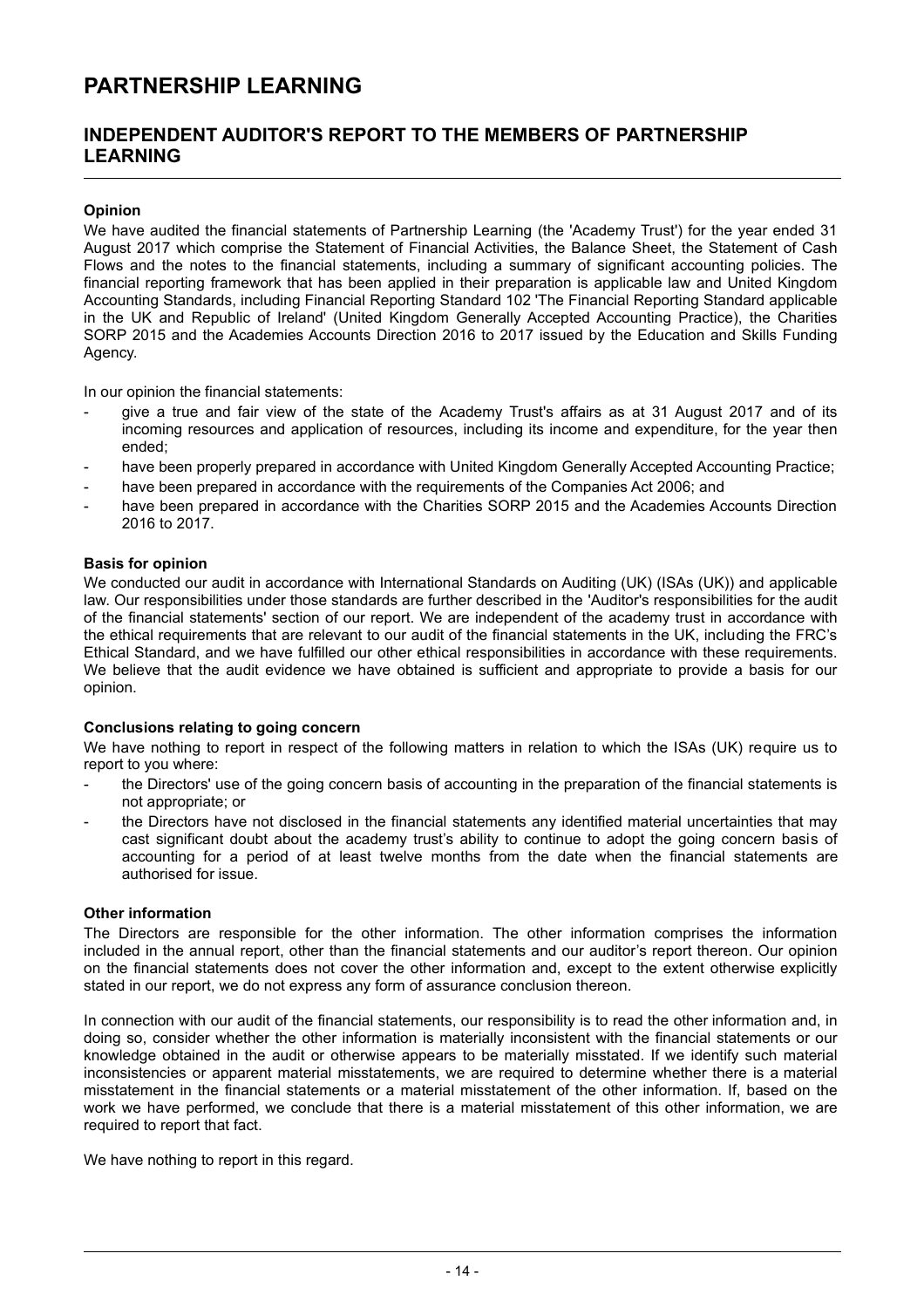### INDEPENDENT AUDITOR'S REPORT TO THE MEMBERS OF PARTNERSHIP LEARNING (CONTINUED)

#### Opinions on other matters prescribed by the Companies Act 2006

In our opinion, based on the work undertaken in the course of our audit:

- the information given in the Directors' Report including the incorporated strategic report for the financial year for which the financial statements are prepared is consistent with the financial statements; and
- the Directors' Report including the incorporated strategic report has been prepared in accordance with applicable legal requirements.

#### Matters on which we are required to report by exception

In the light of the knowledge and understanding of the academy trust and its environment obtained in the course of the audit, we have not identified material misstatements in the Directors' Report, including the incorporated strategic report.

We have nothing to report in respect of the following matters in relation to which the Companies Act 2006 requires us to report to you if, in our opinion:

- adequate accounting records have not been kept, or returns adequate for our audit have not been received from branches not visited by us; or
- the financial statements are not in agreement with the accounting records and returns; or
- certain disclosures of Directors' remuneration specified by law are not made; or
- we have not received all the information and explanations we require for our audit.

#### Responsibilities of Directors

As explained more fully in the Statement of Directors' Responsibilities, the Directors are responsible for the preparation of the financial statements and for being satisfied that they give a true and fair view, and for such internal control as the Directors determine is necessary to enable the preparation of financial statements that are free from material misstatement, whether due to fraud or error.

In preparing the financial statements, the Directors are responsible for assessing the academy trust's ability to continue as a going concern, disclosing, as applicable, matters related to going concern and using the going concern basis of accounting unless the Directors either intend to liquidate the Academy Trust, or have no realistic alternative but to do so.

#### Auditor's responsibilities for the audit of the accounts

Our objectives are to obtain reasonable assurance about whether the financial statements as a whole are free from material misstatement, whether due to fraud or error, and to issue an auditor's report that includes our opinion. Reasonable assurance is a high level of assurance, but is not a guarantee that an audit conducted in accordance with ISAs (UK) will always detect a material misstatement when it exists. Misstatements can arise from fraud or error and are considered material if, individually or in the aggregate, they could reasonably be expected to influence the economic decisions of users taken on the basis of these financial statements.

A further description of our responsibilities for the audit of the financial statements is located on the Financial Reporting Council's website at: http://www.frc.org.uk/auditorsresponsibilities. This description forms part of our auditor's report.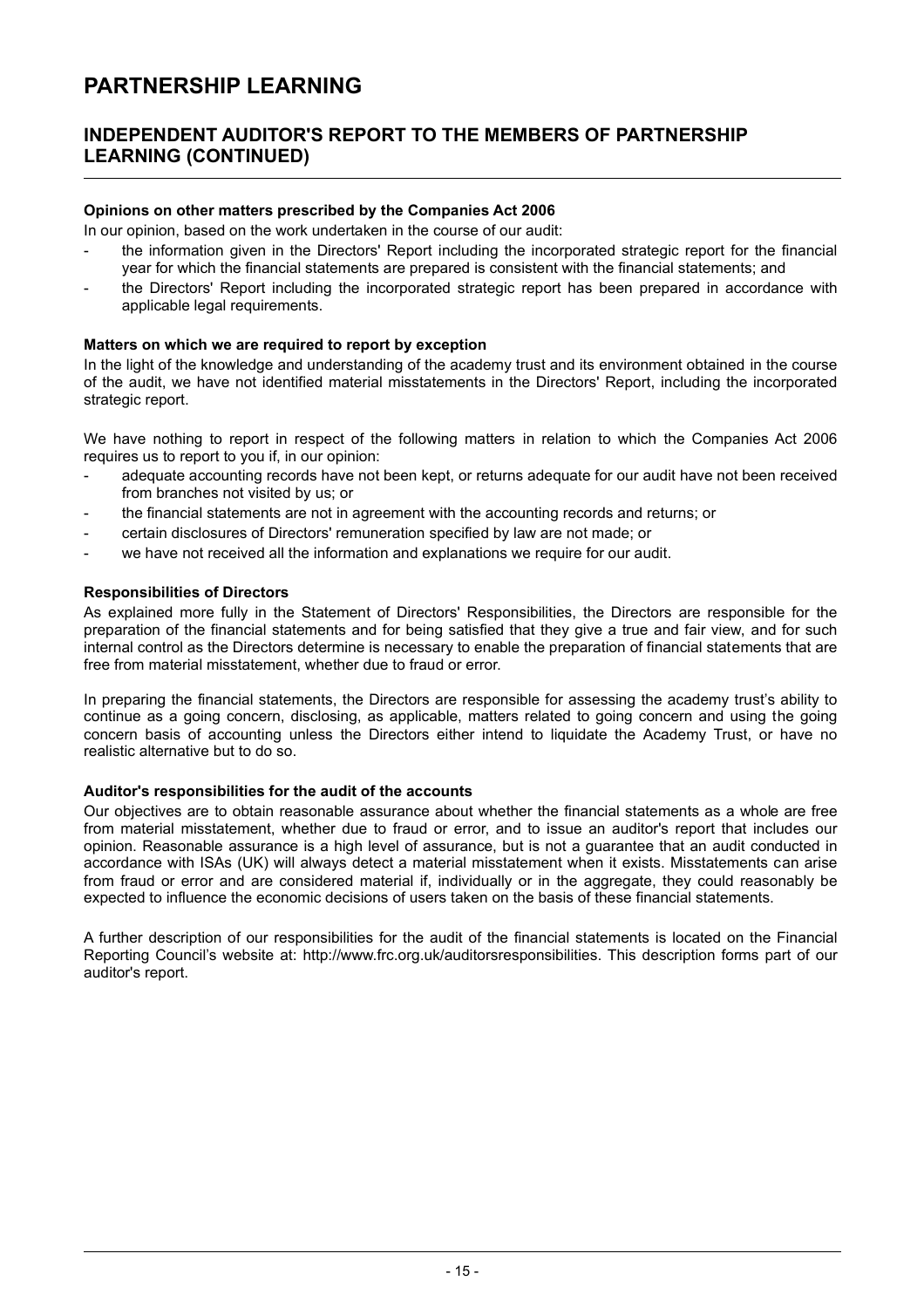### INDEPENDENT AUDITOR'S REPORT TO THE MEMBERS OF PARTNERSHIP LEARNING (CONTINUED)

#### Use of our report

This report is made solely to the Academy Trust's members, as a body, in accordance with Chapter 3 of Part 16 of the Companies Act. Our audit work has been undertaken so that we might state to the Academy Trust's members those matters we are required to state to them in an auditors' report and for no other purpose. To the fullest extent permitted by law, we do not accept or assume responsibility to anyone other than the Academy Trust and the Academy Trust's members as a body, for our audit work, for this report, or for the opinions we have formed.

Catherine Cooper (Senior Statutory Auditor) for and on behalf of Wilkins Kennedy LLP .........................

Statutory Auditor Chartered Accountants **Greytown House** Greytown House

221-227 High Street Orpington Kent BR6 0NZ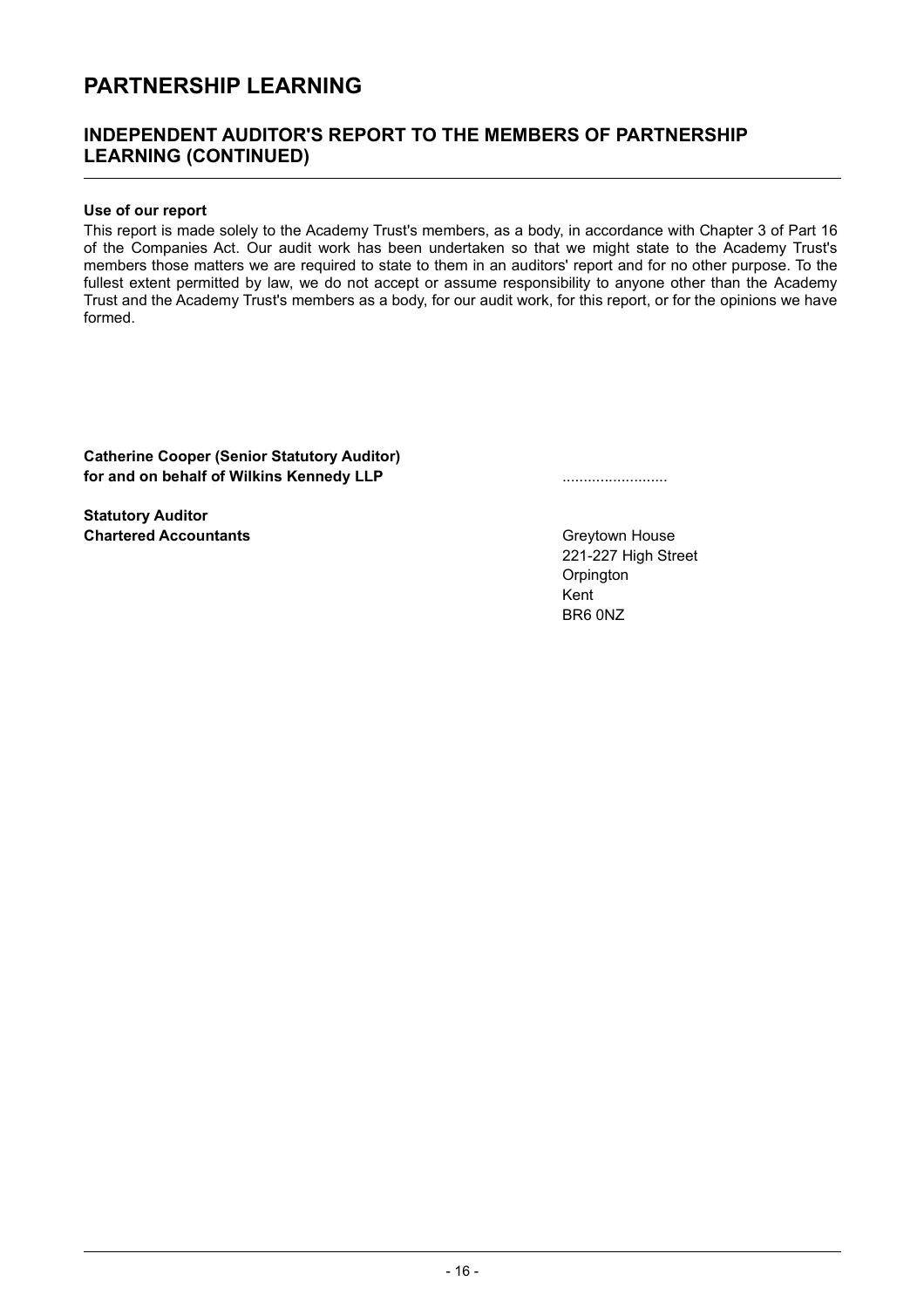### INDEPENDENT REPORTING ACCOUNTANT'S ASSURANCE REPORT ON REGULARITY TO PARTNERSHIP LEARNING AND THE EDUCATION AND SKILLS FUNDING AGENCY

In accordance with the terms of our engagement letter dated 20 June 2016 and further to the requirements of the Education and Skills Funding Agency (ESFA) as included in the Academies Accounts Direction 2016 to 2017, we have carried out an engagement to obtain limited assurance about whether the expenditure disbursed and income received by Partnership Learning during the period 1 September 2016 to 31 August 2017 have been applied to the purposes identified by Parliament and the financial transactions conform to the authorities which govern them.

This report is made solely to Partnership Learning and ESFA in accordance with the terms of our engagement letter. Our work has been undertaken so that we might state to the Partnership Learning and ESFA those matters we are required to state in a report and for no other purpose. To the fullest extent permitted by law, we do not accept or assume responsibility to anyone other than Partnership Learning and ESFA, for our work, for this report, or for the conclusion we have formed.

#### Respective responsibilities of Partnership Learning's accounting officer and the reporting accountant

The accounting officer is responsible, under the requirements of Partnership Learning's funding agreement with the Secretary of State for Education dated 20 July 2013 and the Academies Financial Handbook, extant from 1 September 2016, for ensuring that expenditure disbursed and income received is applied for the purposes intended by Parliament and the financial transactions conform to the authorities which govern them.

Our responsibilities for this engagement are established in the United Kingdom by our profession's ethical guidance, and are to obtain limited assurance and report in accordance with our engagement letter and the requirements of the Academies Accounts Direction 2016 to 2017. We report to you whether anything has come to our attention in carrying out our work which suggests that in all material respects, expenditure disbursed and income received during the period 1 September 2016 to 31 August 2017 have not been applied to purposes intended by Parliament or that the financial transactions do not conform to the authorities which govern them.

#### Approach

We conducted our engagement in accordance with the Academies Accounts Direction 2016 to 2017 issued by ESFA. We performed a limited assurance engagement as defined in our engagement letter.

The objective of a limited assurance engagement is to perform such procedures as to obtain information and explanations in order to provide us with sufficient appropriate evidence to express a negative conclusion on regularity.

A limited assurance engagement is more limited in scope than a reasonable assurance engagement and consequently does not enable us to obtain assurance that we would become aware of all significant matters that might be identified in a reasonable assurance engagement. Accordingly, we do not express a positive opinion.

Our engagement includes examination, on a test basis, of evidence relevant to the regularity and propriety of the academy trust's income and expenditure.

Our work included identification and assessment of the design and operational effectiveness of the controls, policies and procedures that have been implemented to ensure compliance with the framework of authorities including high level financial control areas and areas assessed of presenting a higher risk of impropriety. We undertook detailed testing, based on our assessment of risk of material irregularity, where such controls, policies and procedures apply to classes of transactions. This work was integrated with our audit on the financial statements to the extent evidence from the conduct of that audit supports the regularity conclusion as well as additional testing based on our assessment of risk of material irregularity.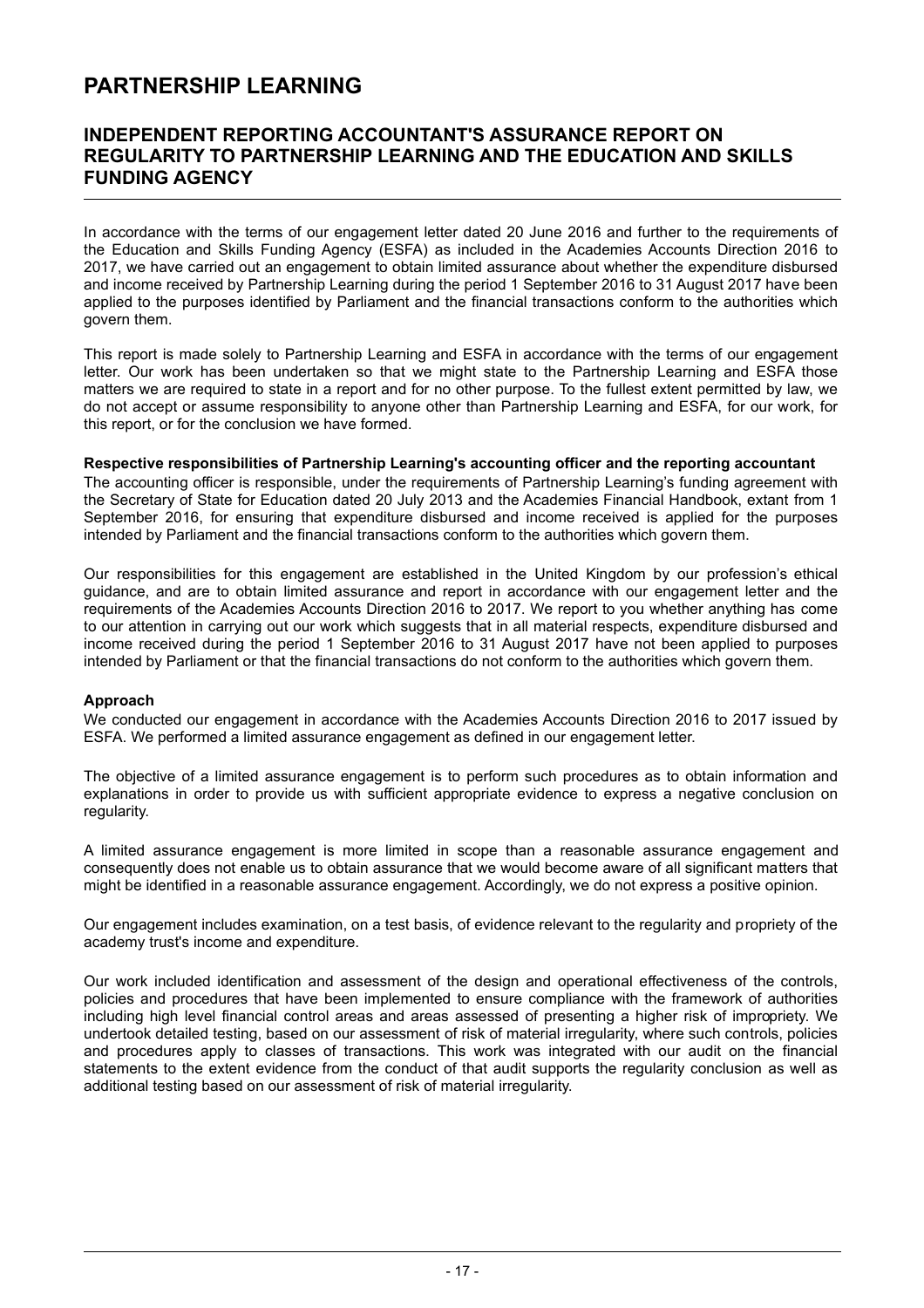### INDEPENDENT REPORTING ACCOUNTANT'S ASSURANCE REPORT ON REGULARITY TO PARTNERSHIP LEARNING AND THE EDUCATION AND SKILLS FUNDING AGENCY (CONTINUED)

#### Conclusion

In the course of our work, except for the matters set out on the statement on regularity, propriety and compliance on page 12, nothing has come to our attention which suggests that in all material respects the expenditure disbursed and income received during the period 1 September 2016 to 31 August 2017 has not been applied to purposes intended by Parliament and the financial transactions do not conform to the authorities which govern them.

#### Reporting Accountant

Wilkins Kennedy LLP Greytown House 221-227 High Street **Orpington** Kent BR6 0NZ

Dated: 20 December 2017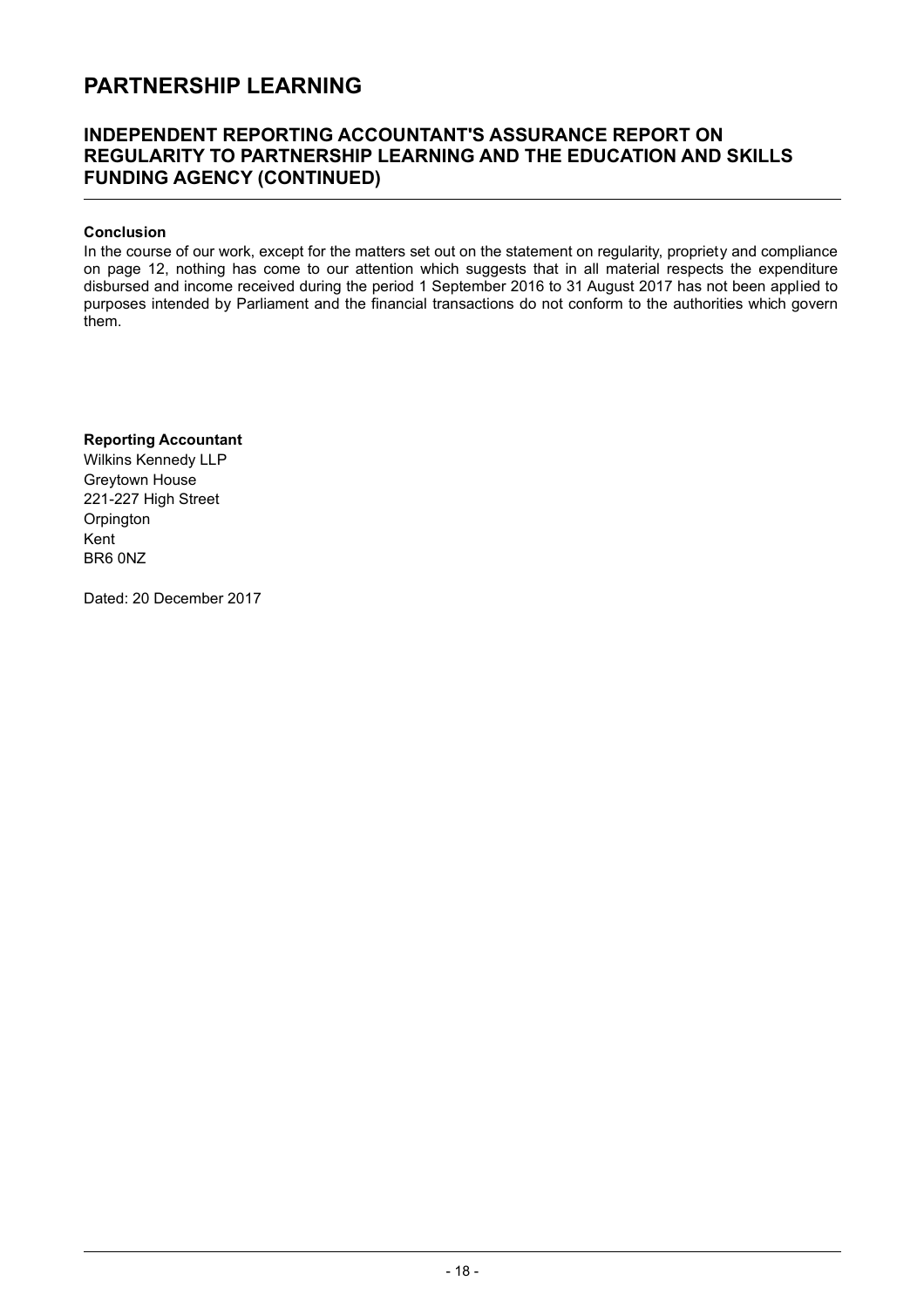### STATEMENT OF FINANCIAL ACTIVITIES INCLUDING INCOME AND EXPENDITURE ACCOUNT

### FOR THE YEAR ENDED 31 AUGUST 2017

|                                                                          | <b>Notes</b>            | <b>Unrestricted</b><br><b>Funds</b><br>£'000 | <b>General Fixed asset</b><br>£'000 | <b>Restricted funds:</b><br>£'000 | Total<br>2017<br>£'000 | Total<br>2016<br>£'000 |
|--------------------------------------------------------------------------|-------------------------|----------------------------------------------|-------------------------------------|-----------------------------------|------------------------|------------------------|
| Income and endowments from:<br>Donations and capital grants              | $\mathbf{3}$            | 168                                          | 30                                  | 44,557                            | 44,755                 | 155                    |
| Donations - transfer from local<br>authority on conversion & transfer of |                         |                                              |                                     |                                   |                        |                        |
| existing academy                                                         | 29,30                   | 1,848                                        | (2, 564)                            | 25,397                            | 24,681                 | 17,169                 |
| Charitable activities:                                                   |                         |                                              |                                     |                                   |                        |                        |
| - Funding for educational operations                                     | 4                       |                                              | 34,290                              |                                   | 34,290                 | 22,276                 |
| - Funding for SCITT                                                      | 28                      |                                              | 1,909                               |                                   | 1,909                  |                        |
| Other trading activities                                                 | $\overline{\mathbf{5}}$ | 1,303                                        | 296                                 |                                   | 1,599                  | 1,188                  |
| Investments                                                              | 6                       | 3                                            |                                     |                                   | 3                      | 3                      |
| <b>Total income and endowments</b>                                       |                         | 3,322                                        | 33,961                              | 69,954                            | 107,237                | 40,791                 |
| <b>Expenditure on:</b>                                                   |                         |                                              |                                     |                                   |                        |                        |
| Charitable activities:                                                   |                         |                                              |                                     |                                   |                        |                        |
| - Educational operations                                                 | 8                       | 704                                          | 34,694                              | 1,399                             | 36,797                 | 25,618                 |
| - SCITT                                                                  | 28                      |                                              | 1,768                               |                                   | 1,768                  |                        |
| <b>Total expenditure</b>                                                 | $\overline{7}$          | 704                                          | 36,462                              | 1,399                             | 38,565                 | 25,618                 |
| Net income/(expenditure)                                                 |                         | 2,618                                        | (2,501)                             | 68,555                            | 68,672                 | 15,173                 |
| Transfers between funds                                                  |                         | (1, 492)                                     | (906)                               | 2,398                             |                        |                        |
| Other recognised gains and losses<br>Actuarial gains/(losses) on defined |                         |                                              |                                     |                                   |                        |                        |
| benefit pension schemes                                                  | 20                      |                                              | 2,021                               |                                   | 2,021                  | (1,950)                |
| Net movement in funds                                                    |                         | 1,126                                        | (1,386)                             | 70,953                            | 70,693                 | 13,223                 |
| <b>Reconciliation of funds</b><br>Total funds brought forward            |                         | 1,091                                        | (4,083)                             | 58,608                            | 55,616                 | 42,393                 |
| Total funds carried forward                                              |                         | 2,217                                        | (5,469)                             | 129,561                           | 126,309                | 55,616                 |
|                                                                          |                         |                                              |                                     |                                   |                        |                        |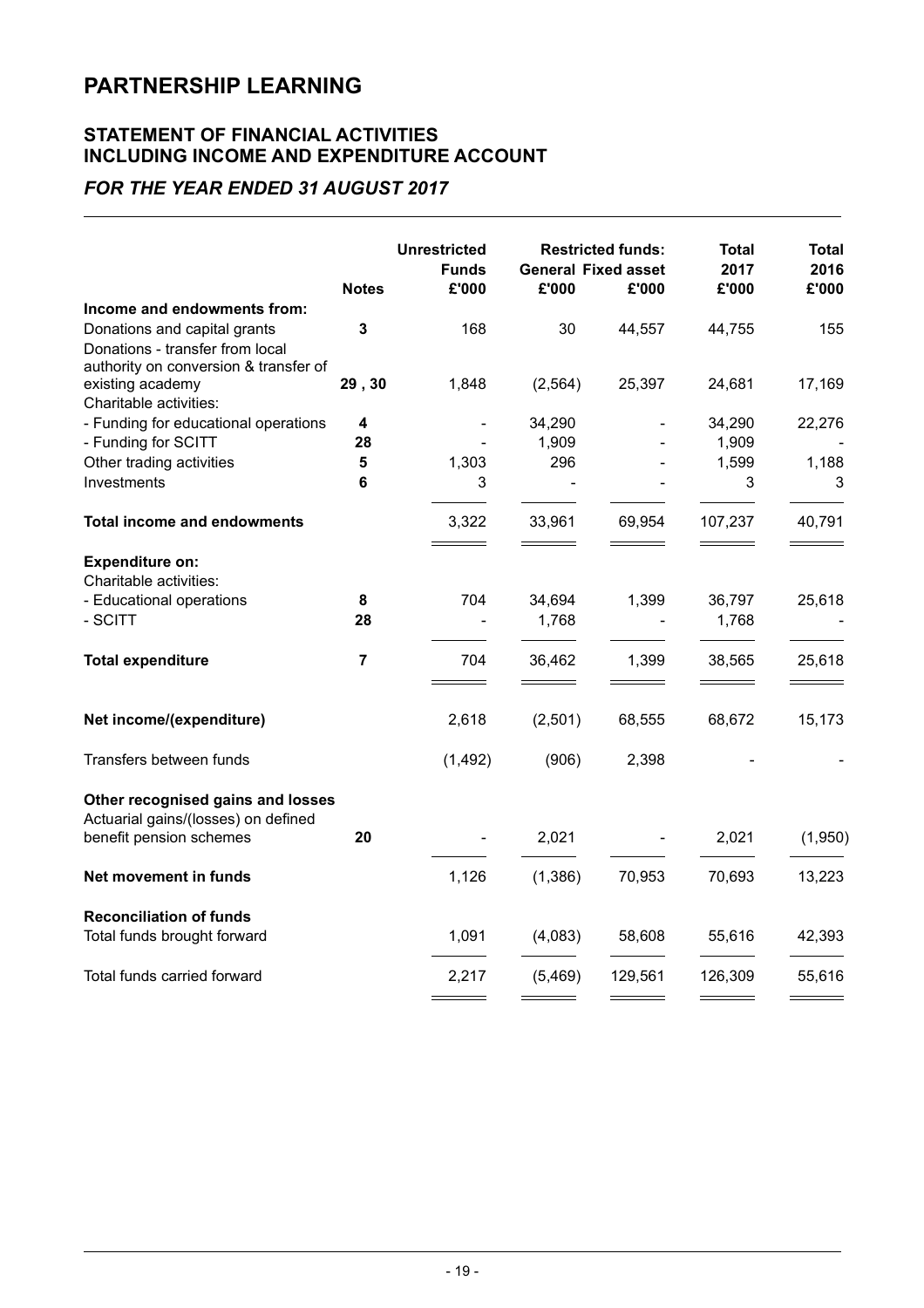### STATEMENT OF FINANCIAL ACTIVITIES (CONTINUED) INCLUDING INCOME AND EXPENDITURE ACCOUNT

### FOR THE YEAR ENDED 31 AUGUST 2017

| <b>Comparative year information</b><br>Year ended 31 August 2016                 | <b>Notes</b>   | <b>Unrestricted</b><br><b>Funds</b><br>£'000 | General<br>£'000           | <b>Restricted funds:</b><br><b>Fixed asset</b><br>£'000 | <b>Total</b><br>2016<br>£'000 |
|----------------------------------------------------------------------------------|----------------|----------------------------------------------|----------------------------|---------------------------------------------------------|-------------------------------|
| Income and endowments from:                                                      |                |                                              |                            |                                                         |                               |
| Donations and capital grants                                                     | 3              | 155                                          |                            |                                                         | 155                           |
| Donations - transfer from local authority on                                     |                |                                              |                            |                                                         |                               |
| conversion                                                                       | 29             | 41                                           | (762)                      | 17,890                                                  | 17,169                        |
| Charitable activities:                                                           |                |                                              |                            |                                                         |                               |
| - Funding for educational operations                                             | 4              |                                              | 22,276                     |                                                         | 22,276                        |
| Other trading activities                                                         | 5              | 788                                          | 400                        |                                                         | 1,188                         |
| Investments                                                                      | 6              | 3                                            |                            |                                                         | 3                             |
| <b>Total income and endowments</b>                                               |                | 987                                          | 21,914                     | 17,890                                                  | 40,791                        |
|                                                                                  |                | $\equiv$                                     | $\equiv$ $\equiv$ $\equiv$ | $\hspace{1.5cm} =$                                      |                               |
| <b>Expenditure on:</b>                                                           |                |                                              |                            |                                                         |                               |
| Charitable activities:                                                           |                |                                              |                            |                                                         |                               |
| - Educational operations                                                         | 8              | 508                                          | 24,204                     | 906                                                     | 25,618                        |
|                                                                                  |                |                                              |                            |                                                         |                               |
| <b>Total expenditure</b>                                                         | $\overline{7}$ | 508                                          | 24,204                     | 906                                                     | 25,618                        |
|                                                                                  |                |                                              |                            |                                                         |                               |
| Net income/(expenditure)                                                         |                | 479                                          | (2,290)                    | 16,984                                                  | 15,173                        |
| Transfers between funds                                                          |                | (176)                                        | 196                        | (20)                                                    |                               |
| Other recognised gains and losses<br>Actuarial gains/(losses) on defined benefit |                |                                              |                            |                                                         |                               |
| pension schemes                                                                  | 20             |                                              | (1,950)                    |                                                         | (1,950)                       |
| Net movement in funds                                                            |                | 303                                          | (4,044)                    | 16,964                                                  | 13,223                        |
| <b>Reconciliation of funds</b><br>Total funds brought forward                    |                | 788                                          | (39)                       | 41,644                                                  | 42,393                        |
| Total funds carried forward                                                      |                | 1,091                                        | (4,083)                    | 58,608                                                  | 55,616                        |
|                                                                                  |                |                                              |                            |                                                         |                               |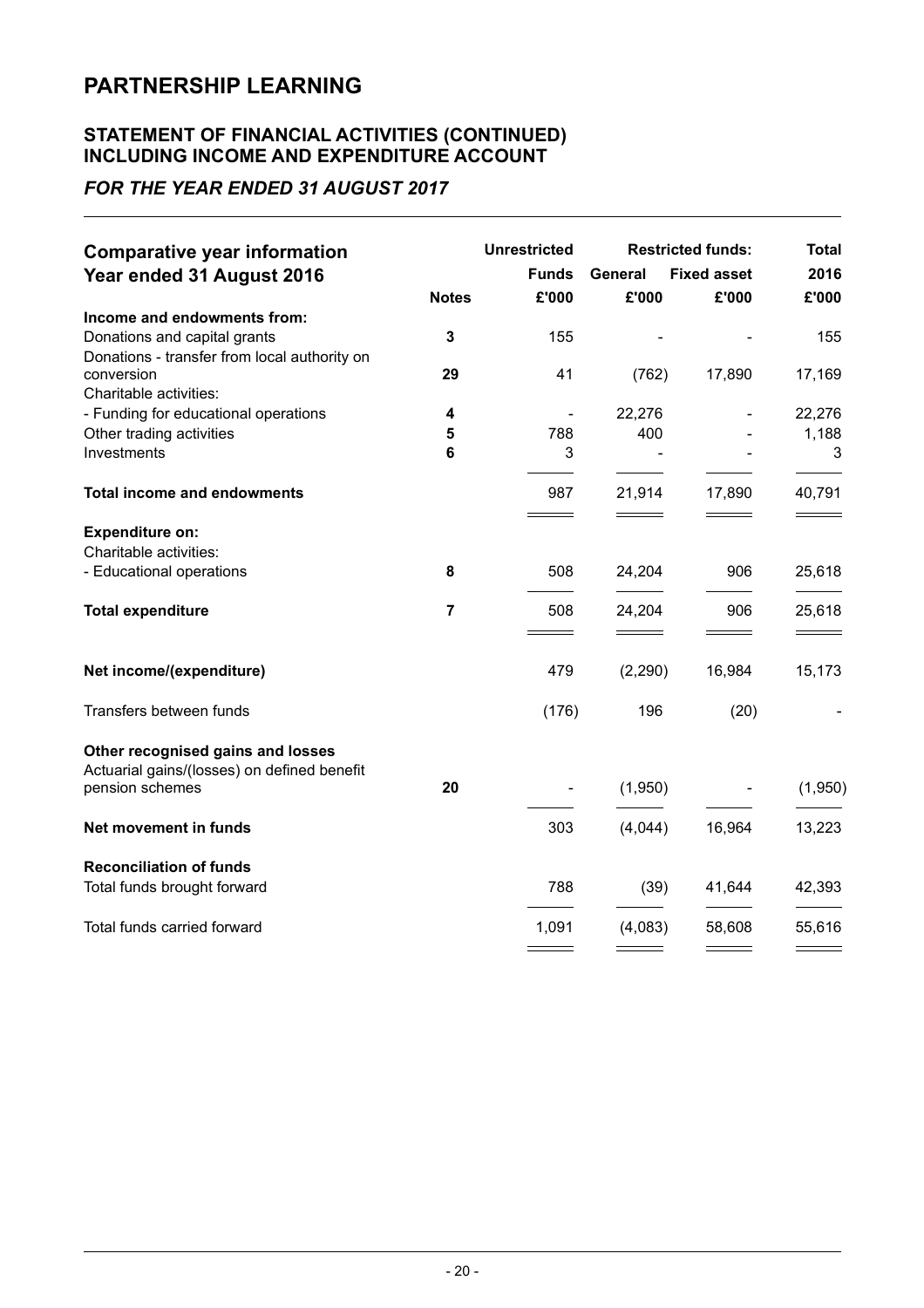### BALANCE SHEET

### AS AT 31 AUGUST 2017

|                                              |              | 2017    |                          | 2016     |          |
|----------------------------------------------|--------------|---------|--------------------------|----------|----------|
|                                              | <b>Notes</b> | £'000   | £'000                    | £'000    | £'000    |
| <b>Fixed assets</b>                          |              |         |                          |          |          |
| Tangible assets                              | 12           |         | 130,987                  |          | 60,465   |
| <b>Current assets</b>                        |              |         |                          |          |          |
| <b>Debtors</b>                               | 13           | 2,476   |                          | 2,201    |          |
| Cash at bank and in hand                     |              | 5,332   |                          | 2,479    |          |
|                                              |              | 7,808   |                          | 4,680    |          |
| <b>Current liabilities</b>                   |              |         |                          |          |          |
| Creditors: amounts falling due within one    |              |         |                          |          |          |
| year                                         | 14           | (6,037) |                          | (4, 109) |          |
| <b>Net current assets</b>                    |              |         | 1,771                    |          | 571      |
|                                              |              |         |                          |          |          |
| <b>Total assets less current liabilities</b> |              |         | 132,758                  |          | 61,036   |
| Creditors: amounts falling due after more    |              |         |                          |          |          |
| than one year                                | 15           |         | (710)                    |          | (1, 193) |
| Net assets excluding pension liability       |              |         | 132,048                  |          | 59,843   |
| Defined benefit pension liability            | 20           |         | (5,739)                  |          | (4,227)  |
| <b>Net assets</b>                            |              |         | 126,309                  |          | 55,616   |
|                                              |              |         | $\overline{\phantom{a}}$ |          |          |
| Funds of the academy trust:                  |              |         |                          |          |          |
| <b>Restricted funds</b>                      | 18           |         |                          |          |          |
| - Fixed asset funds                          |              |         | 129,561                  |          | 58,608   |
| - Restricted income funds                    |              |         | 270                      |          | 144      |
| - Pension reserve                            |              |         | (5,739)                  |          | (4,227)  |
| <b>Total restricted funds</b>                |              |         | 124,092                  |          | 54,525   |
| <b>Unrestricted income funds</b>             | 18           |         | 2,217                    |          | 1,091    |
| <b>Total funds</b>                           |              |         | 126,309                  |          | 55,616   |
|                                              |              |         |                          |          |          |

The financial statements were approved by the board of directors and authorised for issue on 19 December 2017 and are signed on its behalf by:

D Singleton **Chair** 

### Company Number 08339345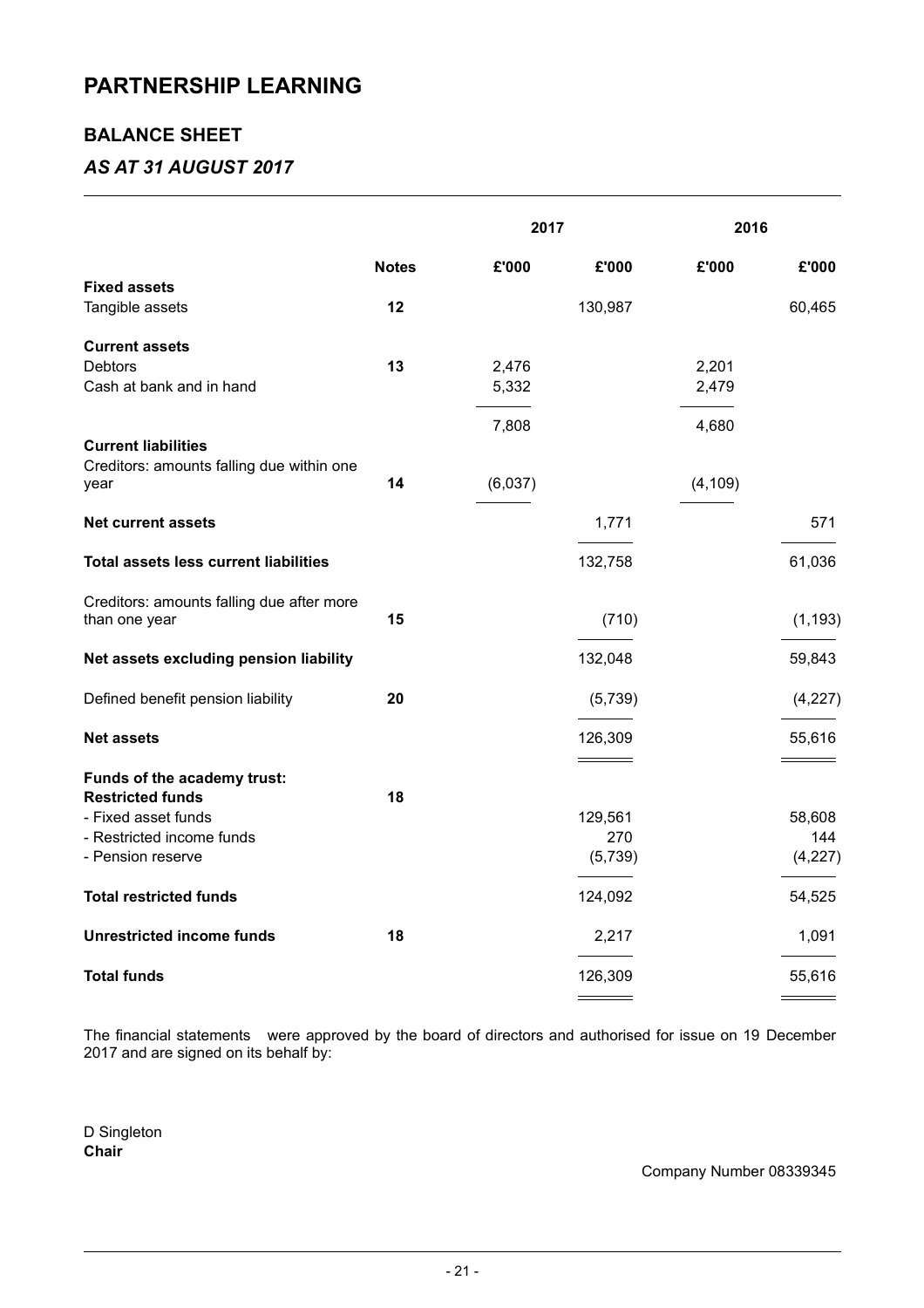# STATEMENT OF CASH FLOWS

### FOR THE YEAR ENDED 31 AUGUST 2017

|                                                                                  |              | 2017      |         | 2016  |          |
|----------------------------------------------------------------------------------|--------------|-----------|---------|-------|----------|
|                                                                                  | <b>Notes</b> | £'000     | £'000   | £'000 | £'000    |
| Cash flows from operating activities<br>Net cash provided by (used in) operating |              |           |         |       |          |
| activities                                                                       | 21           |           | 3,273   |       | (1,236)  |
| Cash funds transferred on conversion                                             |              |           | 2,067   |       | 86       |
|                                                                                  |              |           | 5,340   |       | (1, 150) |
| Cash flows from investing activities                                             |              |           |         |       |          |
| Dividends, interest and rents from investments                                   |              | 3         |         | 3     |          |
| Capital grants from DfE and ESFA                                                 |              | (41, 829) |         |       |          |
| Capital funding from sponsors and others                                         |              | 43,193    |         |       |          |
| Payments to acquire tangible fixed assets                                        |              | (3, 331)  |         |       |          |
|                                                                                  |              |           | (1,964) |       | 3        |
| <b>Cash flows from financing activities</b>                                      |              |           |         |       |          |
| New long term local authority loan                                               |              |           |         | 900   |          |
| Repayment of long term local authority loan                                      |              | (429)     |         | 19    |          |
| Financing costs                                                                  |              | (94)      |         | (44)  |          |
|                                                                                  |              |           | (523)   |       | 875      |
| Change in cash and cash equivalents in the<br>reporting period                   |              |           | 2,853   |       | (272)    |
| Cash and cash equivalents at 1 September 2016                                    |              |           | 2,479   |       | 2,751    |
| Cash and cash equivalents at 31 August 2017                                      |              |           | 5,332   |       | 2,479    |
|                                                                                  |              |           |         |       |          |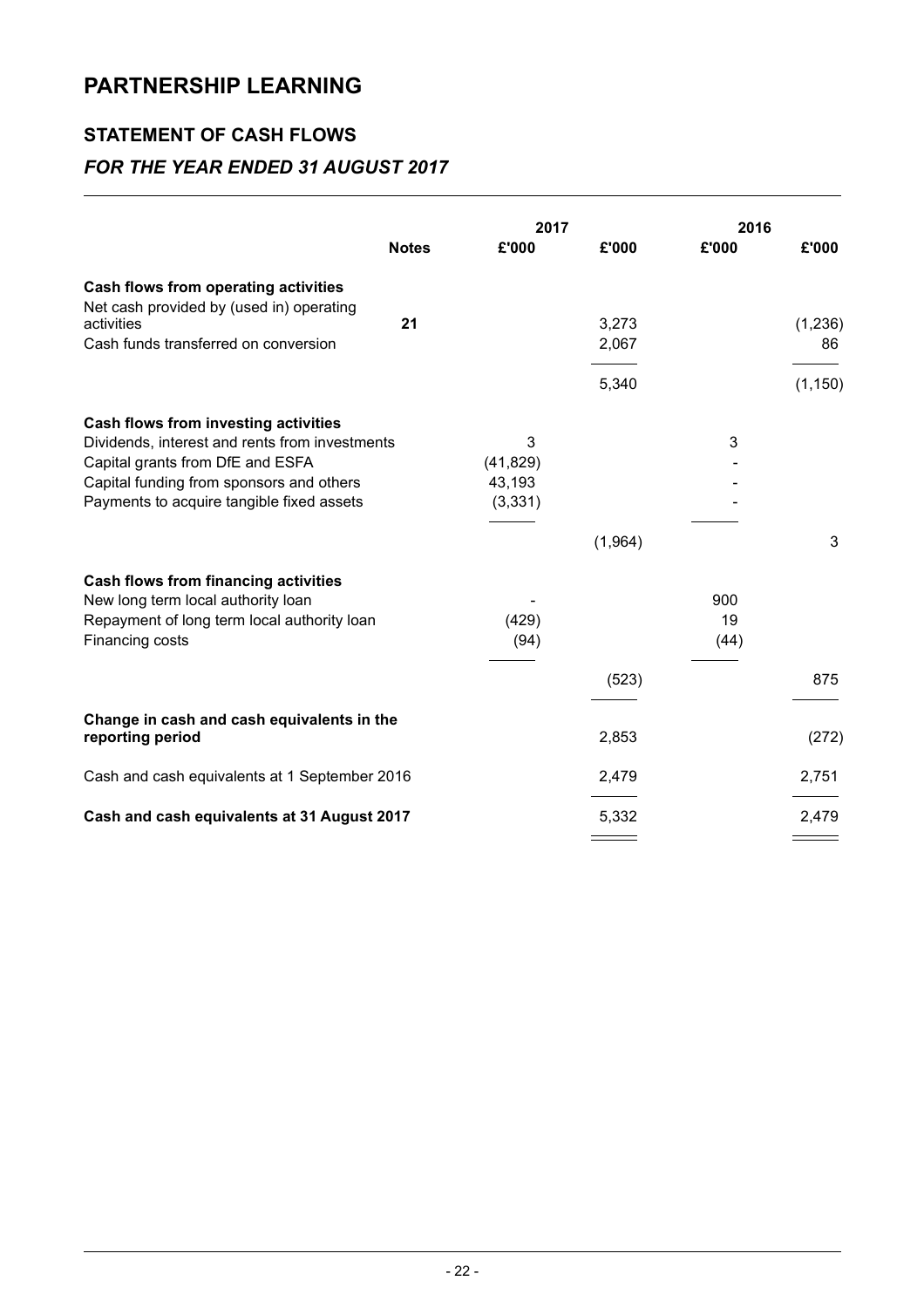# NOTES TO THE ACCOUNTS

### FOR THE YEAR ENDED 31 AUGUST 2017

#### 1 Accounting policies

A summary of the principal accounting policies adopted (which have been applied consistently, except where noted), judgements and key sources of estimation uncertainty, is set out below.

#### 1.1 Basis of preparation

The financial statements of the academy trust, which is a public benefit entity under FRS 102, have been prepared under the historical cost convention in accordance with the Financial Reporting Standard Applicable in the UK and Republic of Ireland (FRS 102), the Accounting and Reporting by Charities: Statement of Recommended Practice applicable to charities preparing their financial statements in accordance with the Financial Reporting Standard applicable in the UK and Republic of Ireland (FRS 102) (Charities SORP (FRS 102)), the Academies Accounts Direction 2016 to 2017 issued by ESFA, the Charities Act 2011 and the Companies Act 2006.

Partnership Learning meets the definition of a public benefit entity under FRS 102.

#### 1.2 Going concern

The Directors assess whether the use of going concern is appropriate, ie whether there are any material uncertainties related to events or conditions that may cast significant doubt on the ability of the charitable company to continue as a going concern. The Directors make this assessment in respect of a period of at least one year from the date of authorisation for issue of the financial statements and have concluded that the academy trust has adequate resources to continue in operational existence for the foreseeable future and there are no material uncertainties about the academy trust's ability to continue as a going concern. Thus they continue to adopt the going concern basis of accounting in preparing the financial statements.

#### 1.3 Conversion to an academy trust

The conversion from a state maintained school to an academy trust involved the transfer of identifiable assets and liabilities and the operation of the school for £nil consideration. The substance of the transfer is that of a gift and it has been accounted for on that basis as set out below.

The assets and liabilities transferred on conversion from James Cambell Primary School to the academy trust have been valued at their fair value. The fair value has been derived based on that of equivalent items. The amounts have been recognised under the appropriate balance sheet categories, with a corresponding amount recognised in Donations – transfer from local authority on conversion in the Statement of Financial Activities and analysed under unrestricted funds, restricted general funds and restricted fixed asset funds. Further details of the transaction are set out in note 29.

#### Transfer from another Academy Trust

The assets and liabilities of The Albany School was transferred to the Trust on 1 December 2016 from another multi academy trust and the fair value has been derived based on that of equivalent items. The amounts have been recognised under the appropriate balance sheet categories, with a corresponding amount recognised in Donations – transfer from local authority on conversion in the Statement of Financial Activities and analysed under unrestricted funds, restricted general funds and restricted fixed asset funds. Further details of the transaction are set out in note 30.

#### 1.4 Income

All incoming resources are recognised when the academy trust has entitlement to the funds, the receipt is probable and the amount can be measured reliably.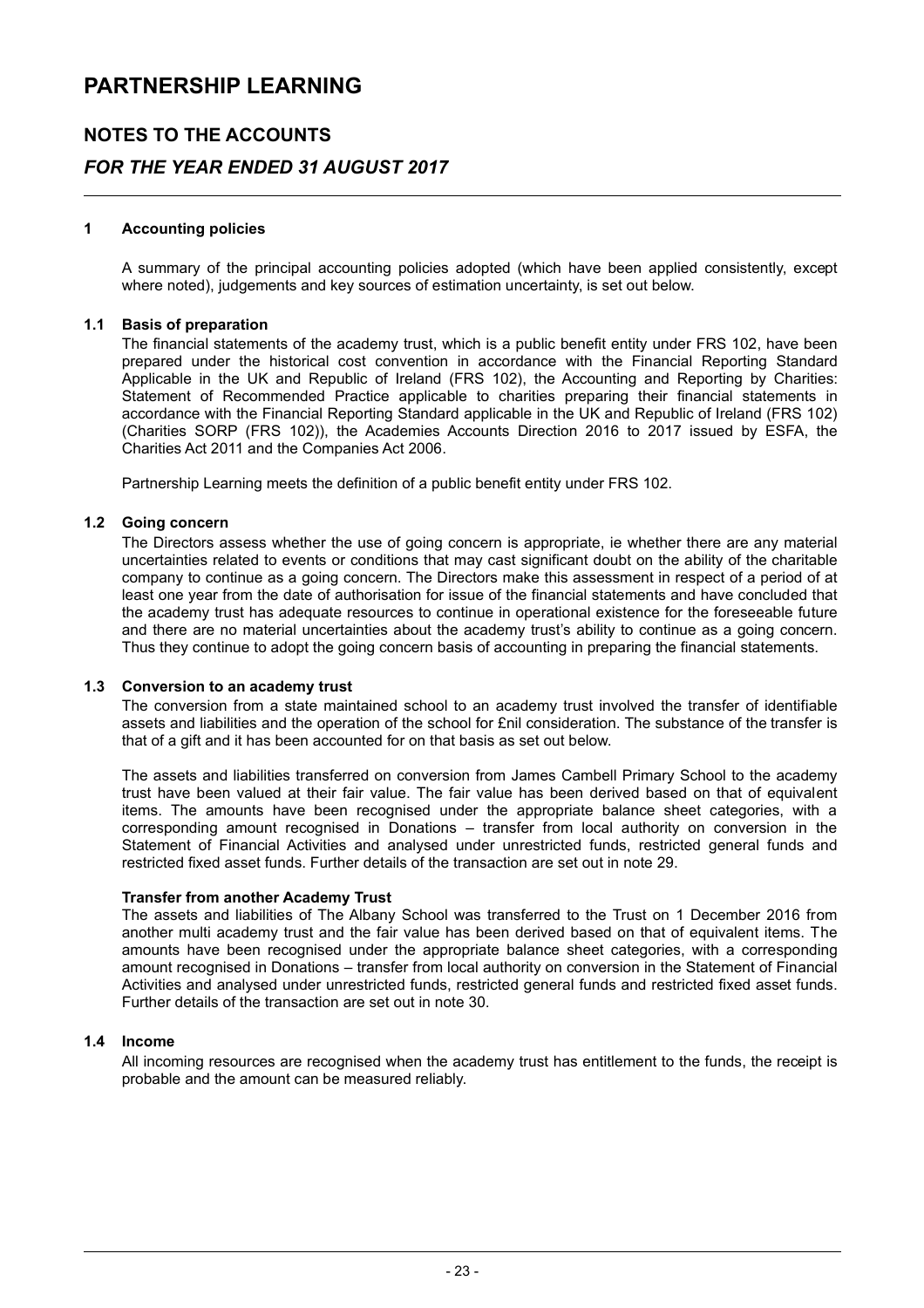# NOTES TO THE ACCOUNTS (CONTINUED) FOR THE YEAR ENDED 31 AUGUST 2017

#### 1 Accounting policies (Continued)

#### Grants receivable

Grants are included in the statement of financial activities on a receivable basis. The balance of income received for specific purposes but not expended during the period is shown in the relevant funds on the balance sheet. Where income is received in advance of meeting any performance-related conditions there is not unconditional entitlement to the income and its recognition is deferred and included in creditors as deferred income until the performance-related conditions are met. Where entitlement occurs before income is received, the income is accrued.

General Annual Grant is recognised in full in the statement of financial activities in the period for which it is receivable, and any abatement in respect of the period is deducted from income and recognised as a liability.

Capital grants are recognised in full when there is an unconditional entitlement to the grant. Unspent amounts of capital grants are reflected in the balance sheet in the restricted fixed asset fund. Capital grants are recognised when there is entitlement and are not deferred over the life of the asset on which they are expended.

#### Sponsorship income

Sponsorship income provided to the academy trust which amounts to a donation is recognised in the statement of financial activities in the period in which it is receivable (where there are no performancerelated conditions), where the receipt is probable and it can be measured reliably.

#### Donations

Donations are recognised on a receivable basis (where there are no performance-related conditions) where the receipt is probable and the amount can be reliably measured.

#### Other income

Other income, including the hire of facilities, is recognised in the period it is receivable and to the extent the academy trust has provided the goods or services.

#### Donated goods, facilities and services

Goods donated for resale are included at fair value, being the expected proceeds from sale less the expected costs of sale. If it is practical to assess the fair value at receipt, it is recognised in stock and 'Income from other trading activities'. Upon sale, the value of the stock is charged against 'Income from other trading activities' and the proceeds are recognised as 'Income from other trading activities'. Where it is impractical to fair value the items due to the volume of low value items they are not recognised in the financial statements until they are sold. This income is recognised within 'Income from other trading activities'.

Where the donated good is a fixed asset it is measured at fair value, unless it is impractical to measure this reliably, in which case the cost of the item to the donor should be used. The gain is recognised as income from donations and a corresponding amount is included in the appropriate fixed asset category and depreciated over the useful economic life in accordance with the academy trust's accounting policies.

#### Interest Receivable

Included within the statement of financial activities on a receivable basis.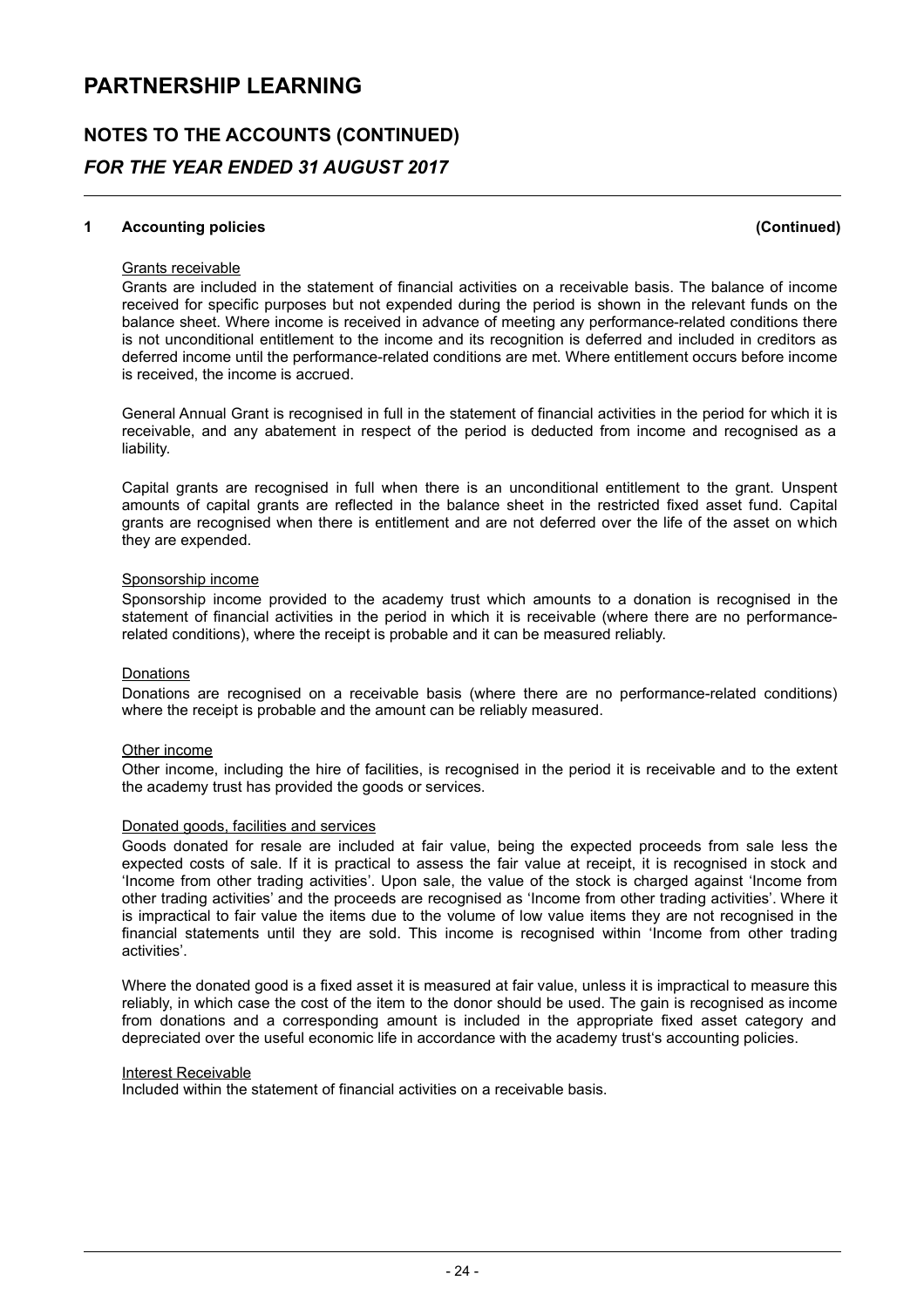# NOTES TO THE ACCOUNTS (CONTINUED) FOR THE YEAR ENDED 31 AUGUST 2017

#### 1 Accounting policies (Continued)

#### 1.5 Expenditure

Expenditure is recognised once there is a legal or constructive obligation to transfer economic benefit to a third party, it is probable that a transfer of economic benefits will be required in settlement, and the amount of the obligation can be measured reliably.

Expenditure is classified by activity. The costs of each activity are made up of the total of direct costs and shared costs, including support costs involved in undertaking each activity. Direct costs attributable to a single activity are allocated directly to that activity. Shared costs which contribute to more than one activity and support costs which are not attributable to a single activity are apportioned between those activities on a basis consistent with the use of resources. Central staff costs are allocated on the basis of time spent, and depreciation charges are allocated on the portion of the asset's use.

All resources expended are inclusive of irrecoverable VAT.

#### Expenditure on raising funds

This includes all expenditure incurred by the academy trust to raise funds for its charitable purposes and includes costs of all fundraising activities events and non-charitable trading.

#### Charitable activities

These are costs incurred on the academy trust's educational operations, including support costs and costs relating to the governance of the academy trust apportioned to charitable activities.

#### Governance costs

These include the costs attributable to the academy trust's compliance with constitutional and statutory requirements, including audit, strategic management, Directors' meetings and reimbursed expenses.

#### 1.6 Tangible fixed assets and depreciation

Assets costing £10,000 or more are capitalised as tangible fixed assets and are carried at cost, net of depreciation and any provision for impairment.

Where tangible fixed assets have been acquired with the aid of specific grants, either from the government or from the private sector, they are included in the balance sheet at cost and depreciated over their expected useful economic life. The related grants are credited to a restricted fixed asset fund in the statement of financial activities and carried forward in the balance sheet. Depreciation on such assets is charged to the restricted fixed asset fund in the statement of financial activities so as to reduce the fund over the useful economic life of the related asset on a basis consistent with the academy trust's depreciation policy. Where tangible fixed assets have been acquired with unrestricted funds, depreciation on such assets is charged to the unrestricted fund.

The properties are included at a valuation provided by London Borough of Barking and Dagenham at depreciated replacement cost.

The academy has a 125 year lease on its land and buildings with the London Borough of Barking and Dagenham at Sydney Russell School, Thames View Junior School, Eastbury Primary school, and James Cambell Primary School.

The Albany School's property is freehold.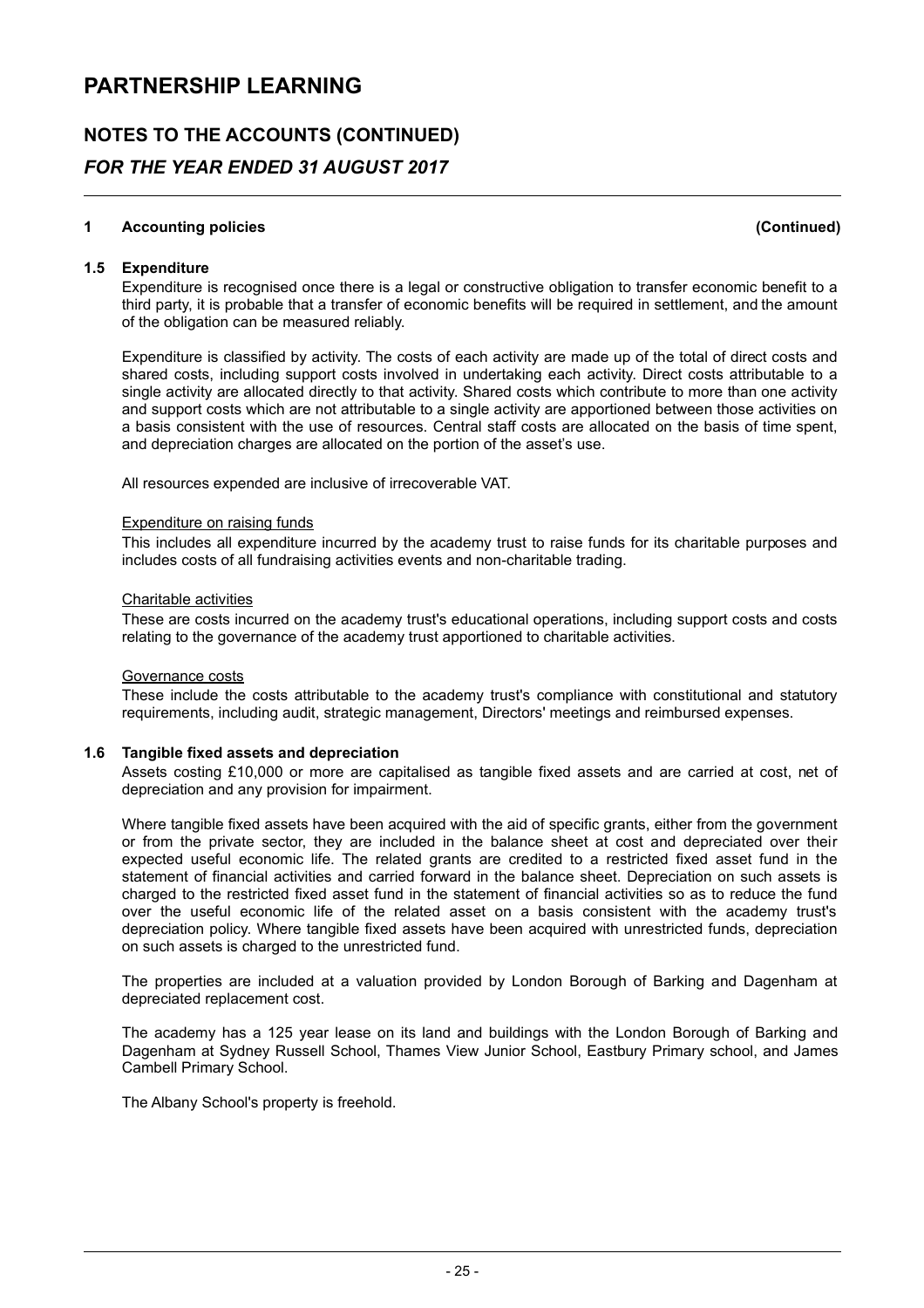# NOTES TO THE ACCOUNTS (CONTINUED) FOR THE YEAR ENDED 31 AUGUST 2017

#### 1 Accounting policies (Continued)

Depreciation is provided on all tangible fixed assets other than freehold land, at rates calculated to write off the cost of each asset on a straight-line basis over its expected useful life, as follows:

| Land and buildings             | Buildings 2%, land not depreciated |
|--------------------------------|------------------------------------|
| Assets under construction      | Not depreciated                    |
| Computer equipment             | 33.3%                              |
| Fixtures, fittings & equipment | 10%                                |

A review for impairment of a fixed asset is carried out if events or changes in circumstances indicate that the carrying value of any fixed asset may not be recoverable. Shortfalls between the carrying value of fixed assets and their recoverable amounts are recognised as impairments. Impairment losses are recognised in the Statement of Financial Activities.

#### 1.7 Liabilities

Liabilities are recognised when there is an obligation at the balance sheet date as a result of a past event, it is probable that a transfer of economic benefit will be required in settlement, and the amount of the settlement can be estimated reliably. Liabilities are recognised at the amount that the academy trust anticipates it will pay to settle the debt or the amount it has received as advanced payments for the goods of services it must provide.

#### 1.8 Leasing commitments

Rentals payable under operating leases are charged against income on a straight line basis over the period of the lease.

#### 1.9 Financial instruments

The academy trust only holds basic financial instruments as defined in FRS 102. The financial assets and financial liabilities of the academy trust and their measurement basis are as follows.

#### Financial assets

Trade and other debtors are basic financial instruments and are debt instruments measured at amortised cost. Prepayments are not financial instruments.

Cash at bank is classified as a basic financial instrument and is measured at face value.

#### Financial liabilities

Trade creditors, accruals and other creditors are financial instruments, and are measured at amortised cost. Taxation and social security are not included in the financial instruments disclosure definition.

Deferred income is not deemed to be a financial liability, as the cash settlement has already taken place and there is an obligation to deliver services rather than cash or another financial instrument.

#### 1.10 Taxation

The academy trust is considered to pass the tests set out in Paragraph 1 Schedule 6 of the Finance Act 2010 and therefore it meets the definition of a charitable company for UK corporation tax purposes. Accordingly, the academy trust is potentially exempt from taxation in respect of income or capital gains received within categories covered by chapter 3 part 11 of the Corporation Tax Act 2010 or Section 256 of the Taxation of Chargeable Gains Act 1992, to the extent that such income or gains are applied exclusively to charitable purposes.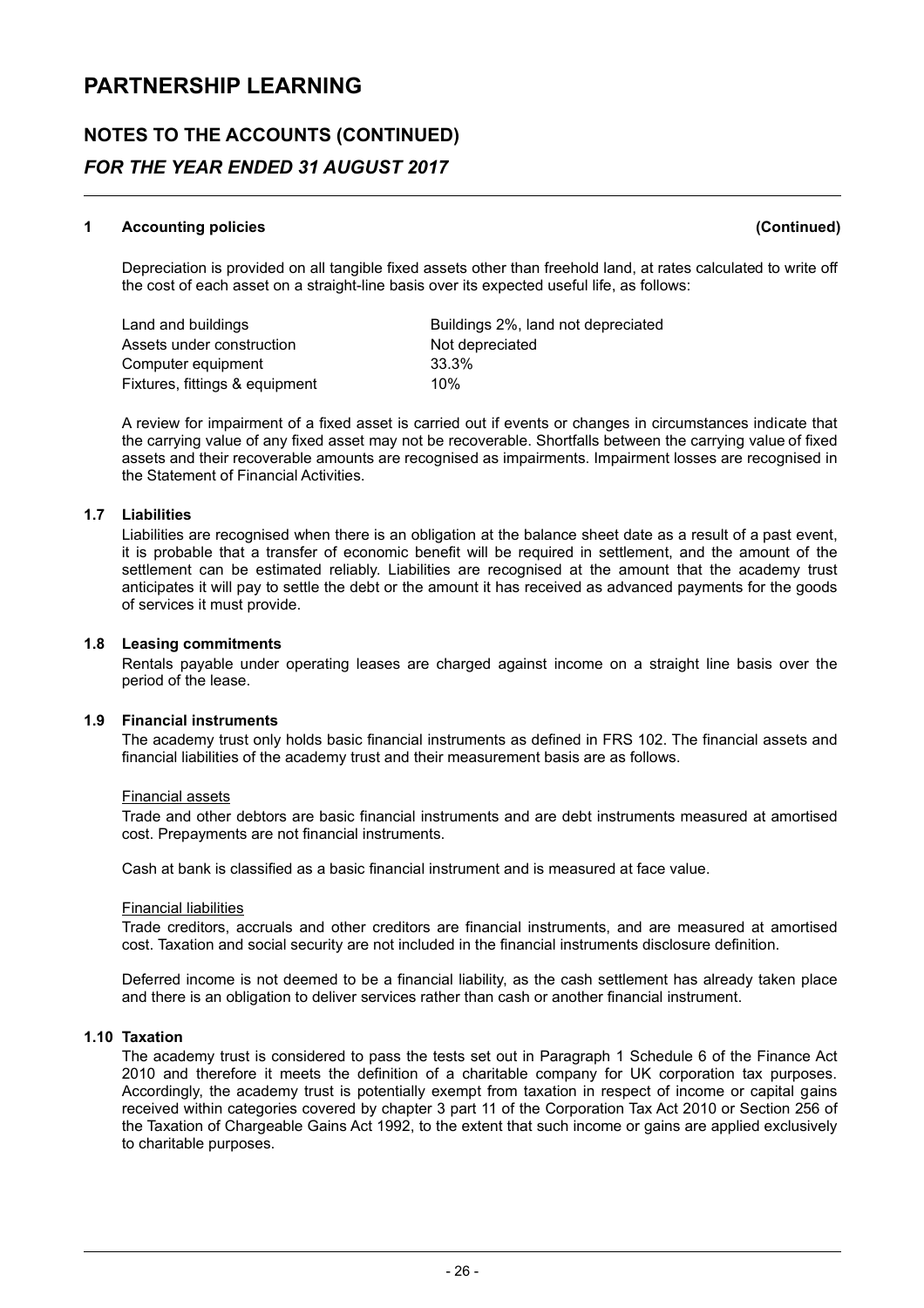# NOTES TO THE ACCOUNTS (CONTINUED) FOR THE YEAR ENDED 31 AUGUST 2017

#### 1 Accounting policies (Continued)

#### 1.11 Pensions benefits

Retirement benefits to employees of the academy trust are provided by the Teachers' Pension Scheme ('TPS') and the Local Government Pension Scheme ('LGPS'). These are defined benefit schemes and the assets are held separately from those of the academy trust.

The TPS is an unfunded scheme and contributions are calculated so as to spread the cost of pensions over employees' working lives with the academy trust in such a way that the pension cost is a substantially level percentage of current and future pensionable payroll. The contributions are determined by the Government Actuary on the basis of quadrennial valuations using a prospective unit credit method. As stated in note 20, the TPS is a multi-employer scheme and there is insufficient information available to use defined benefit accounting. The TPS is therefore treated as a defined contribution scheme for accounting purposes and the contributions are recognised in the period to which they relate.

The LGPS is a funded scheme and the assets are held separately from those of the academy trust in separate trustee administered funds. Pension scheme assets are measured at fair value and liabilities are measured on an actuarial basis using the projected unit credit method and discounted at a rate equivalent to the current rate of return on a high quality corporate bond of equivalent term and currency to the liabilities. The actuarial valuations are obtained at least triennially and are updated at each balance sheet date. The amounts charged to operating surplus are the current service costs and the costs of scheme introductions, benefit changes, settlements and curtailments. They are included as part of staff costs as incurred. Net interest on the net defined benefit liability/asset is also recognised in the statement of financial activities and comprises the interest cost on the defined benefit obligation and interest income on the scheme assets, calculated by multiplying the fair value of the scheme assets at the beginning of the period by the rate used to discount the benefit obligations. The difference between the interest income on the scheme assets and the actual return on the scheme assets is recognised in other recognised gains and losses. Actuarial gains and losses are recognised immediately in other recognised gains and losses.

#### 1.12 Fund accounting

Unrestricted income funds represent those resources which may be used towards meeting any of the charitable objects of the academy trust at the discretion of the Directors.

Restricted fixed asset funds are resources which are to be applied to specific capital purposes imposed by the Education and Skills Funding Agency and Department for Education where the asset acquired or created is held for a specific purpose.

Restricted general funds comprise all other restricted funds received and include grants from the Education and Skills Funding Agency and Department for Education.

#### 1.13 Agency Arrangements

The academy trust acts as an agent in distributing 16-19 bursary funds from ESFA. Payments received from ESFA and subsequent disbursements to students are excluded from the statement of financial activities as the trust does not have control over the charitable application of the funds. The trust can use up to 5% of the allocation towards its own administration costs and this is recognised in the statement of financial activities. The funds received and paid and any balances held are disclosed in note 27.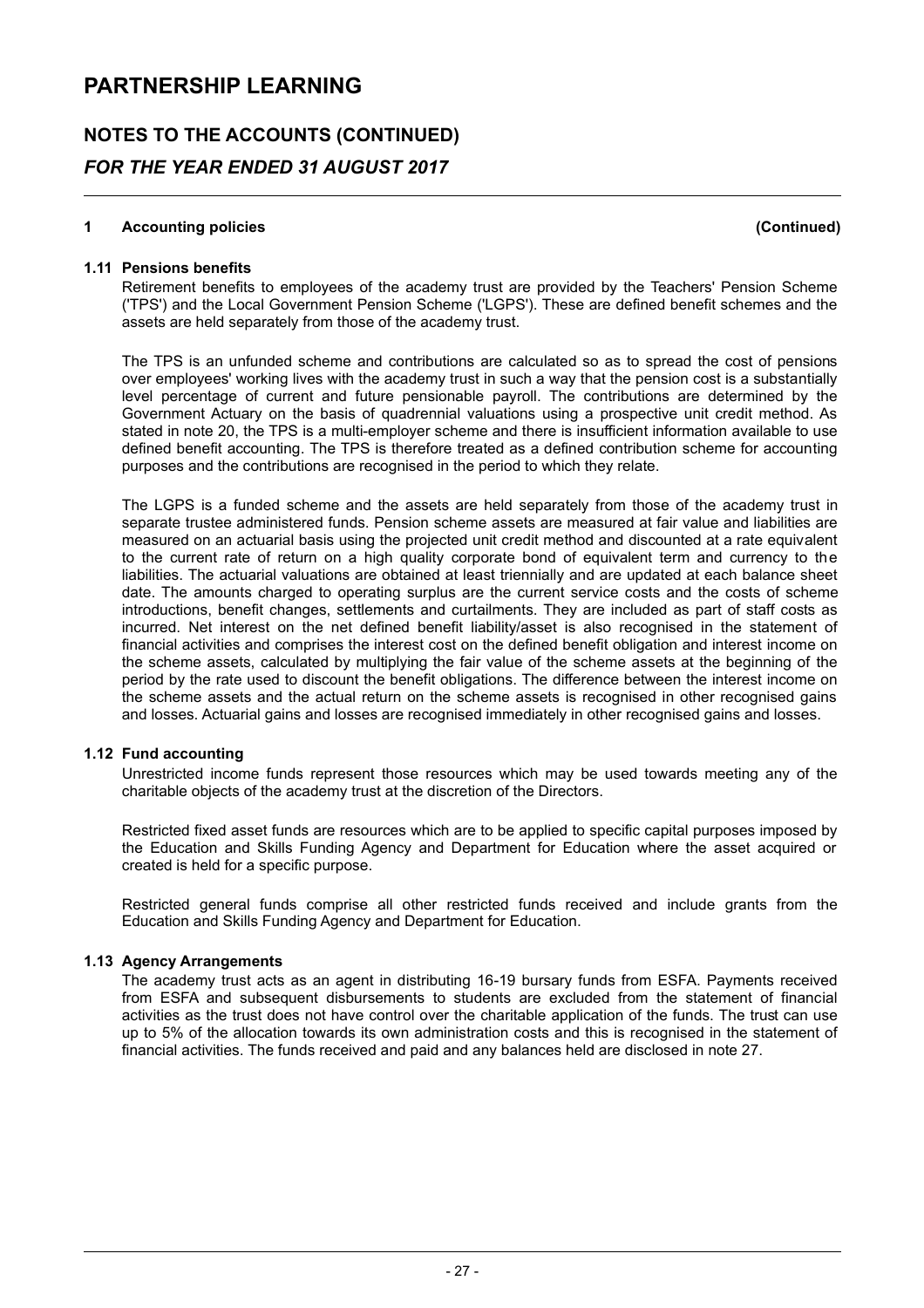### NOTES TO THE ACCOUNTS (CONTINUED) FOR THE YEAR ENDED 31 AUGUST 2017

#### 2 Critical accounting estimates and areas of judgement

Accounting estimates and judgements are continually evaluated and are based on historical experience and other factors, including expectations of future events that are believed to be reasonable under the circumstances.

#### Critical accounting estimates and assumptions

The academy trust makes estimates and assumptions concerning the future. The resulting accounting estimates and assumptions will, by definition, seldom equal the related actual results. The estimates and assumptions that have a significant risk of causing a material adjustment to the carrying amounts of assets and liabilities within the next financial year are discussed below.

The present value of the Local Government Pension Scheme defined benefit liability depends on a number of factors that are determined on an actuarial basis using a variety of assumptions. The assumptions used in determining the net cost or income for pensions include the discount rate. Any changes in these assumptions, which are disclosed in note 20, will impact the carrying amount of the pension liability. Furthermore a roll forward approach which projects results from the latest full actuarial valuation performed at 31 March 2016 has been used by the actuary in valuing the pensions liability at 31 August 2017. Any differences between the figures derived from the roll forward approach and a full actuarial valuation would impact on the carrying amount of the pension liability.

#### Critical areas of judgement

#### Useful economic lives of tangible assets

The annual depreciation charge for tangible assets is sensitive to changes in the estimated useful economic lives and residual values of the assets. The useful economic lives and residual values are reassessed annually. They are amended when necessary to reflect current estimates, based on technological advancement, future investments, economic utilisation and the physical condition of the assets. See note 12 for the carrying amount of the property plant and equipment, and note 1.6 for the useful economic lives for each class of assets.

#### Bad debts

Debtors are regularly reviewed for recoverability, any debts which in the opinion of management are not recoverable are provided for as a specific bad debt.

There are no other key assumptions concerning the future or the other key sources of estimation uncertainty at the reporting date that have a significant risk of causing a material adjustment to the carrying amounts of assets and liabilities within the next financial year.

#### 3 Donations and capital grants

| -                    | <b>Unrestricted</b><br>funds | <b>Restricted</b><br>funds | <b>Total</b><br>2017 | <b>Total</b><br>2016 |
|----------------------|------------------------------|----------------------------|----------------------|----------------------|
|                      | £'000                        | £'000                      | £'000                | £'000                |
| Donated fixed assets | $\overline{\phantom{a}}$     | 43,193                     | 43,193               | -                    |
| Capital grants       | $\overline{\phantom{a}}$     | 1,364                      | 1,364                | -                    |
| Other donations      | 168                          | 30                         | 198                  | 155                  |
|                      |                              |                            |                      |                      |
|                      | 168                          | 44,587                     | 44,755               | 155                  |
|                      |                              |                            |                      |                      |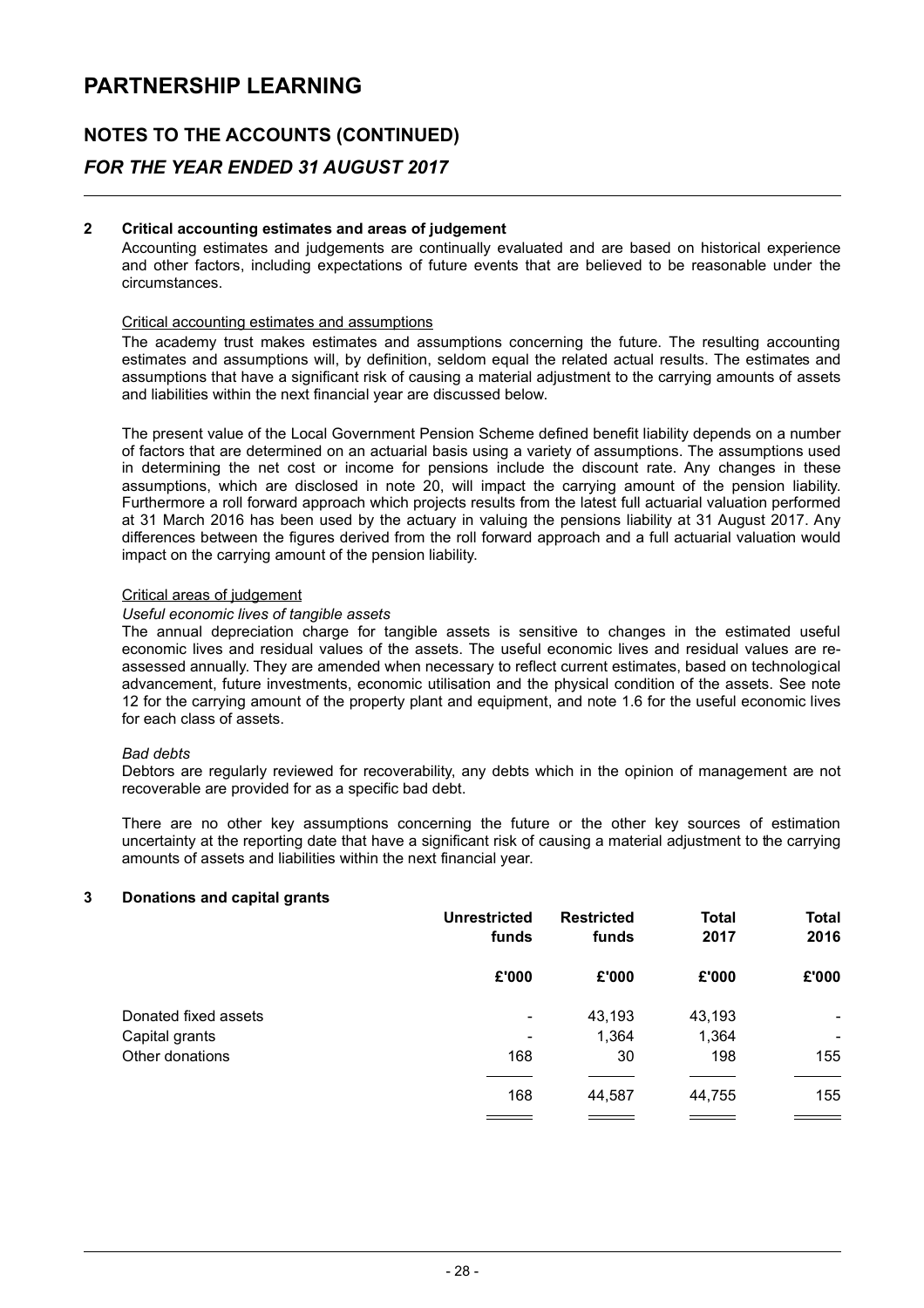# NOTES TO THE ACCOUNTS (CONTINUED) FOR THE YEAR ENDED 31 AUGUST 2017

### 4 Funding for the academy trust's educational operations

|                            | <b>Unrestricted</b><br>funds<br>£'000 | <b>Restricted</b><br>funds<br>£'000 | <b>Total</b><br>2017<br>£'000 | Total<br>2016<br>£'000 |
|----------------------------|---------------------------------------|-------------------------------------|-------------------------------|------------------------|
| DfE / ESFA grants          |                                       |                                     |                               |                        |
| General annual grant (GAG) |                                       | 28,177                              | 28,177                        | 18,483                 |
| Start up grants            |                                       | 465                                 | 465                           | 208                    |
| Other DfE / ESFA grants    |                                       | 3,012                               | 3,012                         | 2,356                  |
|                            |                                       | 31,654                              | 31,654                        | 21,047                 |
|                            |                                       |                                     |                               |                        |
| Other government grants    |                                       |                                     |                               |                        |
| Local authority grants     |                                       | 924                                 | 924                           | 970                    |
| Other government grants    |                                       | 1,712                               | 1,712                         | 259                    |
|                            |                                       |                                     |                               |                        |
|                            |                                       | 2,636                               | 2,636                         | 1,229                  |
|                            |                                       |                                     |                               |                        |
| <b>Total funding</b>       |                                       | 34,290                              | 34,290                        | 22,276                 |
|                            |                                       |                                     |                               |                        |

### 5 Other trading activities

|                            | <b>Unrestricted</b><br>funds<br>£'000 | <b>Restricted</b><br>funds<br>£'000 | Total<br>2017<br>£'000 | <b>Total</b><br>2016<br>£'000 |
|----------------------------|---------------------------------------|-------------------------------------|------------------------|-------------------------------|
| Hire of facilities         | 253                                   | $\overline{\phantom{0}}$            | 253                    | 138                           |
| Catering income            | 699                                   | ۰                                   | 699                    | 450                           |
| Southern Consortium income |                                       | 296                                 | 296                    | 400                           |
| Other income               | 351                                   | $\overline{\phantom{a}}$            | 351                    | 200                           |
|                            | 1,303                                 | 296                                 | 1,599                  | 1,188                         |

 $\equiv$ 

 $\qquad \qquad =$ 

 $\qquad \qquad =$ 

 $\overline{\phantom{a}}$ 

#### 6 Investment income

|                     | <b>Unrestricted</b> | <b>Restricted</b>        | <b>Total</b> | <b>Total</b> |
|---------------------|---------------------|--------------------------|--------------|--------------|
|                     | funds               | funds                    | 2017         | 2016         |
| Short term deposits | £'000               | £'000                    | £'000        | £'000        |
|                     | 3                   | $\overline{\phantom{a}}$ | 3            | 3            |
|                     |                     |                          |              |              |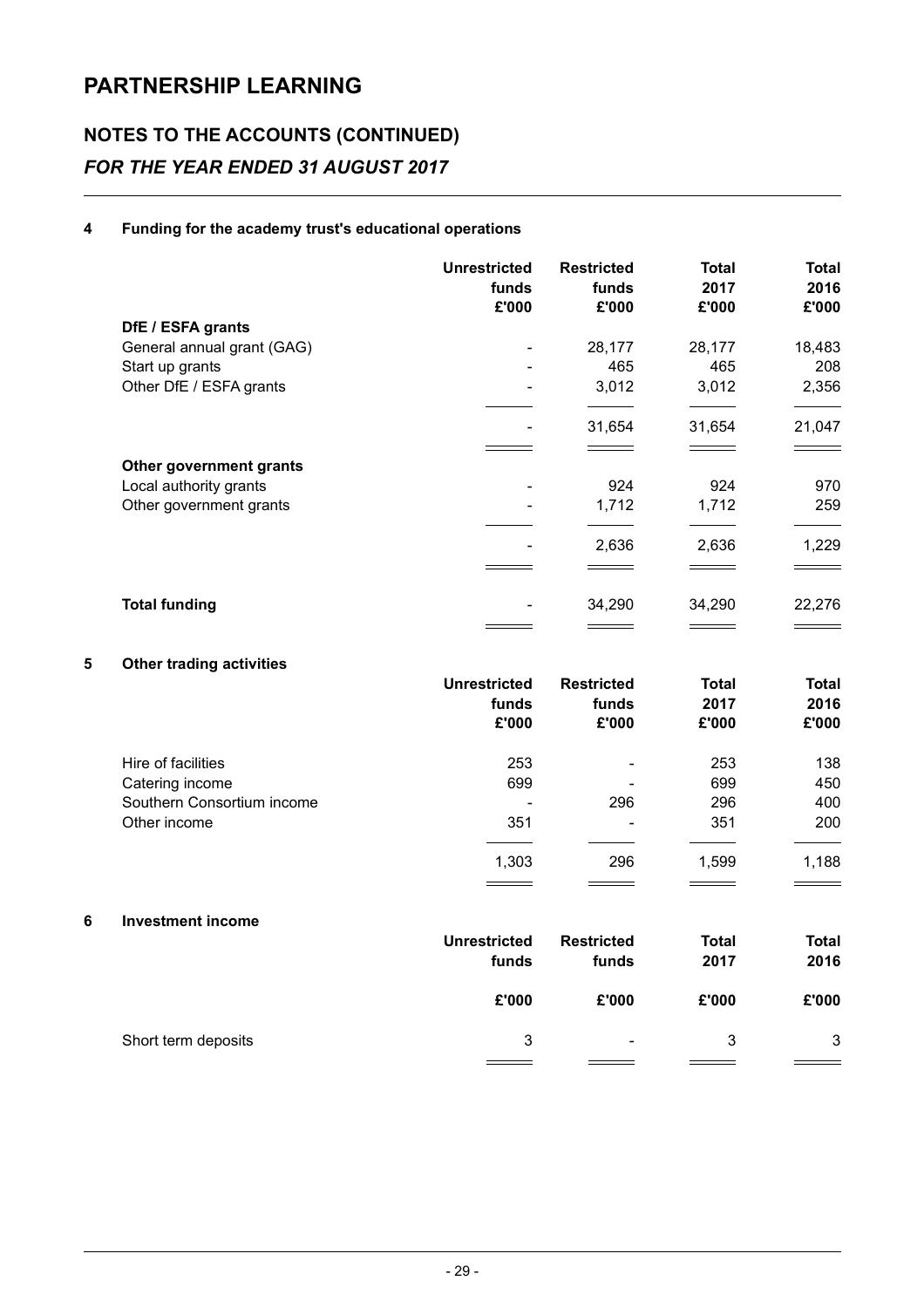# NOTES TO THE ACCOUNTS (CONTINUED) FOR THE YEAR ENDED 31 AUGUST 2017

#### 7 Expenditure

|                                                 | <b>Staff</b> | <b>Premises</b><br>costs & equipment | <b>Other</b><br>costs | <b>Total</b><br>2017 | <b>Total</b><br>2016 |
|-------------------------------------------------|--------------|--------------------------------------|-----------------------|----------------------|----------------------|
|                                                 | £'000        | £'000                                | £'000                 | £'000                | £'000                |
| Academy's educational operations                |              |                                      |                       |                      |                      |
| - Direct costs                                  | 21,903       | 1,359                                | 1,917                 | 25,179               | 17,739               |
| - Allocated support costs                       | 5,452        | 757                                  | 5,409                 | 11,618               | 7,879                |
|                                                 | 27,355       | 2,116                                | 7,326                 | 36,797               | 25,618               |
| <b>SCITT</b>                                    |              |                                      |                       |                      |                      |
| - Direct costs                                  | 1,520        |                                      | 42                    | 1,562                |                      |
| - Allocated support costs                       | 188          | 1                                    | 17                    | 206                  |                      |
|                                                 | 1,708        | 1                                    | 59                    | 1,768                |                      |
|                                                 |              |                                      |                       |                      |                      |
| <b>Total expenditure</b>                        | 29,063       | 2,117                                | 7,385                 | 38,565               | 25,618               |
| Net income/(expenditure) for the year includes: |              |                                      |                       | 2017                 | 2016                 |
|                                                 |              |                                      |                       | £'000                | £'000                |
| Fees payable to auditor for:                    |              |                                      |                       |                      |                      |

| Fees payable to auditor for.          |       |     |
|---------------------------------------|-------|-----|
| - Audit                               | 33    | 21  |
| - Other services                      | 35    | 5   |
| Operating lease rentals               | -     | 32  |
| Depreciation of tangible fixed assets | 1.399 | 906 |
|                                       |       |     |

### Central services

The academy trust has provided the following central services to its academies during the year:

- human resources and payroll;
- financial services;
- legal services;
- licensing costs.

The academy trust charges for these services based on each schools pupil numbers and a recharge of central licensing costs.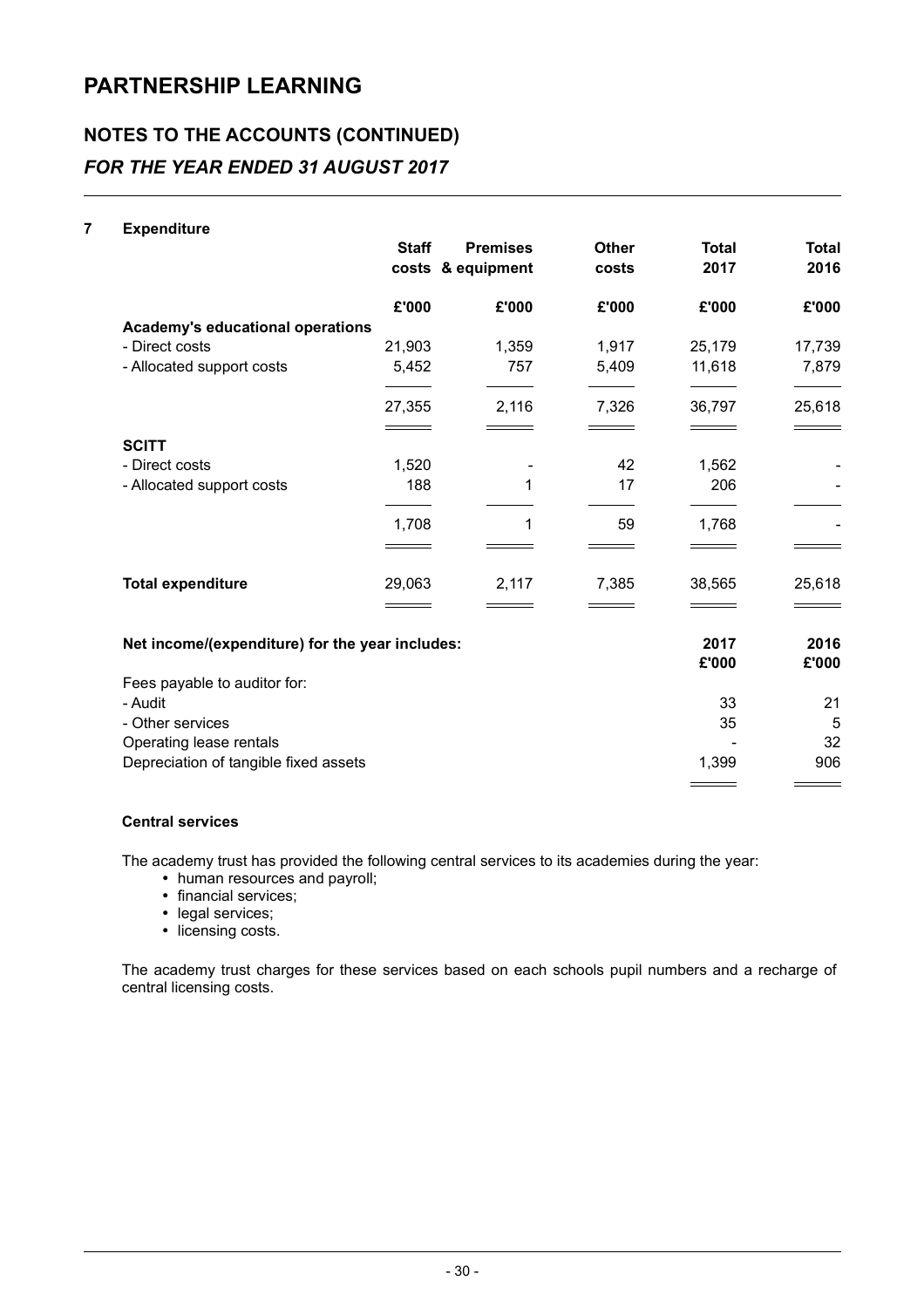# NOTES TO THE ACCOUNTS (CONTINUED) FOR THE YEAR ENDED 31 AUGUST 2017

| $\overline{7}$ | <b>Expenditure</b>                                   |                     |                   |              | (Continued)           |
|----------------|------------------------------------------------------|---------------------|-------------------|--------------|-----------------------|
|                | The amounts charged during the year were as follows: |                     |                   |              | <b>Total</b><br>£'000 |
|                | Riverside Bridge School                              |                     |                   |              | 65                    |
|                | Riverside Primary School                             |                     |                   |              | 32                    |
|                | Eastbury Primary School                              |                     |                   |              | 126                   |
|                | <b>Riverside School</b>                              |                     |                   |              | 145                   |
|                | The Sydney Russell School                            |                     |                   |              | 436                   |
|                | <b>Thames View Junior School</b>                     |                     |                   |              | 116                   |
|                | Partnership Learning                                 |                     |                   |              |                       |
|                | The Albany School                                    |                     |                   |              | 73                    |
|                | <b>Greatfields School</b>                            |                     |                   |              | 38                    |
|                | James Cambell Primary                                |                     |                   |              |                       |
|                | School                                               |                     |                   |              | 33                    |
|                |                                                      |                     |                   |              | 1,064                 |
| 8              | <b>Charitable activities</b>                         |                     |                   |              |                       |
|                |                                                      | <b>Unrestricted</b> | <b>Restricted</b> | <b>Total</b> | <b>Total</b>          |
|                |                                                      | funds               | funds             | 2017         | 2016                  |
|                |                                                      | £'000               | £'000             | £'000        | £'000                 |
|                | Direct costs - educational operations                |                     | 25,179            | 25,179       | 17,739                |
|                | Direct costs - SCITT                                 |                     | 1,562             | 1,562        |                       |
|                | Support costs - educational operations               | 704                 | 10,914            | 11,618       | 7,879                 |

Support costs - SCITT - 206 206 -

|                               | 704                   | 37,861                                    | 38,565                        | 25,618                 |
|-------------------------------|-----------------------|-------------------------------------------|-------------------------------|------------------------|
|                               |                       |                                           |                               |                        |
|                               | <b>SCITT</b><br>£'000 | <b>Educational</b><br>operations<br>£'000 | <b>Total</b><br>2017<br>£'000 | Total<br>2016<br>£'000 |
| Analysis of support costs     |                       |                                           |                               |                        |
| Support staff costs           | 188                   | 5,452                                     | 5,640                         | 2,809                  |
| Depreciation and amortisation |                       | 40                                        | 40                            | 12                     |
| Technology costs              | 11                    | 311                                       | 322                           | 294                    |
| Premises costs                | 1                     | 2,261                                     | 2,262                         | 2,262                  |
| Other support costs           | 6                     | 3,448                                     | 3,454                         | 2,441                  |
| Governance costs              |                       | 106                                       | 106                           | 61                     |
|                               | 206                   | 11,618                                    | 11,824                        | 7,879                  |
|                               |                       |                                           |                               |                        |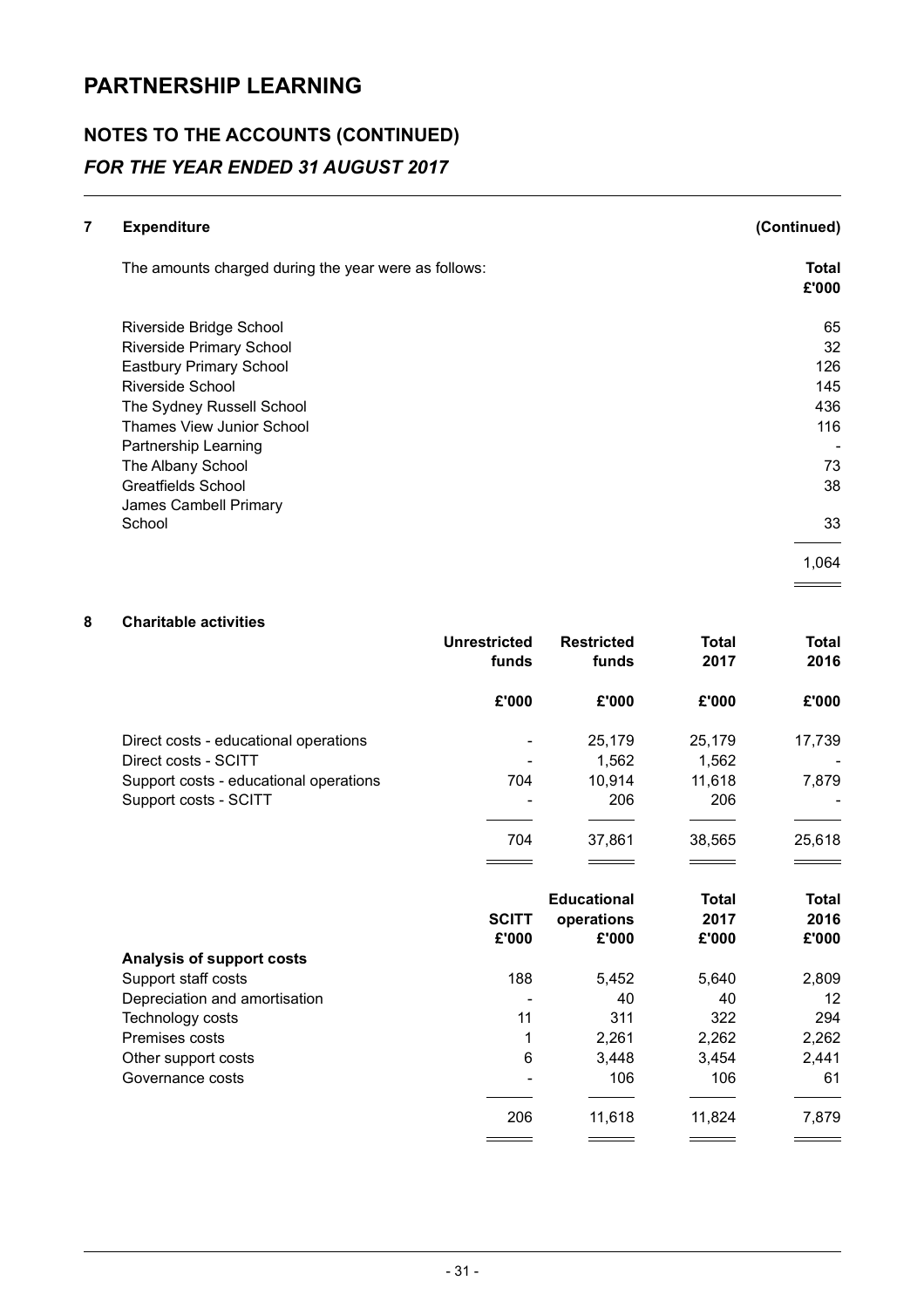### NOTES TO THE ACCOUNTS (CONTINUED) FOR THE YEAR ENDED 31 AUGUST 2017

#### 9 Staff costs

|                                                    | 2017   | 2016   |
|----------------------------------------------------|--------|--------|
|                                                    | £'000  | £'000  |
| Wages and salaries                                 | 20,732 | 12,932 |
| Social security costs                              | 2,074  | 1,215  |
| Operating costs of defined benefit pension schemes | 4,046  | 2,024  |
| Apprenticeship levy                                | 38     |        |
| Staff costs                                        | 26,890 | 16,171 |
| Supply staff costs                                 | 1,379  | 1,129  |
| Staff restructuring costs                          | 59     | 90     |
| Staff development and other staff costs            | 735    | 96     |
| Total staff expenditure                            | 29,063 | 17,486 |
|                                                    |        |        |

During the year the Trust paid non contractual severance payments to five (2016: four) members of staff totalling £59k (2016:£90k). These payments were £30k, £15k, £7k, £4k and £3k (2016: £40k, £25k, £20k and £5k ).

#### Staff numbers

The average number of persons, by headcount, employed by the academy trust during the year was as follows:

|                            | 2017          | 2016          |
|----------------------------|---------------|---------------|
|                            | <b>Number</b> | <b>Number</b> |
| <b>Teachers</b>            | 396           | 232           |
| Administration and support | 501           | 320           |
| Management                 | 6             | 6             |
|                            | 903           | 558           |
|                            |               |               |

#### Higher paid staff

The number of employees whose employee benefits (excluding employer pension costs) exceeded £60,000 was:

|                     | 2017          | 2016          |
|---------------------|---------------|---------------|
|                     | <b>Number</b> | <b>Number</b> |
| $£60,001 - £70,000$ | 20            | 13            |
| £70,001 - £80,000   | 8             | 3             |
| £80,001 - £90,000   | 2             |               |
| £90,001 - £100,000  | 2             | 2             |
| £100,001 - £110,000 | 2             |               |
| £120,001 - £130,000 |               | 1             |
| £140,001 - £150,000 |               |               |
| £200,001 - £210,000 |               | 1             |
| £210,001 - £220,000 |               |               |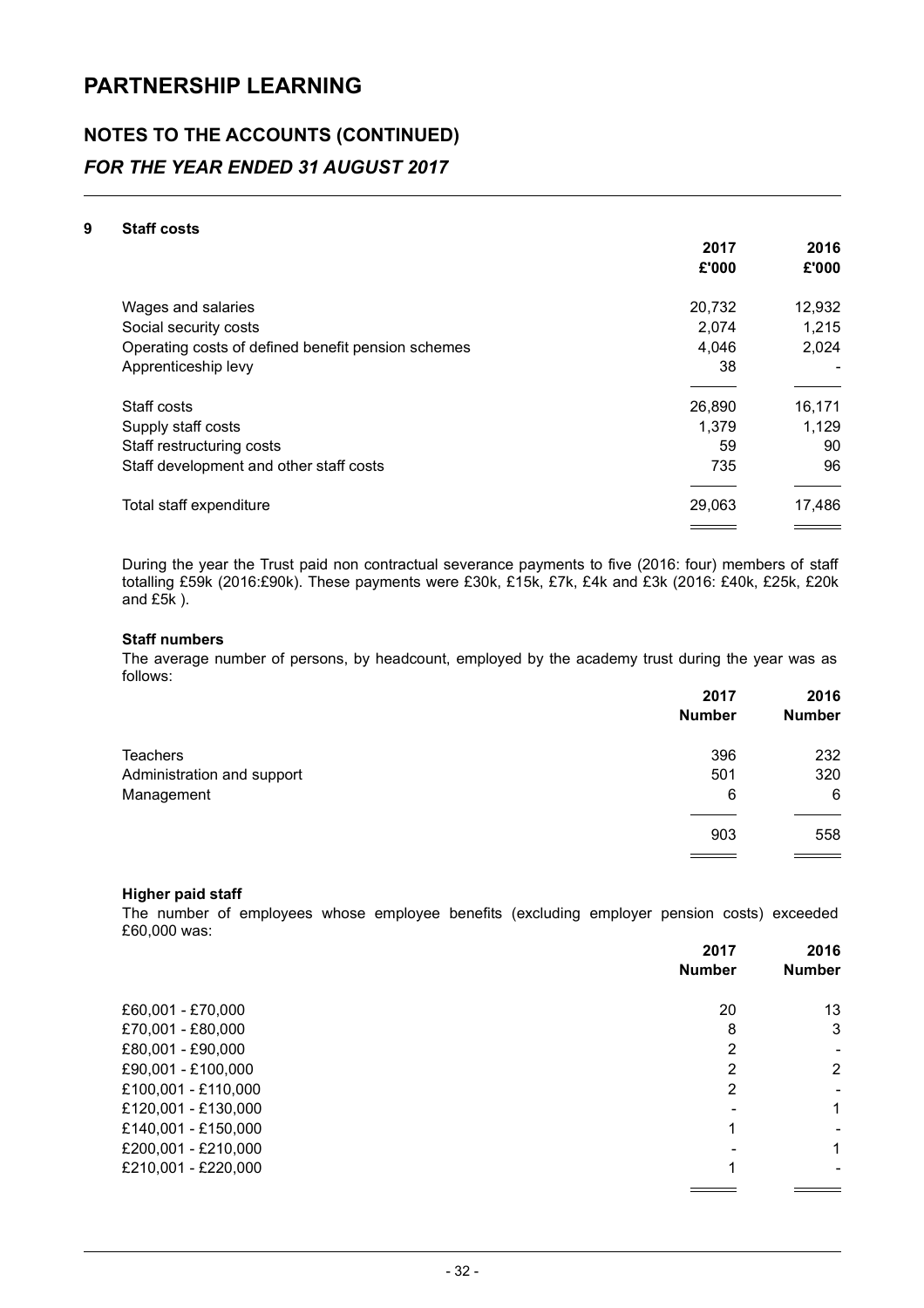### NOTES TO THE ACCOUNTS (CONTINUED) FOR THE YEAR ENDED 31 AUGUST 2017

#### 9 Staff costs (Continued)

#### Key management personnel

The key management personnel of the academy trust comprise the Directors and the senior management team as listed on page 1. The total amount of employee benefits (including employer pension contributions and employer national insurance) received by key management personnel for their services to the academy trust was £693k (2016: £425k).

#### 10 Directors' remuneration and expenses

The Chief Executive only receives remuneration in respect of services he provides undertaking the role of Chief Executive, and not in respect of his service as Director. Other Directors did not receive any payments, other than expenses, from the academy trust in respect of their role as Directors. During the year expenditure totaling £1,250 (2016: £837) was paid to Directors in relation of travel costs.

The value of the Chief Executive's remuneration was as follows:

R Leighton

- Remuneration £210,000- £215,000 (2016: £195,000- £200,000) )
- Employer's pension contributions £Nil(2016: £Nil )

Other related party transactions involving the Directors are set out within the related parties note.

#### 11 Directors and officers insurance

The academy trust has opted into the Department of Education's risk protection arrangement (RPA), an alternative to insurance where UK government funds cover losses that arise. This scheme protects trustees and officers from claims arising from negligent acts, errors or omissions occurring whilst on academy business, and provides cover up to £10,000,000. It is not possible to quantify the directors and officers indemnity element from the overall cost of the RPA scheme.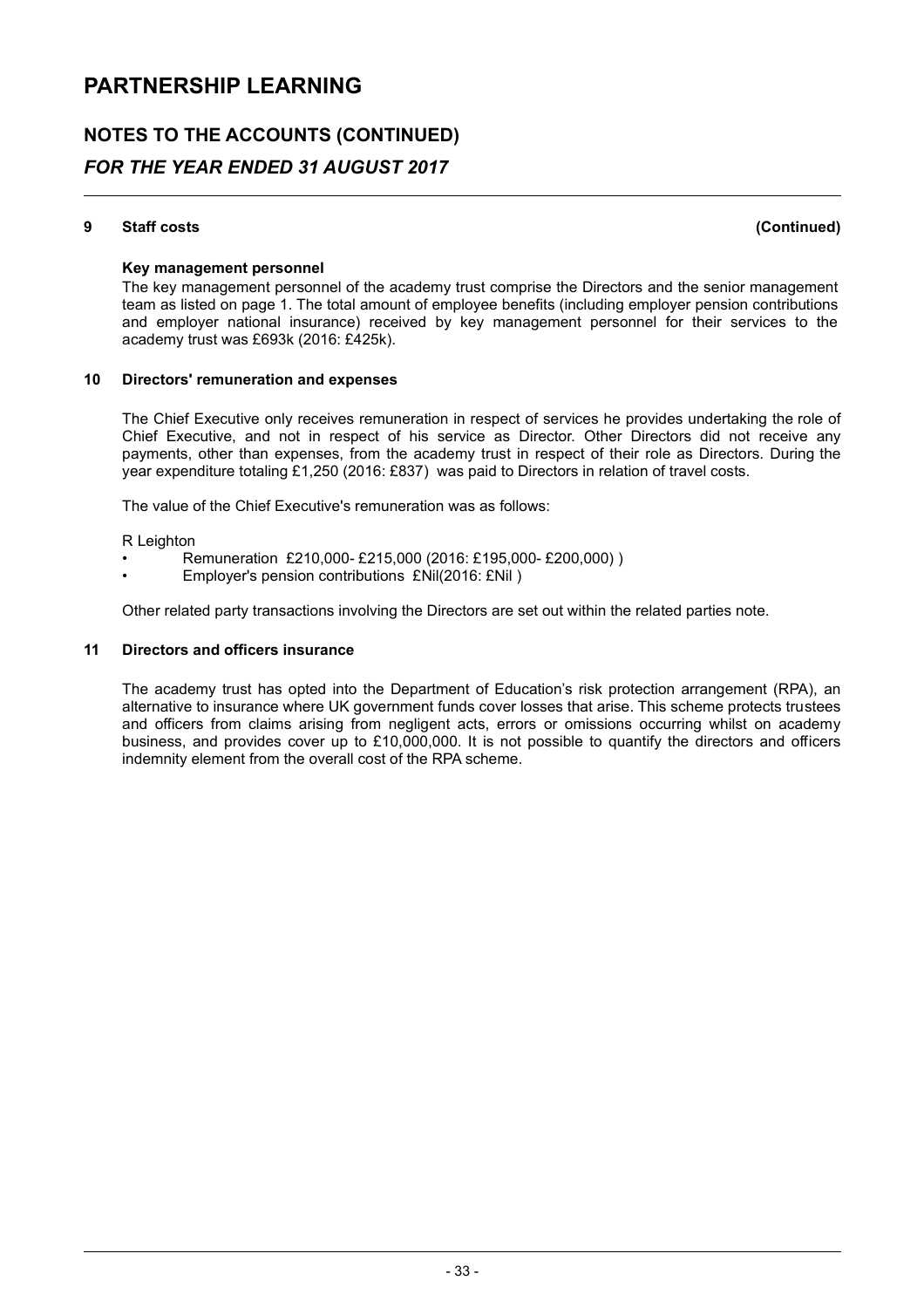# NOTES TO THE ACCOUNTS (CONTINUED) FOR THE YEAR ENDED 31 AUGUST 2017

#### 12 Tangible fixed assets

|                        |         | <b>Land and Assets under</b><br>buildings construction | <b>Computer</b><br>equipment | Fixtures,<br>fittings &<br>equipment | <b>Total</b> |
|------------------------|---------|--------------------------------------------------------|------------------------------|--------------------------------------|--------------|
|                        | £'000   | £'000                                                  | £'000                        | £'000                                | £'000        |
| Cost                   |         |                                                        |                              |                                      |              |
| At 1 September 2016    | 61,732  |                                                        | 4                            | 111                                  | 61,847       |
| Additions              | 45,227  | 71                                                     | 857                          | 369                                  | 46,524       |
| Transfer on conversion | 25,306  |                                                        | 21                           | 70                                   | 25,397       |
| At 31 August 2015      | 132,265 | 71                                                     | 882                          | 550                                  | 133,768      |
| <b>Depreciation</b>    |         |                                                        |                              |                                      |              |
| At 1 September 2016    | 1,346   |                                                        | 3                            | 33                                   | 1,382        |
| Charge for the year    | 1,359   |                                                        | 8                            | 32                                   | 1,399        |
| At 31 August 2017      | 2,705   |                                                        | 11                           | 65                                   | 2,781        |
| Net book value         |         |                                                        |                              |                                      |              |
| At 31 August 2017      | 129,560 | 71                                                     | 871                          | 485                                  | 130,987      |
| At 31 August 2016      | 60,386  |                                                        | 1                            | 78                                   | 60,465       |
|                        |         |                                                        |                              |                                      |              |

Transactions relating to land and buildings during the year include the taking up of a leasehold on Riverside School for £45,227k over a term of 125 years.

Included in land and buildings is land valued at £19,072k which is not depreciated.

| 13 | <b>Debtors</b>                 | 2017                     | 2016                       |
|----|--------------------------------|--------------------------|----------------------------|
|    |                                | £'000                    | £'000                      |
|    | Trade debtors                  | 373                      | 186                        |
|    | VAT recoverable                | 983                      | 964                        |
|    | Other debtors                  | 524                      | 744                        |
|    | Prepayments and accrued income | 596                      | 307                        |
|    |                                | 2,476                    | 2,201                      |
|    |                                | <b>Contract Contract</b> | the control of the control |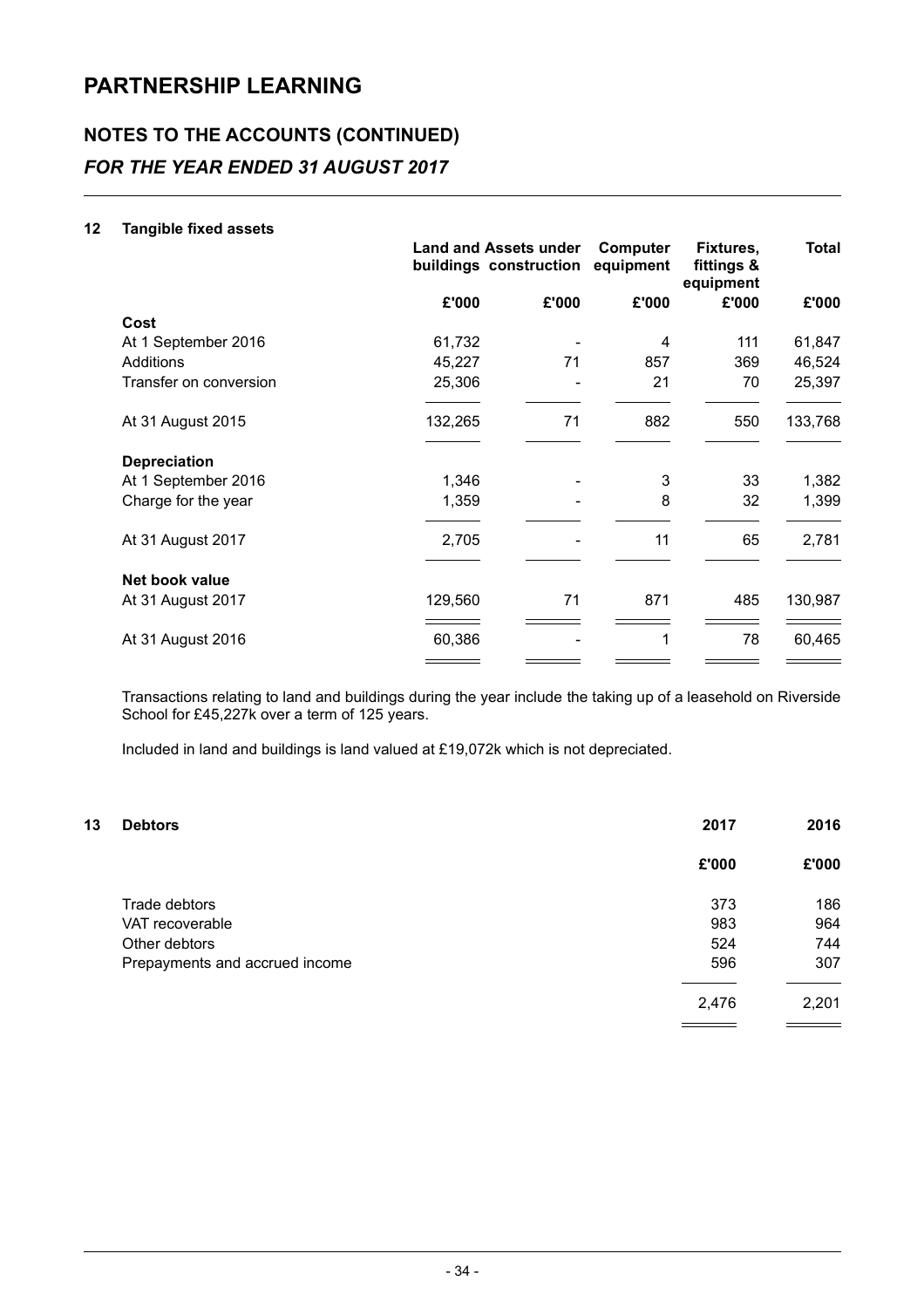### NOTES TO THE ACCOUNTS (CONTINUED) FOR THE YEAR ENDED 31 AUGUST 2017

| 14 | Creditors: amounts falling due within one year          | 2017                    | 2016               |
|----|---------------------------------------------------------|-------------------------|--------------------|
|    |                                                         | £'000                   | £'000              |
|    | Government loans                                        | 716                     | 662                |
|    | Trade creditors                                         | 1,714                   | 600                |
|    | Other taxation and social security                      | 629                     | 423                |
|    | Other creditors                                         | 1,898                   | 681                |
|    | Accruals and deferred income                            | 1,080                   | 1,743              |
|    |                                                         | 6,037                   | 4,109              |
|    |                                                         |                         |                    |
| 15 | Creditors: amounts falling due after more than one year |                         |                    |
|    |                                                         | 2017                    | 2016               |
|    |                                                         | £'000                   | £'000              |
|    | Government loans                                        | 710                     | 1,193              |
|    |                                                         | ___                     | $\hspace{1.5cm} =$ |
|    | <b>Analysis of loans</b>                                |                         |                    |
|    | Wholly repayable within five years                      | 1,426                   | 1,855              |
|    | Less: included in current liabilities                   | (716)                   | (662)              |
|    | Amounts included above                                  | 710                     | 1,193              |
|    |                                                         | ====                    | ====               |
|    | Loan maturity                                           |                         |                    |
|    | Debt due in one year or less                            | 716                     | 662                |
|    | Due in more than one year but not more than two years   | 483                     | 483                |
|    | Due in more than two years but not more than five years | 227                     | 710                |
|    |                                                         | 1,426                   | 1,855              |
|    |                                                         | the control of the con- | <b>Contract</b>    |

Included within government loans are two loans which are provided on the following terms.

A £789k loan between Eastbury Primary School and the London Borough of Barking and Dagenham, interest free and repayable in 16 quarterly payments.

An £637k loan between Sydney Russell School and the London Borough of Barking and Dagenham with an annual interest rate of 5% and repayable quarterly until 01/01/2020.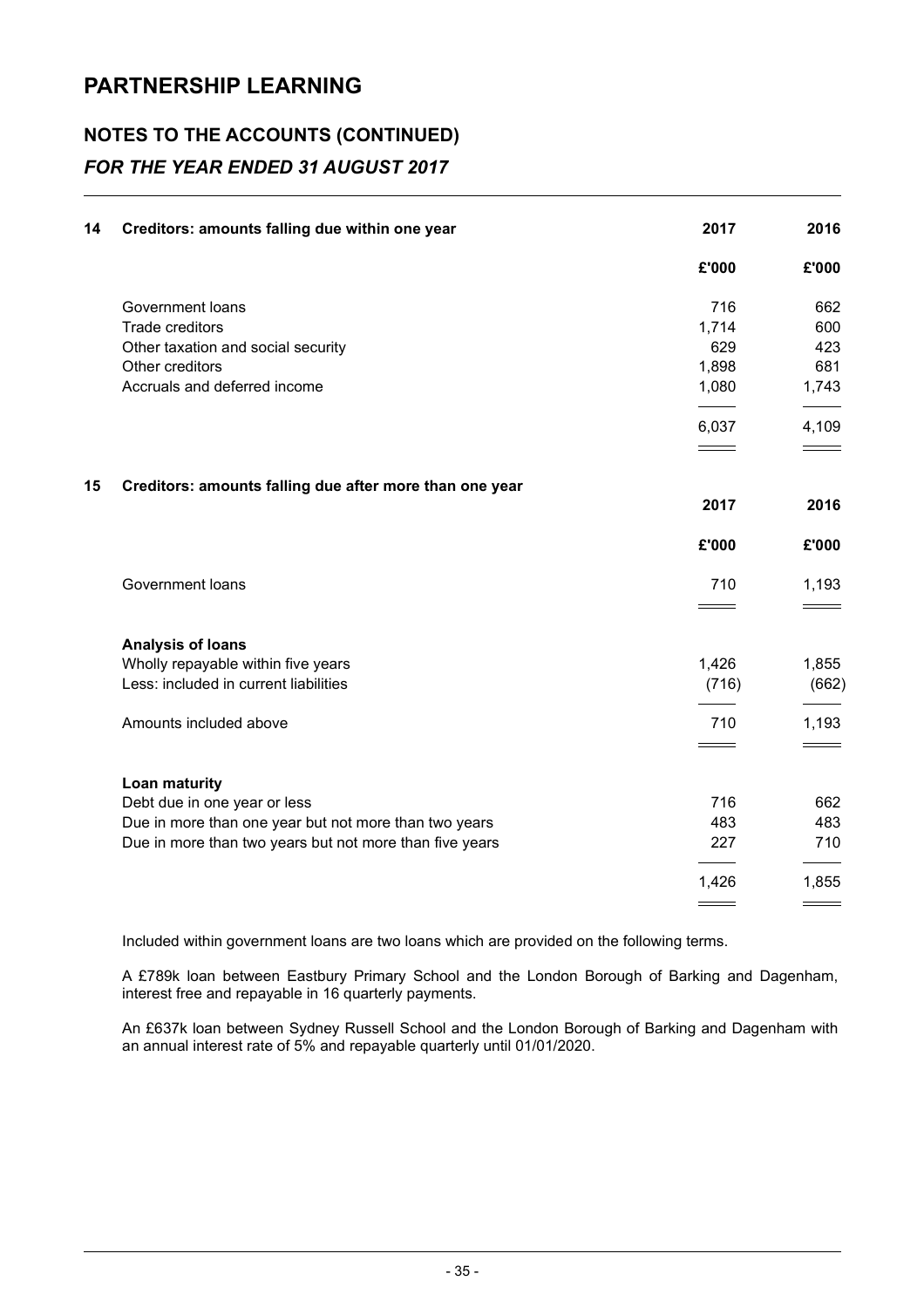## NOTES TO THE ACCOUNTS (CONTINUED) FOR THE YEAR ENDED 31 AUGUST 2017

| 16 | Deferred income                     | 2017<br>£'000 | 2016<br>£'000 |
|----|-------------------------------------|---------------|---------------|
|    | Deferred income is included within: |               |               |
|    | Creditors due within one year       | 220           | 152           |
|    |                                     |               |               |
|    | Deferred income at 1 September 2016 | 152           |               |
|    | Released from previous years        | (152)         |               |
|    | Amounts deferred in the year        | 220           | 152           |
|    | Deferred income at 31 August 2017   | 220           | 152           |
|    |                                     |               |               |
|    |                                     |               |               |

At the balance sheet date the academy Trust was holding funds for Universal Infant Free School Meals, Trip income and Growth funding which has been received in advance relating to the year 2017/18.

### 17 Financial instruments

|                                                   | 2017  | 2016  |
|---------------------------------------------------|-------|-------|
|                                                   | £'000 | £'000 |
| <b>Carrying amount of financial assets</b>        |       |       |
| Debt instruments measured at amortised cost       | 2.002 | 1.894 |
|                                                   |       | ————— |
| <b>Carrying amount of financial liabilities</b>   |       |       |
| Measured at amortised cost                        | 4.462 | 3.295 |
| Loan commitments measured at cost less impairment | 1.426 | 1,855 |
|                                                   |       |       |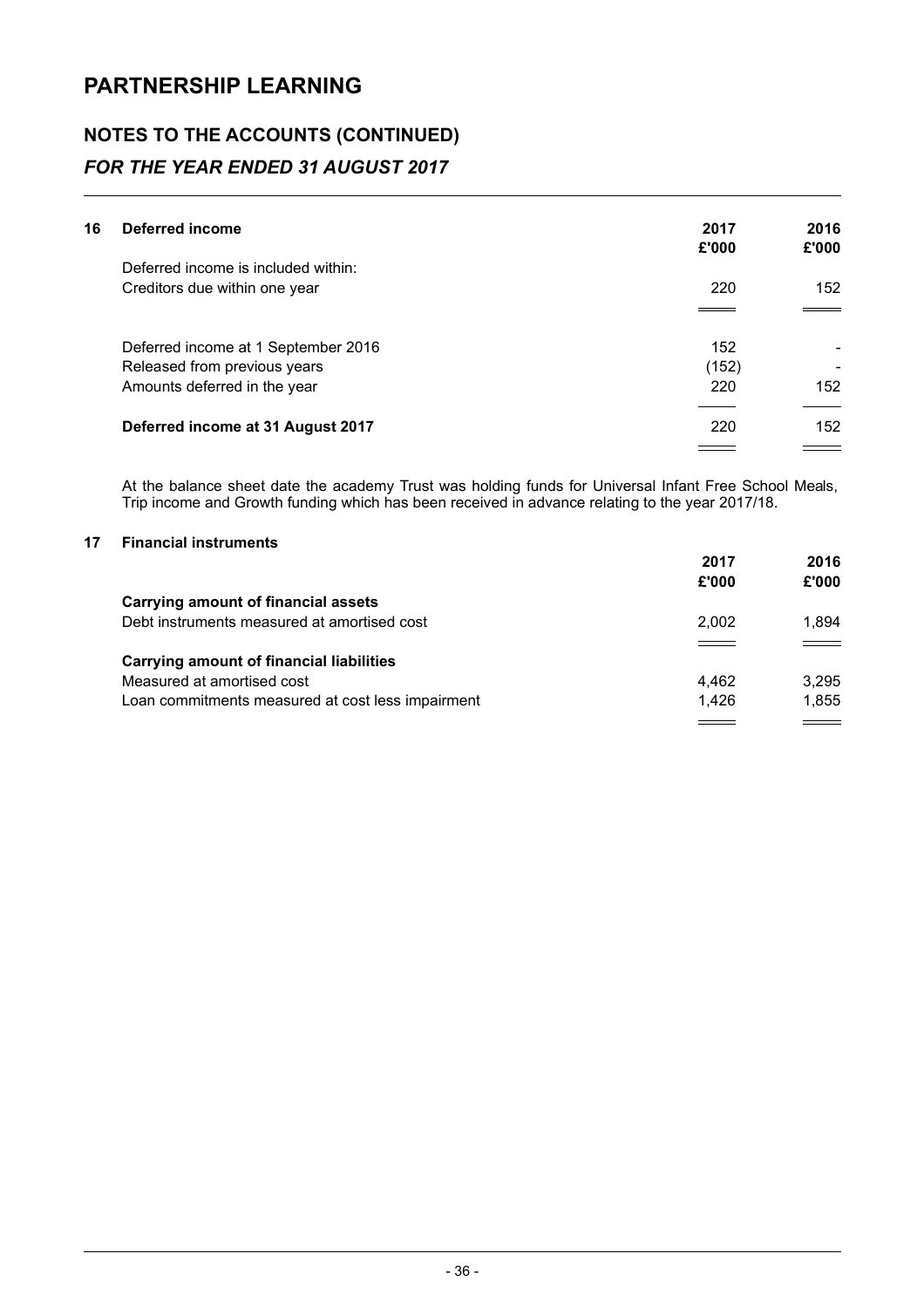# NOTES TO THE ACCOUNTS (CONTINUED) FOR THE YEAR ENDED 31 AUGUST 2017

#### 18 Funds

|                                     | <b>Balance at</b><br>1 September<br>2016<br>£'000 | Income<br>£'000                                                                                                                                                                                                                                                                                                                                                                                                                                                                      | <b>Expenditure</b><br>£'000           | Gains,<br>losses and<br>transfers<br>£'000 | <b>Balance</b> at<br>31 August<br>2017<br>£'000 |
|-------------------------------------|---------------------------------------------------|--------------------------------------------------------------------------------------------------------------------------------------------------------------------------------------------------------------------------------------------------------------------------------------------------------------------------------------------------------------------------------------------------------------------------------------------------------------------------------------|---------------------------------------|--------------------------------------------|-------------------------------------------------|
| <b>Restricted general funds</b>     |                                                   |                                                                                                                                                                                                                                                                                                                                                                                                                                                                                      |                                       |                                            |                                                 |
| <b>General Annual Grant</b>         | 144                                               | 28,177                                                                                                                                                                                                                                                                                                                                                                                                                                                                               | (27, 415)                             | (906)                                      |                                                 |
| Start up grants                     |                                                   | 465                                                                                                                                                                                                                                                                                                                                                                                                                                                                                  | (465)                                 |                                            |                                                 |
| Other DfE / ESFA grants             |                                                   | 3,012                                                                                                                                                                                                                                                                                                                                                                                                                                                                                | (3,012)                               |                                            |                                                 |
| Other government grants             |                                                   | 2,636                                                                                                                                                                                                                                                                                                                                                                                                                                                                                | (2,636)                               |                                            |                                                 |
| <b>SCITT</b>                        |                                                   | 1,909                                                                                                                                                                                                                                                                                                                                                                                                                                                                                | (1,768)                               |                                            | 141                                             |
| Other restricted funds              |                                                   | 326                                                                                                                                                                                                                                                                                                                                                                                                                                                                                  | (197)                                 |                                            | 129                                             |
| Funds excluding pensions            | 144                                               | 36,525                                                                                                                                                                                                                                                                                                                                                                                                                                                                               | (35, 493)                             | (906)                                      | 270                                             |
| Pension reserve                     | (4, 227)                                          | (2, 564)                                                                                                                                                                                                                                                                                                                                                                                                                                                                             | (969)                                 | 2,021                                      | (5,739)                                         |
|                                     | (4,083)                                           | 33,961<br>$  -$                                                                                                                                                                                                                                                                                                                                                                                                                                                                      | (36, 462)<br>$\overline{\phantom{a}}$ | 1,115                                      | (5,469)                                         |
| <b>Restricted fixed asset funds</b> |                                                   |                                                                                                                                                                                                                                                                                                                                                                                                                                                                                      |                                       | $\overline{\phantom{a}}$                   |                                                 |
| Transferred on conversion           |                                                   | 25,397                                                                                                                                                                                                                                                                                                                                                                                                                                                                               |                                       | (25, 397)                                  |                                                 |
| DfE / ESFA capital grants           |                                                   | 1,364                                                                                                                                                                                                                                                                                                                                                                                                                                                                                |                                       | (1, 364)                                   |                                                 |
| Loans with local authority          | (1,856)                                           |                                                                                                                                                                                                                                                                                                                                                                                                                                                                                      |                                       | 430                                        | (1,426)                                         |
| General fixed assets                | 60,464                                            | 43,193                                                                                                                                                                                                                                                                                                                                                                                                                                                                               | (1, 399)                              | 28,729                                     | 130,987                                         |
|                                     | 58,608                                            | 69,954<br>$\frac{1}{2} \left( \frac{1}{2} \right) \left( \frac{1}{2} \right) \left( \frac{1}{2} \right) \left( \frac{1}{2} \right) \left( \frac{1}{2} \right) \left( \frac{1}{2} \right) \left( \frac{1}{2} \right) \left( \frac{1}{2} \right) \left( \frac{1}{2} \right) \left( \frac{1}{2} \right) \left( \frac{1}{2} \right) \left( \frac{1}{2} \right) \left( \frac{1}{2} \right) \left( \frac{1}{2} \right) \left( \frac{1}{2} \right) \left( \frac{1}{2} \right) \left( \frac$ | (1, 399)                              | 2,398                                      | 129,561                                         |
| <b>Total restricted funds</b>       | 54,525                                            | 103,915                                                                                                                                                                                                                                                                                                                                                                                                                                                                              | (37, 861)                             | 3,513                                      | 124,092                                         |
|                                     |                                                   |                                                                                                                                                                                                                                                                                                                                                                                                                                                                                      |                                       |                                            |                                                 |
| <b>Unrestricted funds</b>           |                                                   |                                                                                                                                                                                                                                                                                                                                                                                                                                                                                      |                                       |                                            |                                                 |
| General funds                       | 1,091                                             | 3,322                                                                                                                                                                                                                                                                                                                                                                                                                                                                                | (704)                                 | (1, 492)                                   | 2,217                                           |
| <b>Total funds</b>                  | 55,616                                            | 107,237                                                                                                                                                                                                                                                                                                                                                                                                                                                                              | (38, 565)                             | 2,021                                      | 126,309                                         |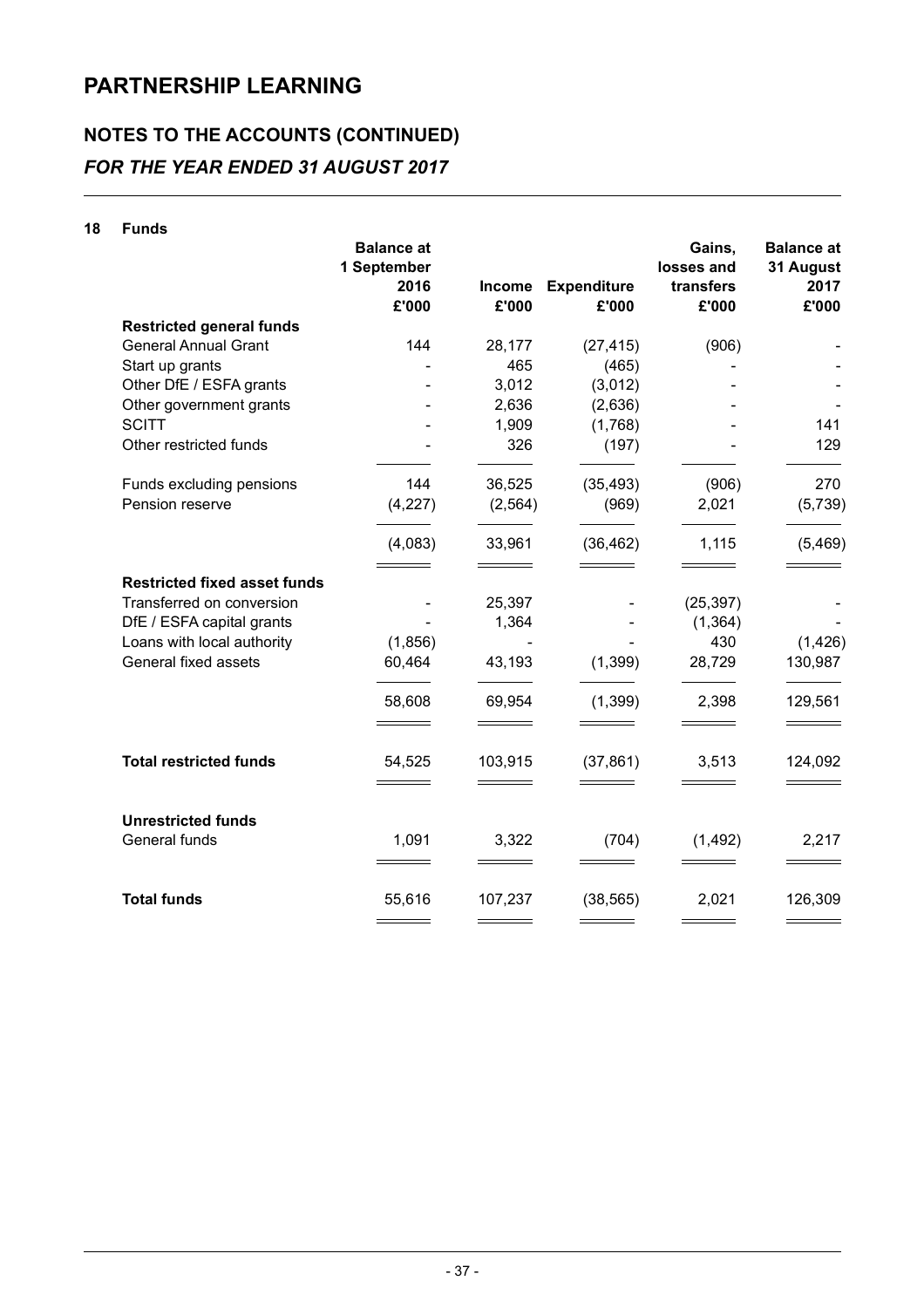# NOTES TO THE ACCOUNTS (CONTINUED) FOR THE YEAR ENDED 31 AUGUST 2017

#### 18 Funds (Continued)

The specific purposes for which the funds are to be applied are as follows:

General Annual Grant: Income received from the ESFA to cover the normal running costs of the Academy.

Under the funding agreement with the Secretary of State, the academy was not subject to a limit on the amount of GAG that it could carry forward at 31 August 2017.

Other DFE/ESFA grants: This includes the pupil premium, summer school, Year 7 catch up, ICT funding and other DFE grants.

Other government grants: This includes SEN funding and additional pupil premium received from the Local Authority.

SCITT: This includes the SCITT see note 28.

Other restricted funds includes Southern Consortium income.

DFE/ESFA Capital grants: includes the devolved formula capital grant, the school condition allocation and building provided under the free school funding.

Transfers of funds relate to the purchase of fixed assets and overspend on GAG funding.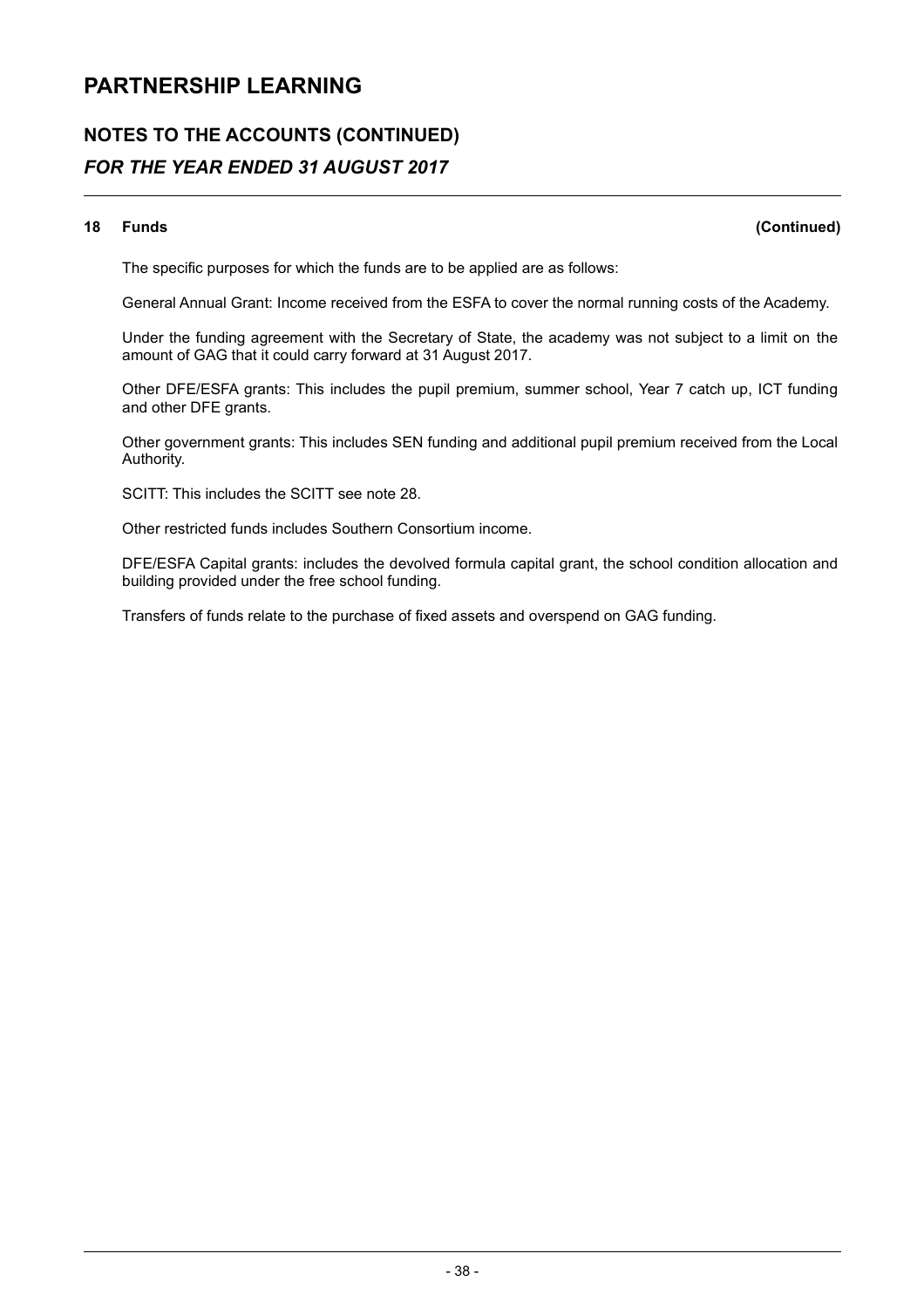# NOTES TO THE ACCOUNTS (CONTINUED) FOR THE YEAR ENDED 31 AUGUST 2017

18 Funds (Continued)

| Movements in funds - previous year  |                                  |                                   |                             |                      |                                |
|-------------------------------------|----------------------------------|-----------------------------------|-----------------------------|----------------------|--------------------------------|
|                                     | <b>Balance at</b><br>1 September |                                   |                             | Gains,<br>losses and | <b>Balance at</b><br>31 August |
|                                     | 2015<br>£'000                    | <b>Income</b><br>£'000            | <b>Expenditure</b><br>£'000 | transfers<br>£'000   | 2016<br>£'000                  |
| <b>Restricted general funds</b>     |                                  |                                   |                             |                      |                                |
| <b>General Annual Grant</b>         | 786                              | 18,483                            | (19, 321)                   | 196                  | 144                            |
| Start up grants                     |                                  | 208                               | (208)                       |                      |                                |
| Other DfE / ESFA grants             | 574                              | 2,356                             | (2,930)                     |                      |                                |
| Other government grants             |                                  | 1,229                             | (1,229)                     |                      |                                |
| Other restricted funds              |                                  | 400                               | (400)                       |                      |                                |
| Funds excluding pensions            | 1,360                            | 22,676                            | (24, 088)                   | 196                  | 144                            |
| Pension reserve                     | (1, 399)                         | (762)                             | (116)                       | (1,950)              | (4, 227)                       |
|                                     | (39)                             | 21,914                            | (24, 204)                   | (1,754)              | (4,083)                        |
|                                     |                                  |                                   |                             |                      |                                |
| <b>Restricted fixed asset funds</b> |                                  |                                   |                             |                      |                                |
| Transferred on conversion           |                                  | 17,890                            |                             | (17, 890)            |                                |
| Loans with local authority          | (936)                            |                                   |                             | (920)                | (1,856)                        |
| General fixed assets                | 42,580                           |                                   | (906)                       | 18,790               | 60,464                         |
|                                     | 41,644                           | 17,890                            | (906)                       | (20)                 | 58,608                         |
|                                     |                                  |                                   |                             |                      |                                |
| <b>Total restricted funds</b>       | 41,605                           | 39,804                            | (25, 110)                   | (1,774)              | 54,525                         |
|                                     | $\equiv$ $\equiv$                | $\overline{\phantom{a}}$          | $\equiv$ $\equiv$           | $\equiv$ $\equiv$    | $\qquad \qquad =$              |
| <b>Unrestricted funds</b>           |                                  |                                   |                             |                      |                                |
| General funds                       | 788                              | 987<br>$\equiv$ $\equiv$ $\equiv$ | (508)                       | (176)                | 1,091                          |
|                                     |                                  |                                   |                             |                      |                                |
| <b>Total funds</b>                  | 42,393                           | 40,791                            | (25, 618)                   | (1,950)              | 55,616                         |
|                                     |                                  |                                   |                             |                      |                                |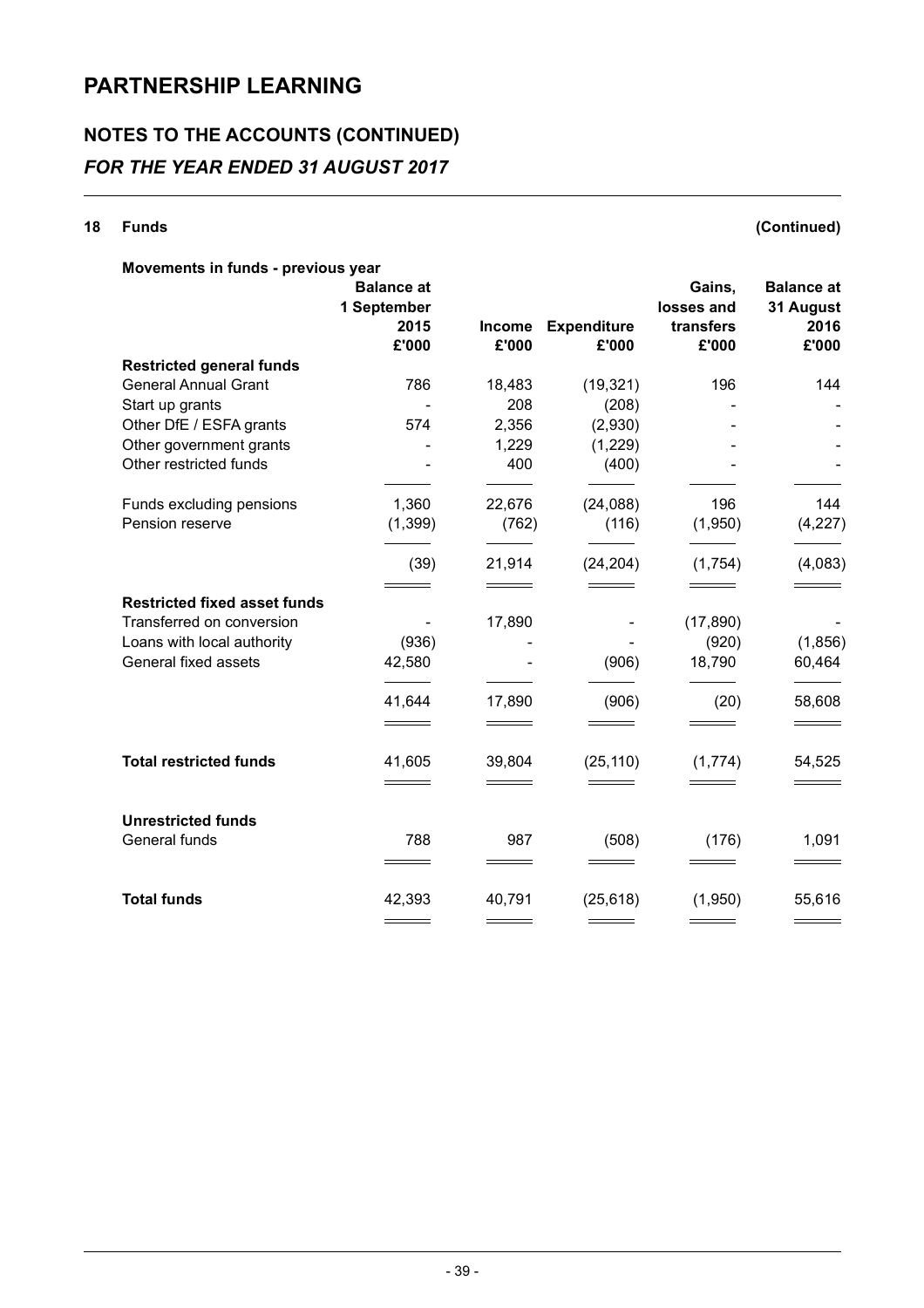# NOTES TO THE ACCOUNTS (CONTINUED) FOR THE YEAR ENDED 31 AUGUST 2017

| 18 | <b>Funds</b>                                               | (Continued)           |
|----|------------------------------------------------------------|-----------------------|
|    | Total funds analysis by academy                            |                       |
|    | Fund balances at 31 August 2017 were allocated as follows: | <b>Total</b><br>£'000 |
|    | Riverside Bridge School                                    |                       |
|    | Riverside Primary School                                   |                       |
|    | Eastbury Primary School                                    |                       |
|    | Riverside School                                           |                       |
|    | The Sydney Russell School                                  |                       |
|    | Thames View Junior School                                  |                       |
|    | Partnership Learning                                       | 2,478                 |
|    | The Albany School                                          |                       |
|    | <b>Greatfields School</b>                                  |                       |
|    | James Cambell Primary School                               |                       |
|    | Total before fixed assets fund and pension reserve         | 2,487                 |
|    | Restricted fixed asset fund                                | 129,561               |
|    | Pension reserve                                            | (5,739)               |
|    | <b>Total funds</b>                                         | 126,309               |
|    |                                                            |                       |

### Total cost analysis by academy

Expenditure incurred by each academy during the year was as follows:

|                              | <b>Teaching and</b><br>support staff<br>costs | Other<br>educational support staff<br>costs | <b>Educational</b><br>supplies | Other costs<br>excluding<br>depreciation | <b>Total</b> |
|------------------------------|-----------------------------------------------|---------------------------------------------|--------------------------------|------------------------------------------|--------------|
|                              | £'000                                         | £'000                                       | £'000                          | £'000                                    | £'000        |
| Riverside Bridge School      | 1,175                                         | 150                                         | 15                             | 325                                      | 1,665        |
| Riverside Primary School     | 306                                           | 33                                          | 15                             | 80                                       | 434          |
| Eastbury Primary School      | 3,372                                         | 992                                         | 47                             | 703                                      | 5,114        |
| Riverside School             | 2,524                                         | 453                                         | 117                            | 955                                      | 4,049        |
| The Sydney Russell School    | 7,867                                         | 1,640                                       | 297                            | 3,335                                    | 13,139       |
| Thames View Junior School    | 1,932                                         | 254                                         | 15                             | 540                                      | 2,741        |
| Partnership Learning         | 747                                           | 1,992                                       | 4                              | 1,034                                    | 3,777        |
| The Albany School            | 2,495                                         | 547                                         | 185                            | 664                                      | 3,891        |
| Greatfields School           | 496                                           | 97                                          | 50                             | 206                                      | 849          |
| James Cambell Primary School | 1,063                                         | 141                                         | 21                             | 282                                      | 1,507        |
|                              | 21,977                                        | 6,299                                       | 766                            | 8,124                                    | 37,166       |
|                              |                                               |                                             |                                |                                          |              |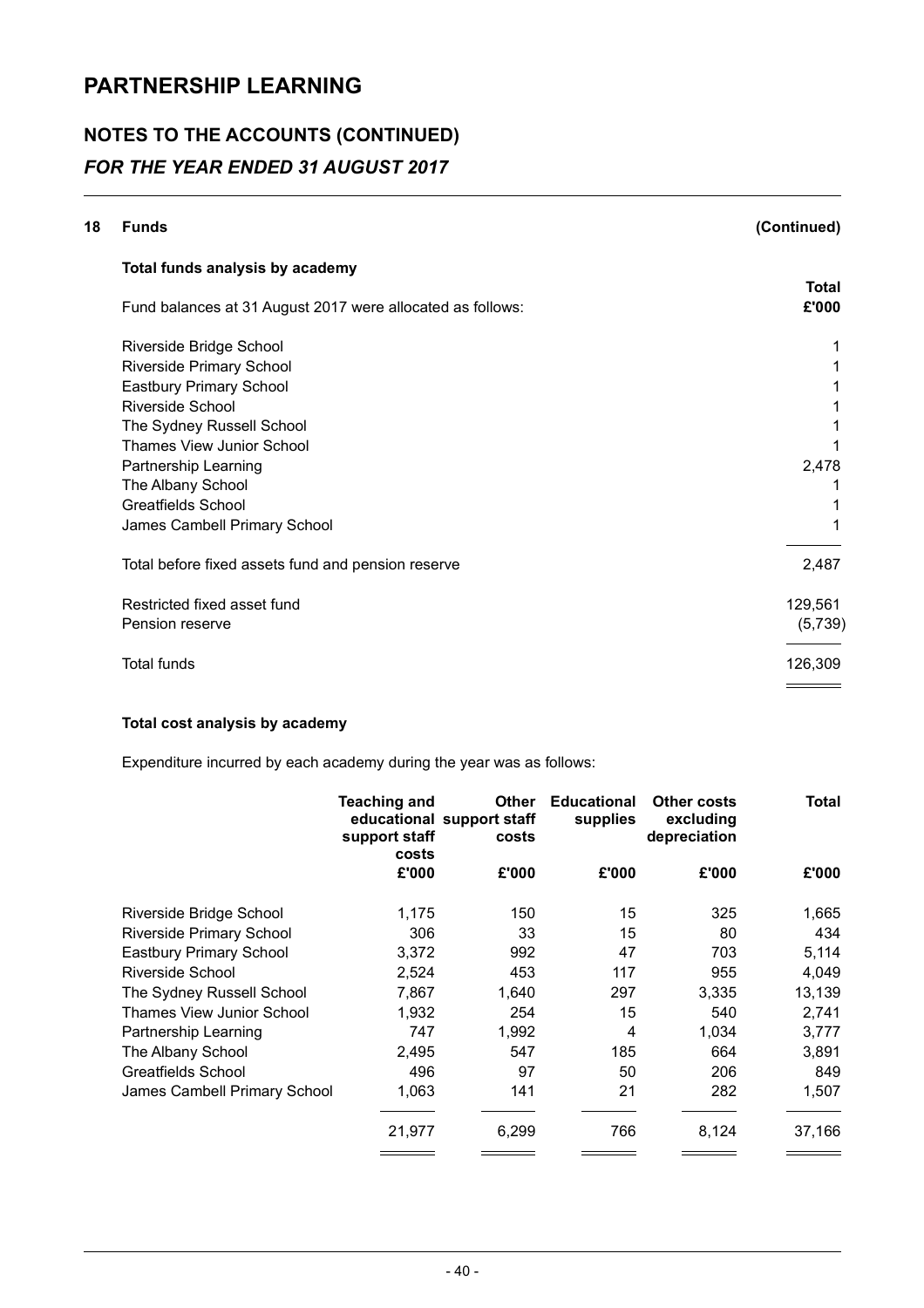# NOTES TO THE ACCOUNTS (CONTINUED) FOR THE YEAR ENDED 31 AUGUST 2017

| 18 | <b>Funds</b>                                               | (Continued) |
|----|------------------------------------------------------------|-------------|
|    | Funds analysis by academy - previous year                  |             |
|    |                                                            | Total       |
|    |                                                            | 2016        |
|    | Fund balances at 31 August 2016 were allocated as follows: | £'000       |
|    | Riverside Bridge School                                    |             |
|    | Riverside Primary School                                   |             |
|    | Eastbury Primary School                                    |             |
|    | <b>Riverside School</b>                                    |             |
|    | The Sydney Russell School                                  |             |
|    | <b>Thames View Junior School</b>                           |             |
|    | Partnership Learning                                       | 1,229       |
|    | Total before fixed assets fund and pension reserve         | 1,235       |
|    | Restricted fixed asset fund                                | 58,608      |
|    | Pension reserve                                            | (4,227)     |
|    | <b>Total funds</b>                                         | 55,616      |
|    |                                                            |             |

### Total cost analysis by academy - previous year

Expenditure incurred by each academy during the previous year was as follows:

|                                 |                                        |                                             |                                |                                          | <b>Total</b> |
|---------------------------------|----------------------------------------|---------------------------------------------|--------------------------------|------------------------------------------|--------------|
|                                 | Teaching and<br>support staff<br>costs | Other<br>educational support staff<br>costs | <b>Educational</b><br>supplies | Other costs<br>excluding<br>depreciation | 2016         |
|                                 | £'000                                  | £'000                                       | £'000                          | £'000                                    | £'000        |
| Riverside Bridge School         | 619                                    |                                             | 26                             | 112                                      | 757          |
| <b>Riverside Primary School</b> | 251                                    |                                             | 32                             | 90                                       | 373          |
| Eastbury Primary School         | 1,386                                  | 339                                         | 20                             | 296                                      | 2,041        |
| Riverside School                | 1,991                                  | 292                                         | 53                             | 1,153                                    | 3,489        |
| The Sydney Russell School       | 8,402                                  | 1,390                                       | 258                            | 3.902                                    | 13,952       |
| Thames View Junior School       | 1,914                                  | 200                                         | 20                             | 686                                      | 2,820        |
| Partnership Learning            | 26                                     | 588                                         | 5                              | 661                                      | 1,280        |
|                                 | 14,589                                 | 2,809                                       | 414                            | 6,900                                    | 24,712       |
|                                 |                                        |                                             |                                |                                          |              |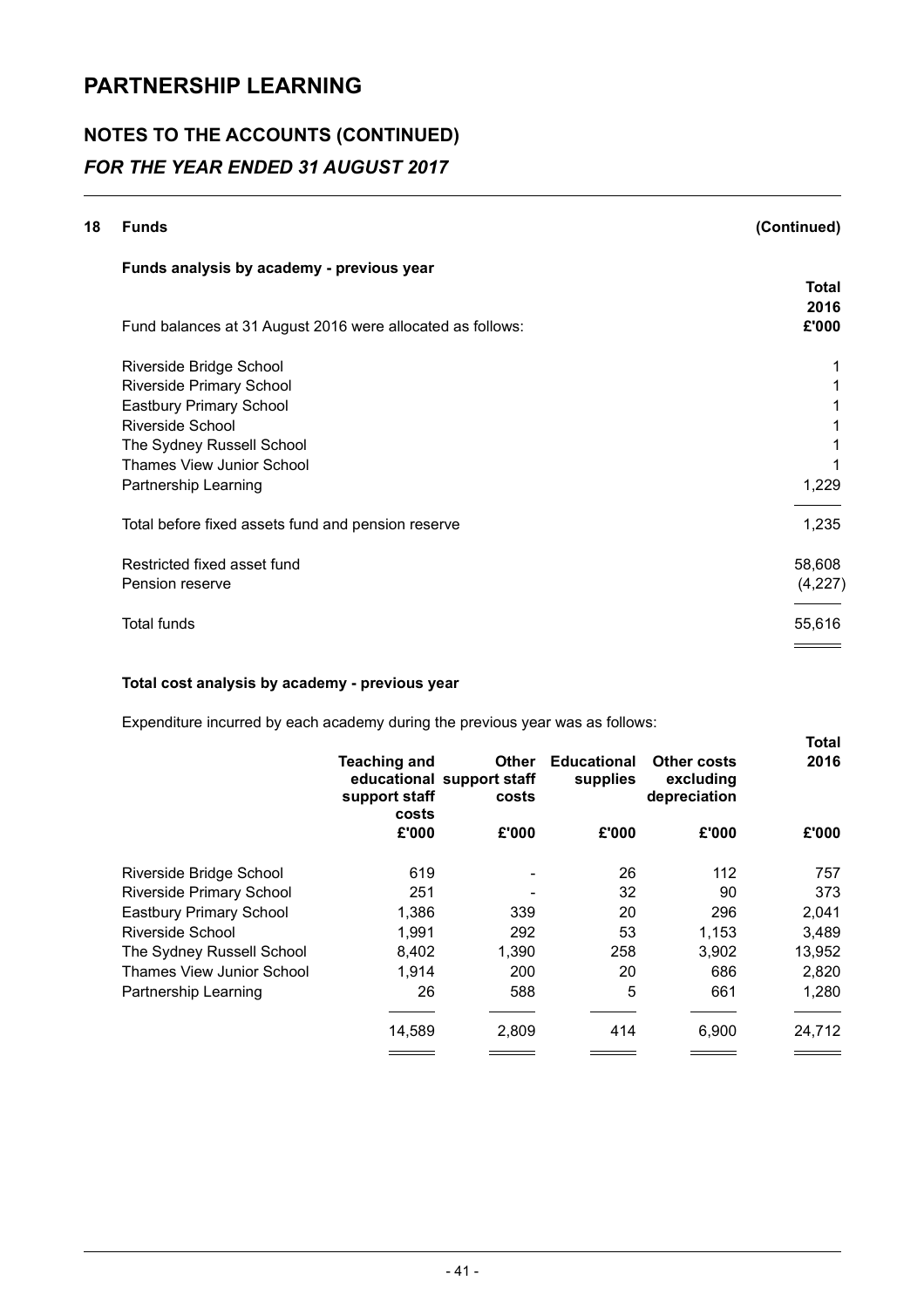## NOTES TO THE ACCOUNTS (CONTINUED) FOR THE YEAR ENDED 31 AUGUST 2017

#### 19 Analysis of net assets between funds

|                                                        | <b>Unrestricted</b> |          | <b>Restricted funds:</b> | <b>Total</b> |
|--------------------------------------------------------|---------------------|----------|--------------------------|--------------|
|                                                        | <b>Funds</b>        | General  | <b>Fixed asset</b>       | 2017         |
|                                                        | £'000               | £'000    | £'000                    | £'000        |
| Fund balances at 31 August 2017 are<br>represented by: |                     |          |                          |              |
| Tangible fixed assets                                  |                     |          | 130,987                  | 130,987      |
| <b>Current assets</b>                                  | 2,217               | 5,591    |                          | 7,808        |
| Creditors falling due within one year                  |                     | (5,321)  | (716)                    | (6,037)      |
| Creditors falling due after one year                   |                     |          | (710)                    | (710)        |
| Defined benefit pension liability                      |                     | (5,739)  |                          | (5,739)      |
|                                                        | 2,217               | (5, 469) | 129,561                  | 126,309      |
|                                                        |                     |          |                          |              |
|                                                        | <b>Unrestricted</b> |          | <b>Restricted funds:</b> | Total        |
|                                                        | <b>Funds</b>        | General  | <b>Fixed asset</b>       | 2016         |
|                                                        | £'000               | £'000    | £'000                    | £'000        |
| Fund balances at 31 August 2016 are<br>represented by: |                     |          |                          |              |
| Tangible fixed assets                                  |                     |          | 60,465                   | 60,465       |
| <b>Current assets</b>                                  | 1,091               | 3,589    |                          | 4,680        |
| Creditors falling due within one year                  |                     | (3, 445) | (664)                    | (4, 109)     |
| Creditors falling due after one year                   |                     |          | (1, 193)                 | (1, 193)     |
| Defined benefit pension liability                      |                     | (4, 227) |                          | (4,227)      |

#### 20 Pensions and similar obligations

The academy trust's employees belong to two principal pension schemes: the Teachers' Pension Scheme England and Wales (TPS) for academic and related staff; and the Local Government Pension Scheme (LGPS) for non-teaching staff, which is managed by the local authority. Both are multi-employer defined benefit schemes.

1,091 (4,083) 58,608 55,616

The pension costs are assessed in accordance with the advice of independent qualified actuaries. The latest actuarial valuation of the TPS related to the period ended 31 March 2012, and that of the LGPS related to the period ended 31 March 2016.

Contributions amounting to £478k (2016: £307k) were payable to the schemes at 31 August 2017 and are included within creditors.

#### Teachers' Pension Scheme

#### Introduction

The Teachers' Pension Scheme (TPS) is a statutory, contributory, defined benefit scheme, governed by the Teachers' Pensions Regulations (2010) and, from 1 April 2014, by the Teachers' Pension Scheme Regulations 2014. Membership is automatic for full-time teachers in academies and, from 1 January 2007, automatic for teachers in part-time employment following appointment or a change of contract, although they are able to opt out.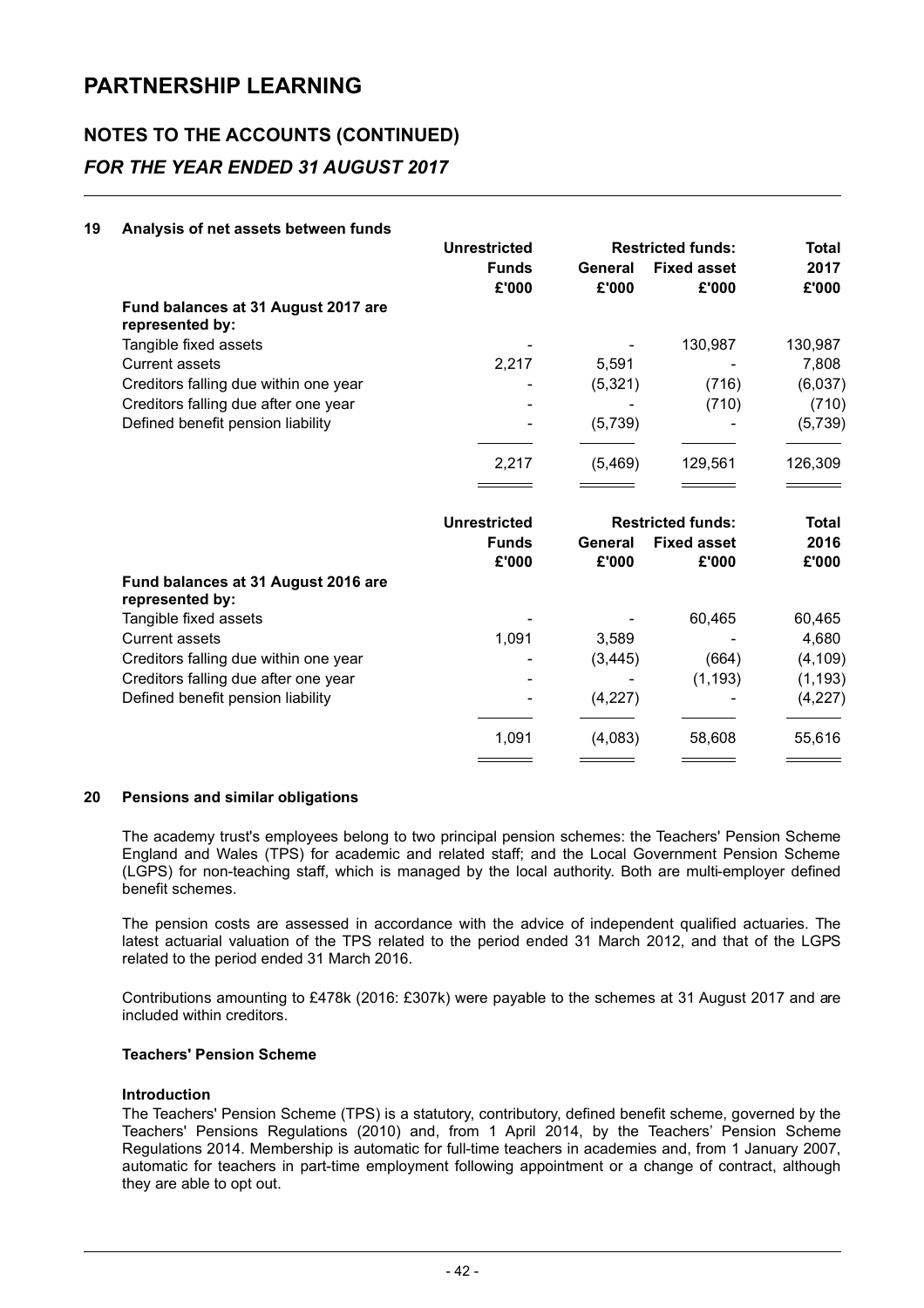## NOTES TO THE ACCOUNTS (CONTINUED) FOR THE YEAR ENDED 31 AUGUST 2017

#### 20 Pensions and similar obligations (Continued)

The TPS is an unfunded scheme and members contribute on a 'pay as you go' basis - these contributions along with those made by employers are credited to the Exchequer. Retirement and other pension benefits are paid by public funds provided by Parliament.

#### Valuation of the Teachers' Pension Scheme

The Government Actuary, using normal actuarial principles, conducts a formal actuarial review of the TPS in accordance with the Public Service Pensions (Valuations and Employer Cost Cap) Directions 2014 published by HM Treasury. The aim of the review is to specify the level of future contributions. Actuarial scheme valuations are dependent on assumptions about the value of future costs, design of benefits and many other factors. The latest actuarial valuation of the TPS was carried out as at 31 March 2012 and in accordance with the Public Service Pensions (Valuations and Employer Cost Cap) Directions 2014. The valuation report was published by the Department for Education on 9 June 2014.

The key elements of the valuation and subsequent consultation are:

- $\cdot$  employer contribution rates set at 16.48% of pensionable pay (including a 0.08% employer administration charge (currently 14.1%)
- total scheme liabilities (pensions currently in payment and the estimated cost of future benefits) for service to the effective date of £191,500 million, and notional assets (estimated future contributions together with the notional investments held at the valuation date) of £176,600 million giving a notional past service deficit of £14,900 million
- an employer cost cap of 10.9% of pensionable pay will be applied to future valuations
- the assumed real rate of return is 3.0% in excess of prices and 2% in excess of earnings. The rate of real earnings growth is assumed to be 2.75%. The assumed nominal rate of return is 5.06%

During the previous year the employer contribution rate was 14.1%. The TPS valuation for 2012 determined an employer rate of 16.4%, which was payable from September 2015. The next valuation of the TPS is currently underway based on April 2016 data, whereupon the employer contribution rate is expected to be reassessed and will be payable from 1 April 2019.

The employer's pension costs paid to the TPS in the period amounted to £1,964k (2016: £1,205k).

A copy of the valuation report and supporting documentation is on the Teachers' Pensions website.

Under the definitions set out in FRS 102, the TPS is a multi-employer pension scheme. The trust has accounted for its contributions to the scheme as if it were a defined contribution scheme. The trust has set out above the information available on the scheme.

#### Local Government Pension Scheme

The LGPS is a funded defined-benefit scheme, with the assets held in separate trustee-administered funds. The total contributions are as noted below. The agreed contribution rates for future years are 18% to 24 per cent for employers and 5.5% to 12.5 per cent for employees. The estimated value of employer contributions for the forthcoming year is £854k.

The LGPS obligation relates to the employees of the academy trust who were employees transferred as part of the conversion from the maintained school (as described in note 29) together with new employees who joined the scheme in the period. The obligation in respect of employees who transferred on conversion represents their cumulative service at both the predecessor school and the academy trust at the balance sheet date.

Parliament has agreed, at the request of the Secretary of State for Education, to a guarantee that, in the event of academy closure, outstanding Local Government Pension Scheme liabilities would be met by the Department for Education. The guarantee came into force on 18 July 2013.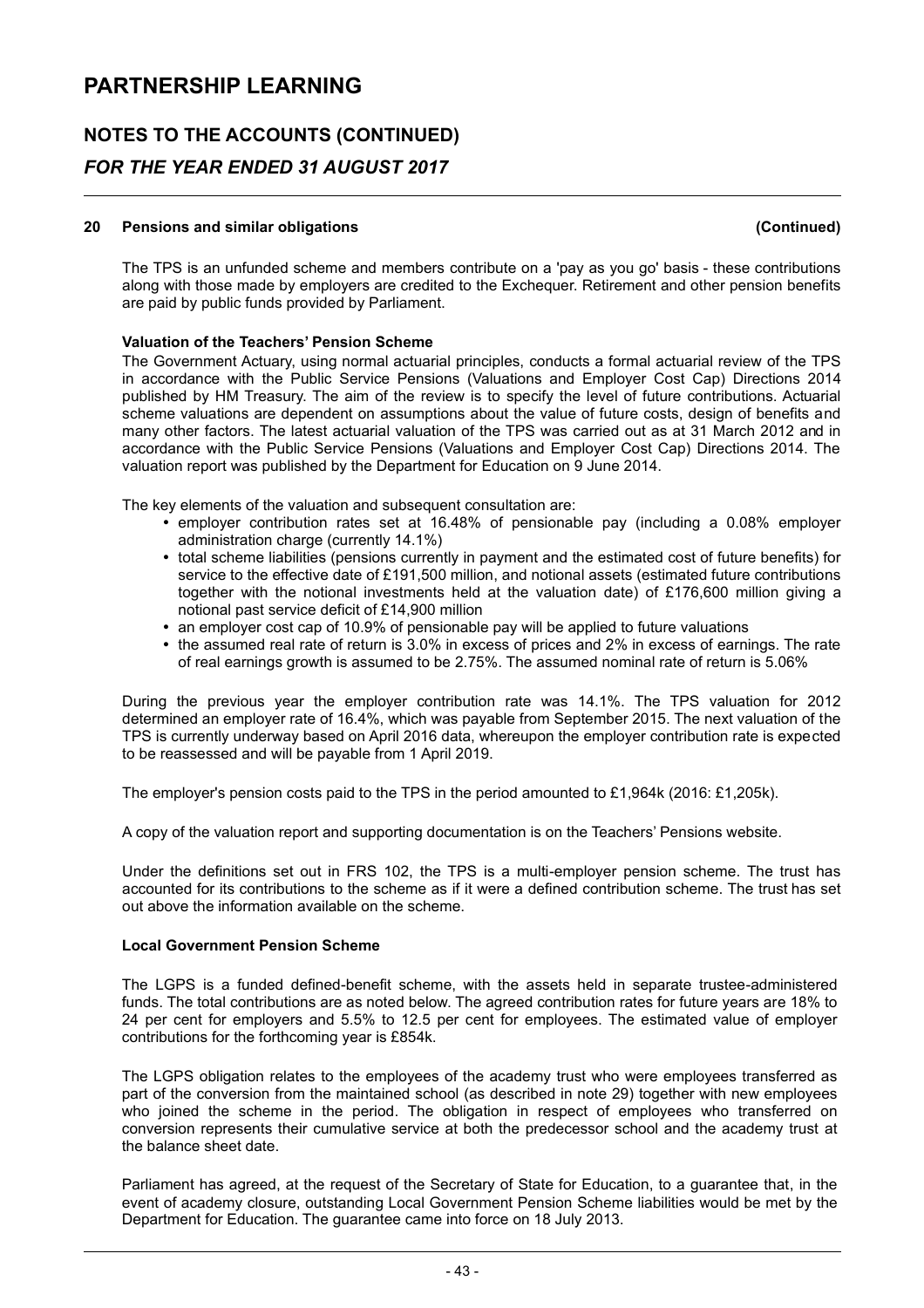## NOTES TO THE ACCOUNTS (CONTINUED) FOR THE YEAR ENDED 31 AUGUST 2017

| 20 | Pensions and similar obligations         |               | (Continued)   |
|----|------------------------------------------|---------------|---------------|
|    | <b>Total contributions made</b>          | 2017<br>£'000 | 2016<br>£'000 |
|    | Employer's contributions                 | 1,253         | 703           |
|    | Employees' contributions                 | 335           | 187           |
|    | Total contributions                      | 1,588         | 890           |
|    | <b>Principal actuarial assumptions</b>   | 2017          | 2016          |
|    |                                          | $\frac{0}{0}$ | %             |
|    | Rate of increases in salaries            | 2.9           | 3.6           |
|    | Rate of increase for pensions in payment | 2.4           | 2.1           |
|    | Discount rate                            | 2.5           | 2.1           |
|    | Inflation assumption (CPI)               | 2.5           | 2.1           |

The current mortality assumptions include sufficient allowance for future improvements in mortality rates. The assumed life expectations on retirement age 65 are:

|                      | 2017         | 2016<br><b>Years</b> |
|----------------------|--------------|----------------------|
|                      | <b>Years</b> |                      |
| Retiring today       |              |                      |
| - Males              | 22.0         | 21.8                 |
| - Females            | 24.0         | 24.0                 |
| Retiring in 20 years |              |                      |
| - Males              | 24.7         | 24.1                 |
| - Females            | 26.4         | 26.5                 |
|                      |              |                      |

| The academy trust's share of the assets in the scheme | 2017<br><b>Fair value</b><br>£'000 | 2016<br><b>Fair value</b><br>£'000 |
|-------------------------------------------------------|------------------------------------|------------------------------------|
| Equities                                              | 7,083                              | 2,986                              |
| <b>Bonds</b>                                          | 1,750                              | 909                                |
| Cash                                                  | 44                                 | 173                                |
|                                                       |                                    |                                    |
| Property                                              | 567                                | 260                                |
| Other assets                                          |                                    |                                    |
| Total market value of assets                          | 9,444                              | 4,328                              |
|                                                       |                                    |                                    |
| Actual return on scheme assets - gain/(loss)          | 377                                | (570)                              |
|                                                       |                                    |                                    |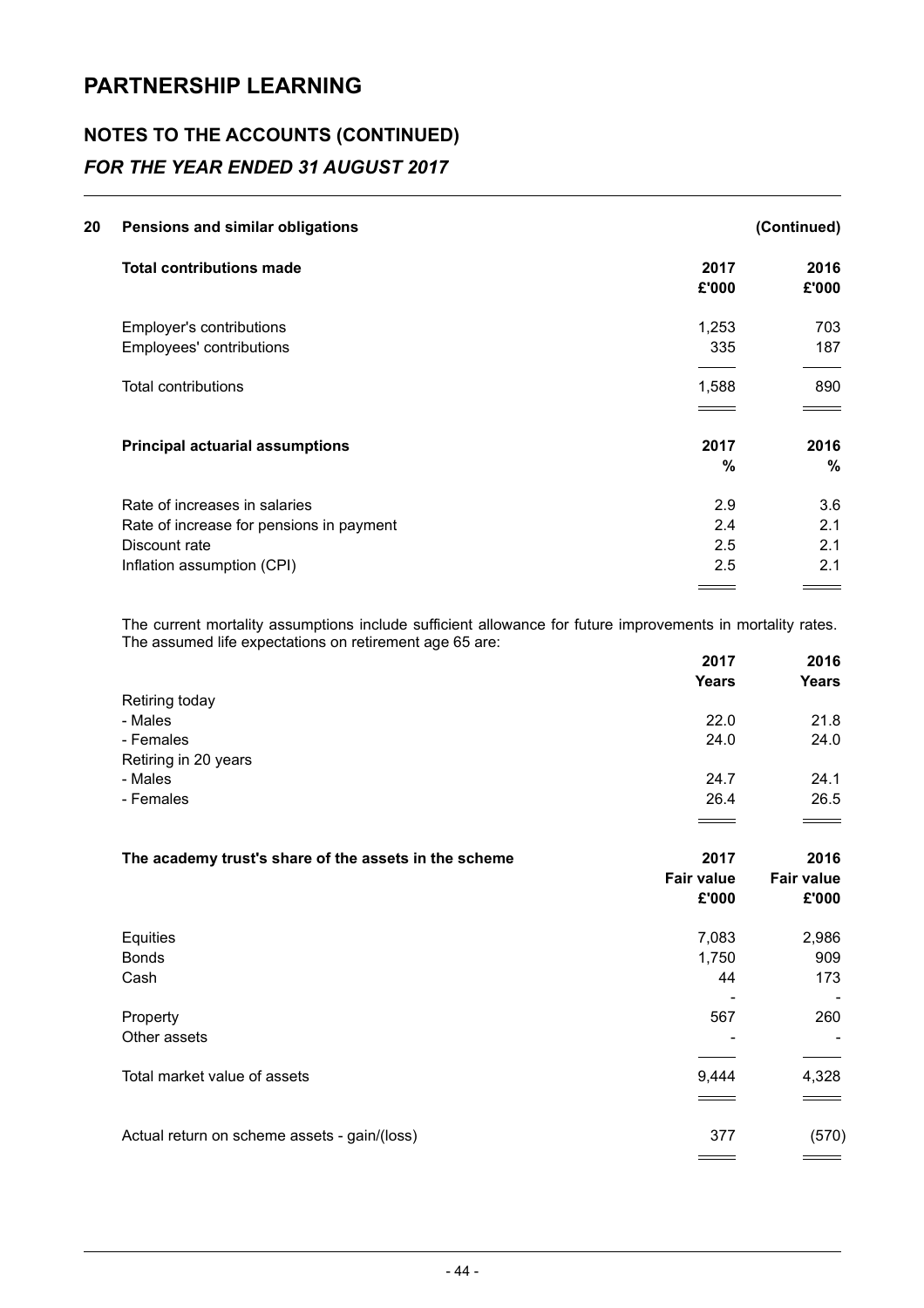# NOTES TO THE ACCOUNTS (CONTINUED) FOR THE YEAR ENDED 31 AUGUST 2017

| Pensions and similar obligations                                           |                             | (Continued)   |
|----------------------------------------------------------------------------|-----------------------------|---------------|
| Amounts recognised in the statement of financial activities                | 2017<br>£'000               | 2016<br>£'000 |
| Current service cost (net of employee contributions)<br>Net interest cost  | 2,082<br>140                | 749<br>70     |
| Total operating charge                                                     | 2,222<br>$\sim$             | 819           |
| Changes in the present value of defined benefit obligations                | 2017<br>£'000               | 2016<br>£'000 |
| Obligations at 1 September 2016                                            | 8,555                       | 3,324         |
| Obligations acquired on conversion                                         | 5,828                       | 1,705         |
| Current service cost                                                       | 2,082                       | 749           |
| Interest cost                                                              | 300                         | 177           |
| Employee contributions                                                     | 335                         | 187           |
| Actuarial gain                                                             | (1,804)                     | 2,413         |
| Benefits paid                                                              | (113)                       |               |
| At 31 August 2017                                                          | 15,183<br>$\qquad \qquad =$ | 8,555         |
| Changes in the fair value of the academy trust's share of scheme<br>assets | 2017                        | 2016          |
|                                                                            | £'000                       | £'000         |
| Assets at 1 September 2016                                                 | 4,328                       | 1,925         |
| Assets acquired on conversion                                              | 3,264                       | 943           |
| Interest income                                                            | 160                         | 107           |
| Return on plan assets (excluding amounts included in net interest):        |                             |               |
| Actuarial gain                                                             | 217                         | 463           |
| <b>Employer contributions</b>                                              | 1,253                       | 703           |
| Employee contributions                                                     | 335                         | 187           |
| Benefits paid                                                              | (113)                       |               |
| At 31 August 2017                                                          | 9,444                       | 4,328         |
|                                                                            |                             |               |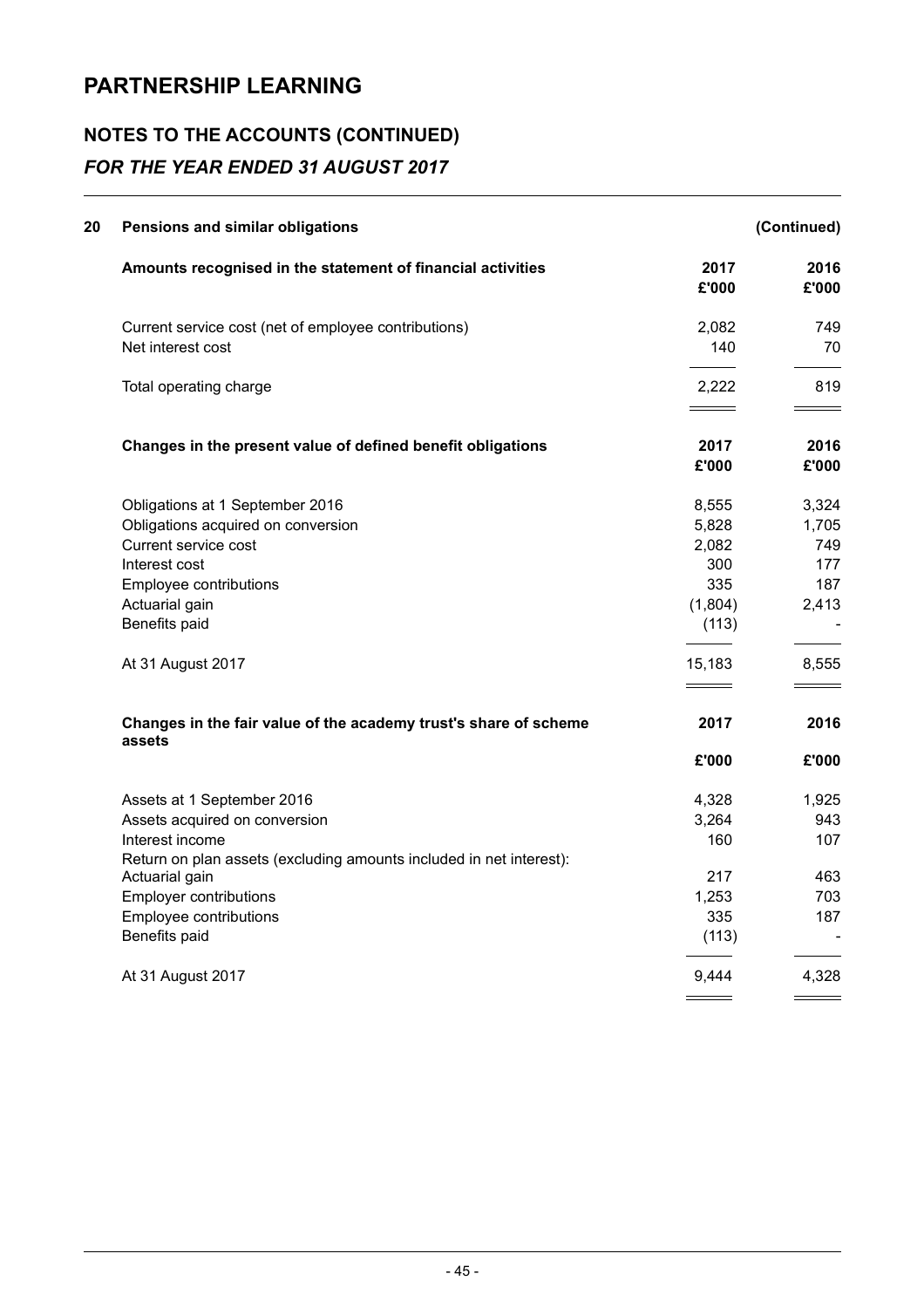### NOTES TO THE ACCOUNTS (CONTINUED)

FOR THE YEAR ENDED 31 AUGUST 2017

| Reconciliation of net income to net cash flows from operating activities |               |               |  |
|--------------------------------------------------------------------------|---------------|---------------|--|
|                                                                          | 2017<br>£'000 | 2016<br>£'000 |  |
| Net income for the reporting period                                      | 68,672        | 15,173        |  |
| Adjusted for:                                                            |               |               |  |
| Net surplus on conversion to academy                                     | (24, 681)     | (17, 169)     |  |
| Capital grants from DfE/ESFA and other capital income                    | (44, 557)     |               |  |
| Investment income receivable                                             | (3)           | (3)           |  |
| Finance costs payable                                                    | 94            | 44            |  |
| Defined benefit pension costs less contributions payable                 | 829           | 46            |  |
| Defined benefit pension net finance cost                                 | 140           | 70            |  |
| Depreciation of tangible fixed assets                                    | 1,399         | 906           |  |
| (Increase) in debtors                                                    | (275)         | (1,079)       |  |
| Increase in creditors                                                    | 1,874         | 1,721         |  |
| Stocks, debtors and creditors transferred on conversion                  | (219)         | (945)         |  |
| Net cash provided by operating activities                                | 3,273         | (1,236)       |  |
|                                                                          |               |               |  |

#### 22 Contingent liabilities

During the period of the Funding Agreement, in the event of the sale or disposal by other means of any asset for which a Government capital grant was received, the Academy is required either to re-invest the proceeds or to repay to the Education Funding Agency the same proportion of the proceeds of the sale or disposal as equates with the proportion of the original cost met by the Secretary of State.

Upon termination of the Funding Agreement, whether as a result of the Secretary of State or the Academy serving notice, the Academy shall repay to the Secretary of State sums determined by reference to:

- the value at that time of the Academy's site and premises and other assets held for the purpose of the Academy; and
- the extent to which expenditure incurred in providing those assets was met by payments by the Secretary of State under the Funding Agreement.

#### 23 Commitments under operating leases

At 31 August 2017 the total future minimum lease payments under non-cancellable operating leases were as follows:

|                                   | 2017<br>£'000 | 2016<br>£'000 |
|-----------------------------------|---------------|---------------|
| Amounts due within one year       | 80            | 75            |
| Amounts due in two and five years | 169           | 224           |
| Amounts due after five years      | 53            | 77            |
|                                   | 302           | 376           |
|                                   |               |               |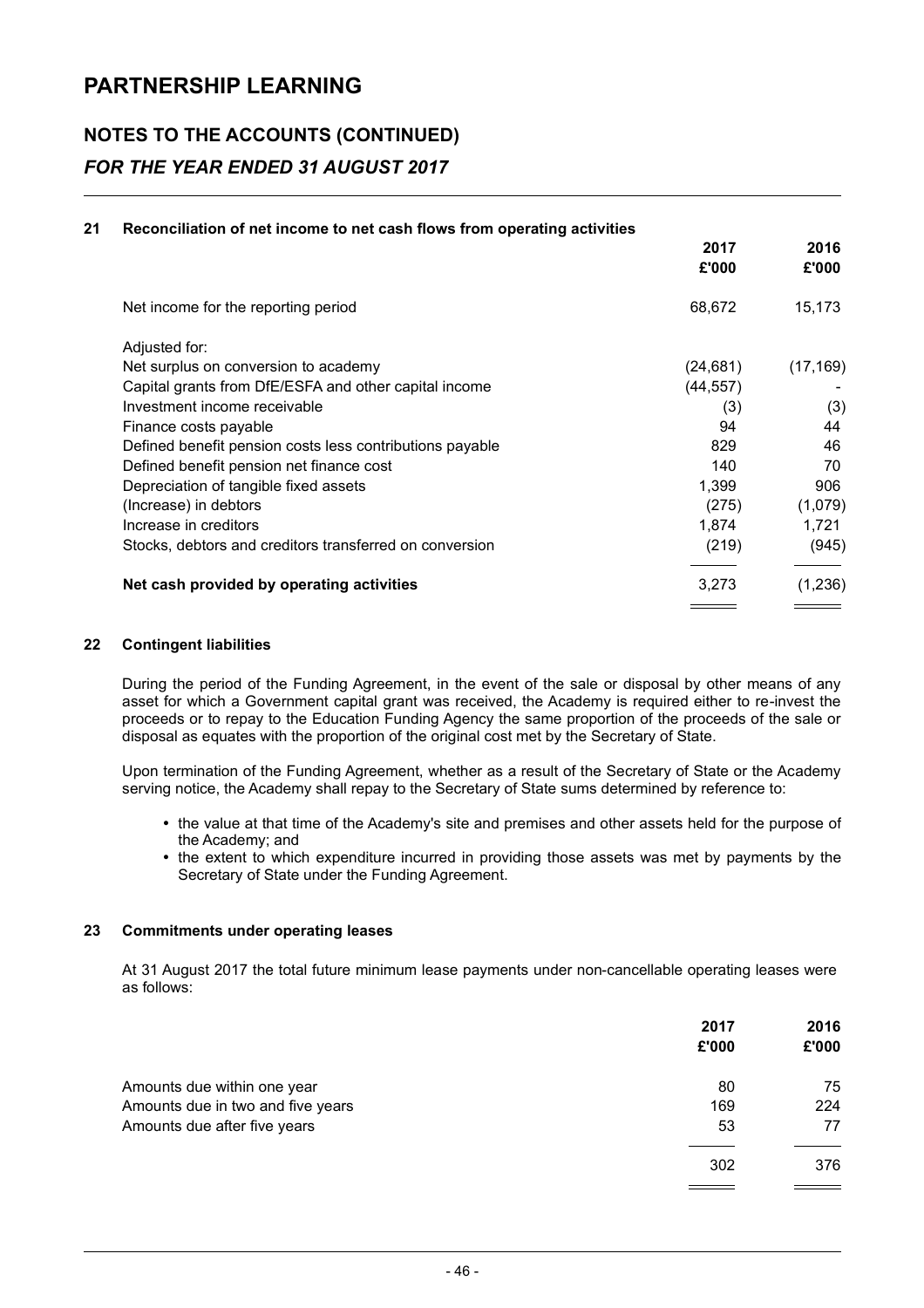## NOTES TO THE ACCOUNTS (CONTINUED) FOR THE YEAR ENDED 31 AUGUST 2017

#### 24 Capital commitments

|                                                                         | 2017<br>£'000 | 2016<br>£'000            |
|-------------------------------------------------------------------------|---------------|--------------------------|
| Expenditure contracted for but not provided in the financial statements | 229           | $\overline{\phantom{0}}$ |
|                                                                         |               |                          |

#### 25 Related party transactions

Owing to the nature of the academy trust's operations and the composition of the board of directors being drawn from local public and private sector organisations, transactions may take place with organisations in which the academy trust has an interest. All transactions involving such organisations are conducted at arm's length and in accordance with the academy trust's financial regulations and normal procurement procedures. The following related party transaction took place in the period of account.

There were no related party transactions in the period.

#### 26 Members' liability

Each member of the charitable company undertakes to contribute to the assets of the company in the event of it being wound up while he or she is a member, or within one year after he or she ceases to be a member, such amount as may be required, not exceeding £10 for the debts and liabilities contracted before he or she ceases to be a member.

#### 27 Agency arrangements

The academy trust distributes 16-19 bursary funds to students as an agent for ESFA. In the accounting period ending 31 August 2017 the trust received £171,809 (2016: £340,179) and disbursed £346,589 (2016: £230,040) from the fund. An amount of £196,780 (2016: £371,560) is included in other creditors relating to undistributed funds that are repayable to ESFA in the event the students leaves the scheme.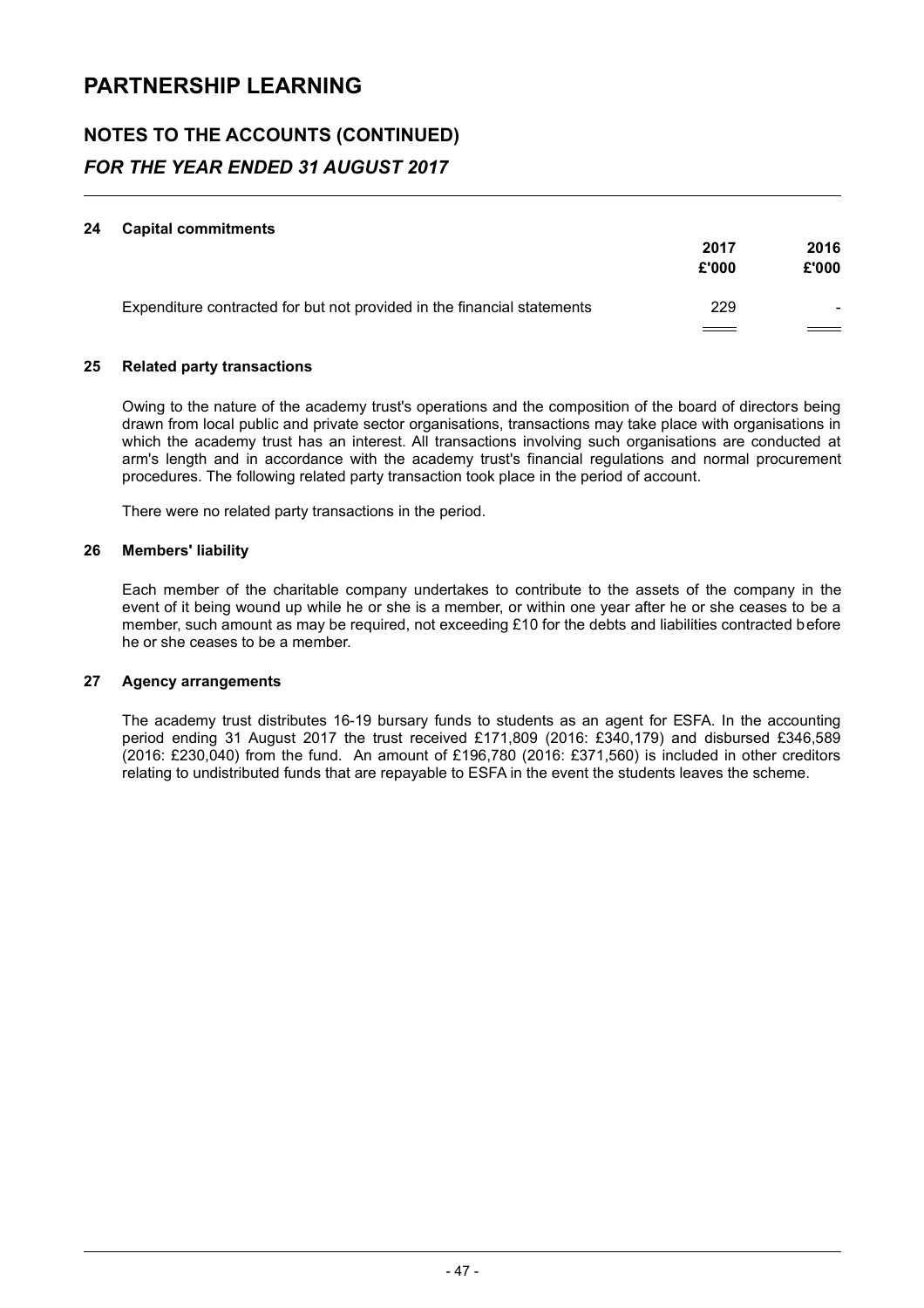# NOTES TO THE ACCOUNTS (CONTINUED) FOR THE YEAR ENDED 31 AUGUST 2017

| 28 | <b>SCITT trading account</b>          | 2017           |         |
|----|---------------------------------------|----------------|---------|
|    | <b>Direct income</b>                  | £'000          | £'000   |
|    | Fee income                            |                | 1,460   |
|    | Government grants                     |                | 449     |
|    |                                       |                | 1,909   |
|    | <b>Other income</b>                   |                |         |
|    |                                       |                | 1,909   |
|    | <b>Direct costs</b>                   |                |         |
|    | Direct staff costs                    | 987            |         |
|    | Educational supplies and services     | 4              |         |
|    | Staff development                     | 533            |         |
|    | <b>Educational consultancy</b>        | 36             |         |
|    | Other direct costs                    | $\overline{2}$ |         |
|    |                                       | 1,562          |         |
|    |                                       |                |         |
|    | <b>Other costs</b>                    |                |         |
|    | Support staff costs                   | 188            |         |
|    | Technology costs                      | 11             |         |
|    | Recruitment and support               | $\overline{2}$ |         |
|    | Maintenance of premises and equipment | 1              |         |
|    | Security and transport                | 1              |         |
|    | Other support costs                   | 3              |         |
|    |                                       | 206            |         |
|    | Total expenditure                     |                | (1,768) |
|    | Surplus/(deficit) from all sources    |                | 141     |
|    | SCITT balances at 31 August 2017      |                | 141     |
|    |                                       |                |         |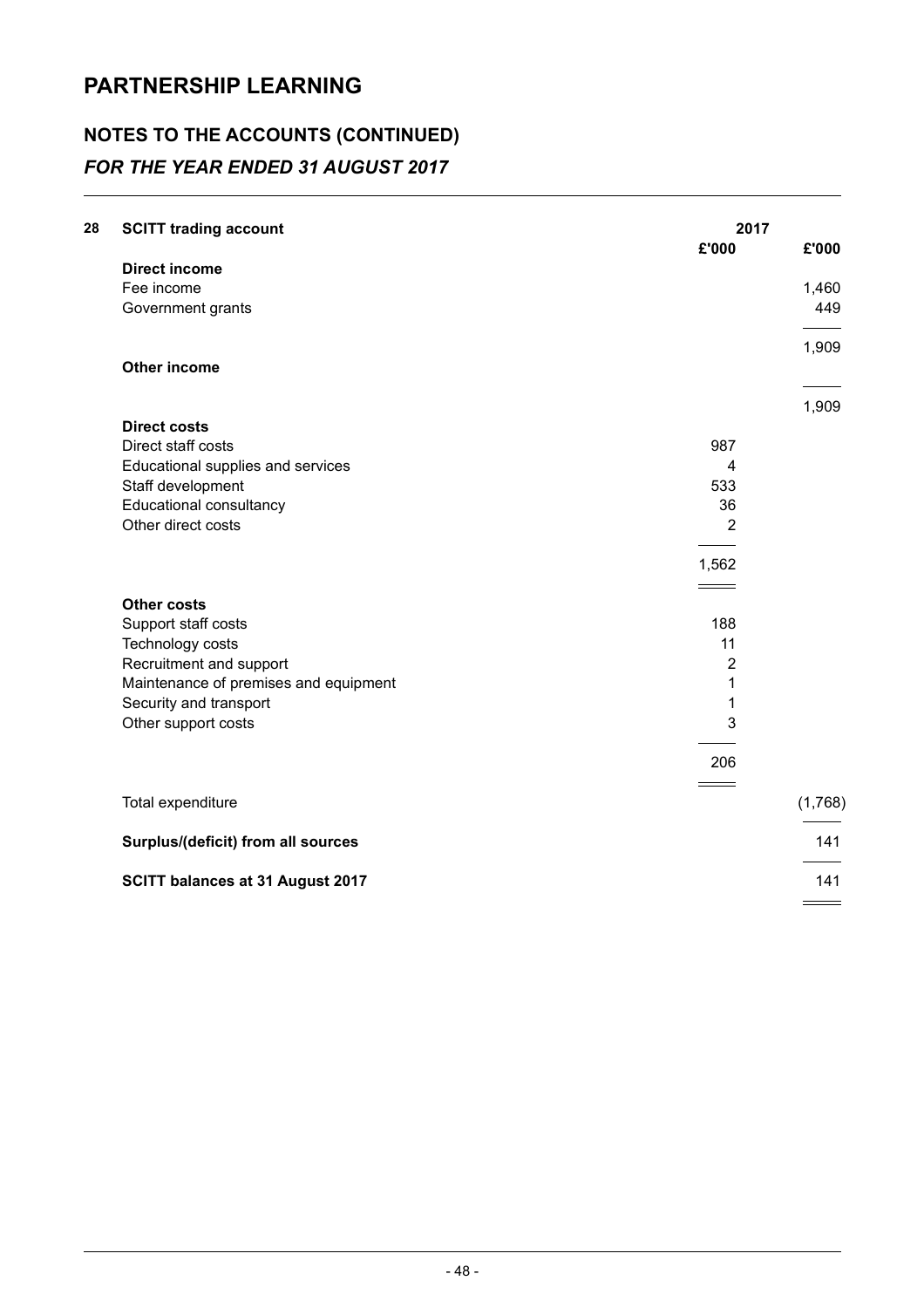### NOTES TO THE ACCOUNTS (CONTINUED)

### FOR THE YEAR ENDED 31 AUGUST 2017

#### 29 Conversion to an academy

On 1 December 2016 The Albany School transferred all its operations and assets and liabilities to Partnership Learning from The Albany School company number 07689986 for £nil consideration. Details of this transfer are in 30.

On 1 May 2017 the James Cambell Primary School converted to academy trust status under the Academies Act 2010 and all the operations and assets and liabilities were transferred to Partnership Learning from the Local Authority for £nil consideration.

The transfer has been accounted for as a combination that is in substance a gift. The assets and liabilities transferred were valued at their fair values and recognised in the balance sheet under the appropriate headings with a corresponding net amount recognised as a net gain] in the sstatement of ffinancial activities.

The following table sets out the fair values of the identifiable assets and liabilities transferred and an analysis of their recognition in the statement of financial activities.

|                                | 2017     |
|--------------------------------|----------|
| Net assets transferred:        | £'000    |
| Leasehold land and buildings   | 25,306   |
| Other tangible fixed assets    | 91       |
| Cash                           | 2,067    |
| LGPS pension surplus/(deficit) | (2, 564) |
| <b>Debtors</b>                 | 102      |
| <b>Creditors</b>               | (321)    |
|                                |          |

|                                      | Unrestricted          |                              | <b>Restricted funds:</b>    |               |
|--------------------------------------|-----------------------|------------------------------|-----------------------------|---------------|
| Funds surplus/(deficit) transferred: | <b>Funds</b><br>£'000 | General<br>£'000             | <b>Fixed asset</b><br>£'000 | 2017<br>£'000 |
| Fixed assets funds                   | ٠                     | $\qquad \qquad \blacksquare$ | 25,397                      | 25,397        |
| LA budget funds                      | 74                    | -                            |                             | 74            |
| LGPS pension funds                   | ۰                     | (2, 564)                     | -                           | (2, 564)      |
| Other funds                          | 1,774                 | -                            | -                           | 1,774         |
|                                      |                       |                              |                             |               |
|                                      | 1,848                 | (2, 564)                     | 25,397                      | 24,681        |
|                                      |                       |                              |                             |               |